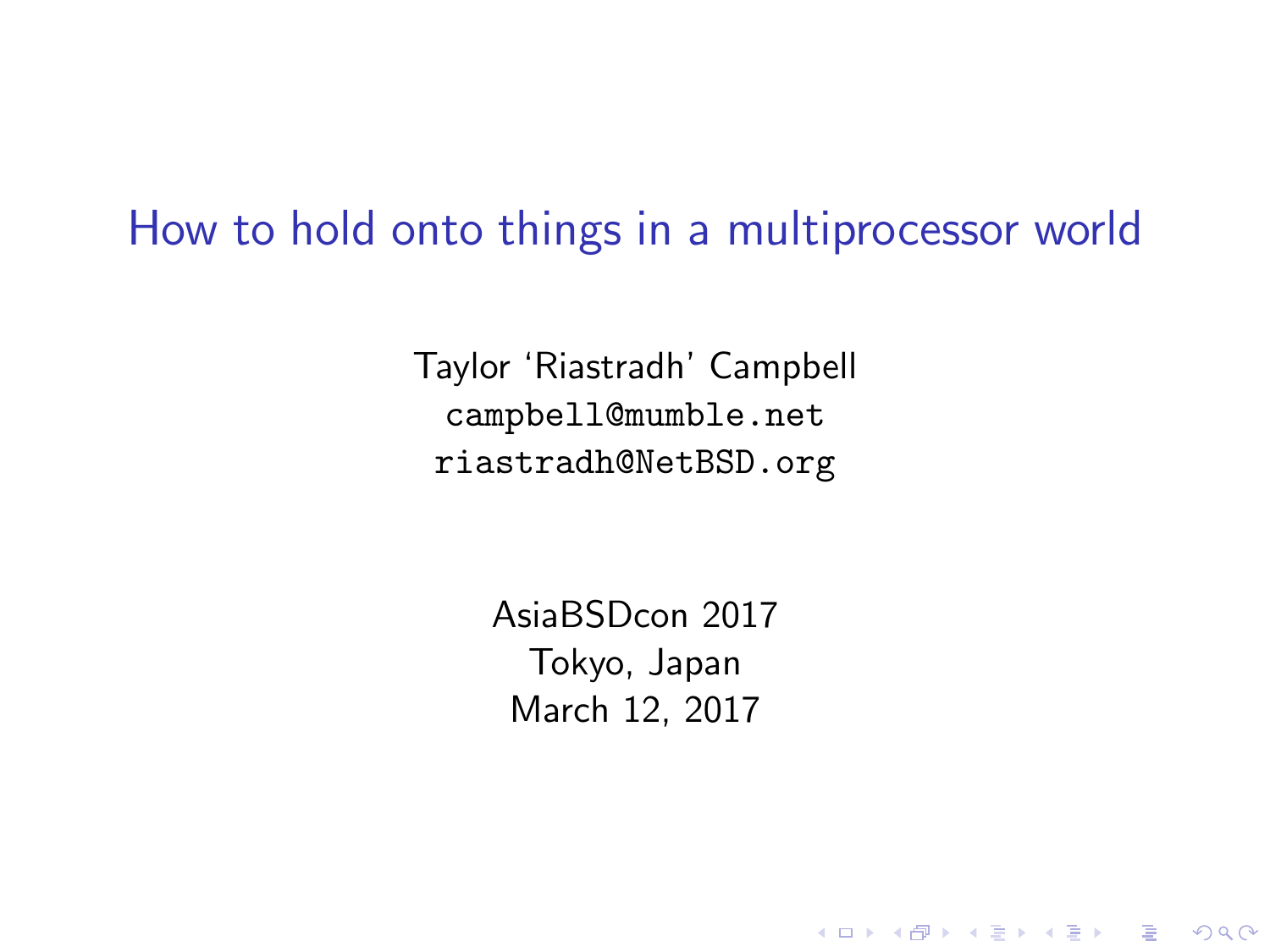# Slides'n'code

- $\blacktriangleright$  Full of code! Please browse at your own pace.
- $\blacktriangleright$  Slides: <https://tinyurl.com/ho2cdhq><sup>1</sup>
- Paper: <https://tinyurl.com/h9kqccf><sup>2</sup>

Slides: Paper:





 $^{\rm 1}$ [https://www.NetBSD.org/gallery/presentations/riastradh/](https://www.NetBSD.org/gallery/presentations/riastradh/asiabsdcon2017/mp-refs-slides.pdf) [asiabsdcon2017/mp-refs-slides.pdf](https://www.NetBSD.org/gallery/presentations/riastradh/asiabsdcon2017/mp-refs-slides.pdf)

 $^2$ [https://www.NetBSD.org/gallery/presentations/riastradh/](https://www.NetBSD.org/gallery/presentations/riastradh/asiabsdcon2017/mp-refs-paper.pdf) [asiabsdcon2017/mp-refs-paper.pdf](https://www.NetBSD.org/gallery/presentations/riastradh/asiabsdcon2017/mp-refs-paper.pdf)**KORK STRAIN A BAR SHOP**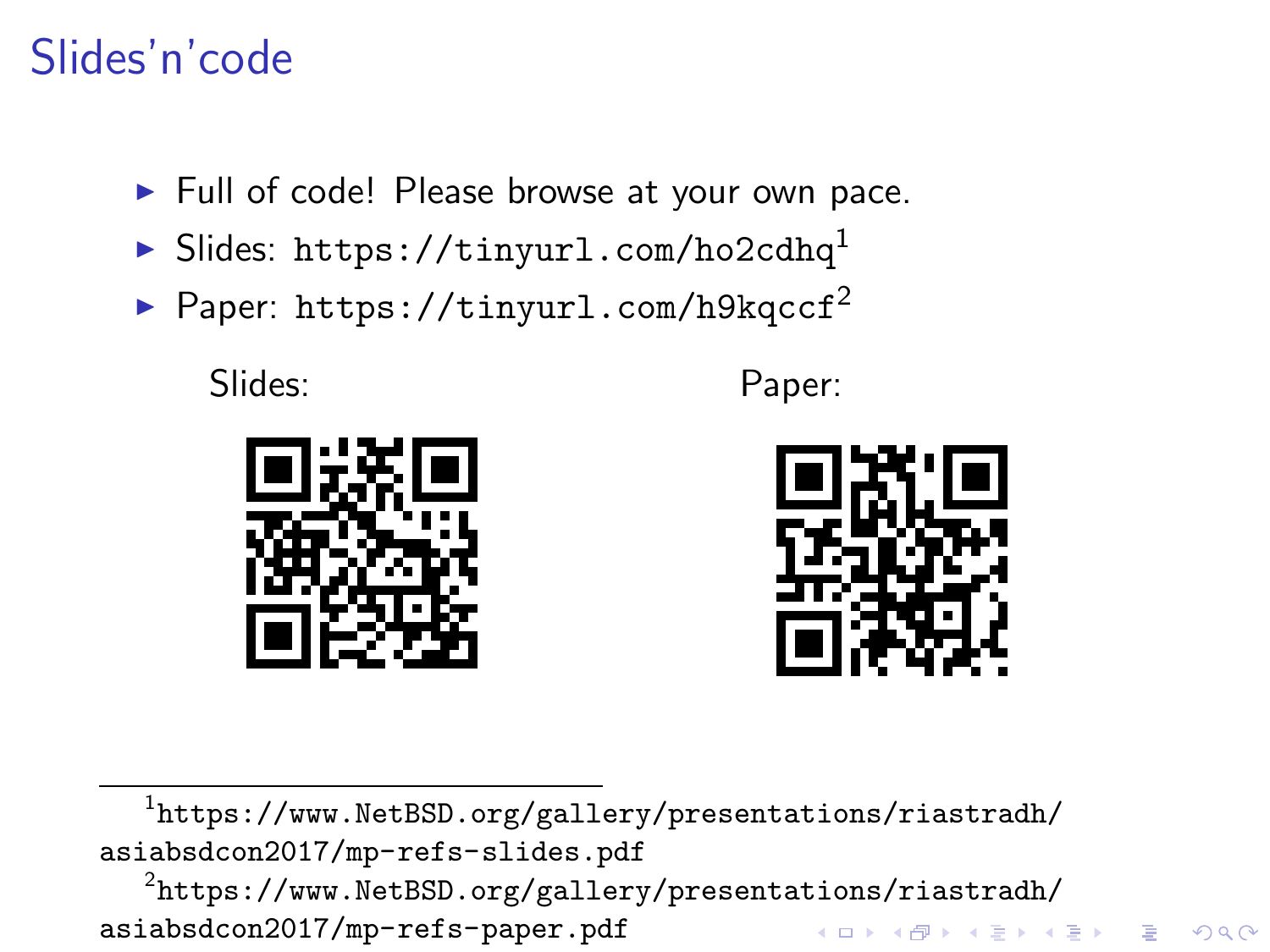#### Resources

#### $\blacktriangleright$  Network routes

- $\blacktriangleright$  May be tens of thousands in system.
- $\triangleright$  Acquired and released by packet-processing path.
- $\triangleright$  Same route may be used simultaneously by many flows.
- $\blacktriangleright$  Large legacy code base to update for parallelism.
- $\blacktriangleright$  Update must be incremental!
- $\blacktriangleright$  Device drivers
	- $\triangleright$  Only a few dozen in system.
	- $\triangleright$  Even wider range of legacy code to safely parallelize.

**KORK ERKER ADE YOUR** 

- $\blacktriangleright$  File system objects ('vnodes')
- $\blacktriangleright$  User credential sets

 $\blacktriangleright$  ...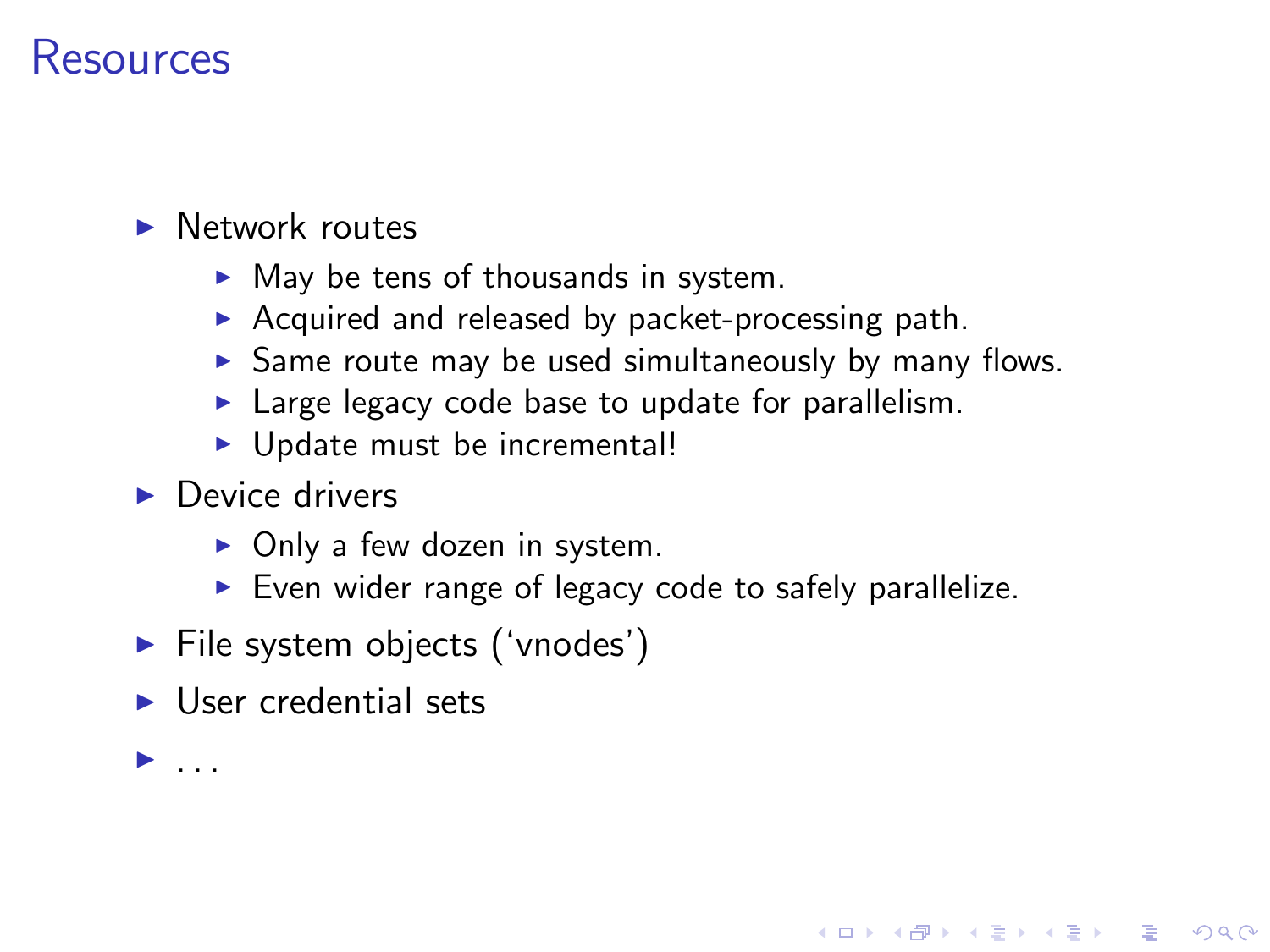# The life and times of a resource

 $\blacktriangleright$  Birth:

- $\triangleright$  Create: allocate memory, initialize it.
- $\blacktriangleright$  Publish: reveal to all threads.

 $\blacktriangleright$  Life:

- $\triangleright$  Acquire: thread begins to use a resource.
- $\triangleright$  Release: thread is done using a resource.
- $\blacktriangleright$  ... rinse, repeat.
- $\triangleright$  Concurrently by many threads at a time.

 $\blacktriangleright$  Death:

- $\triangleright$  Delete: prevent threads from acquiring.
- $\triangleright$  Destroy: free memory... after all threads have released.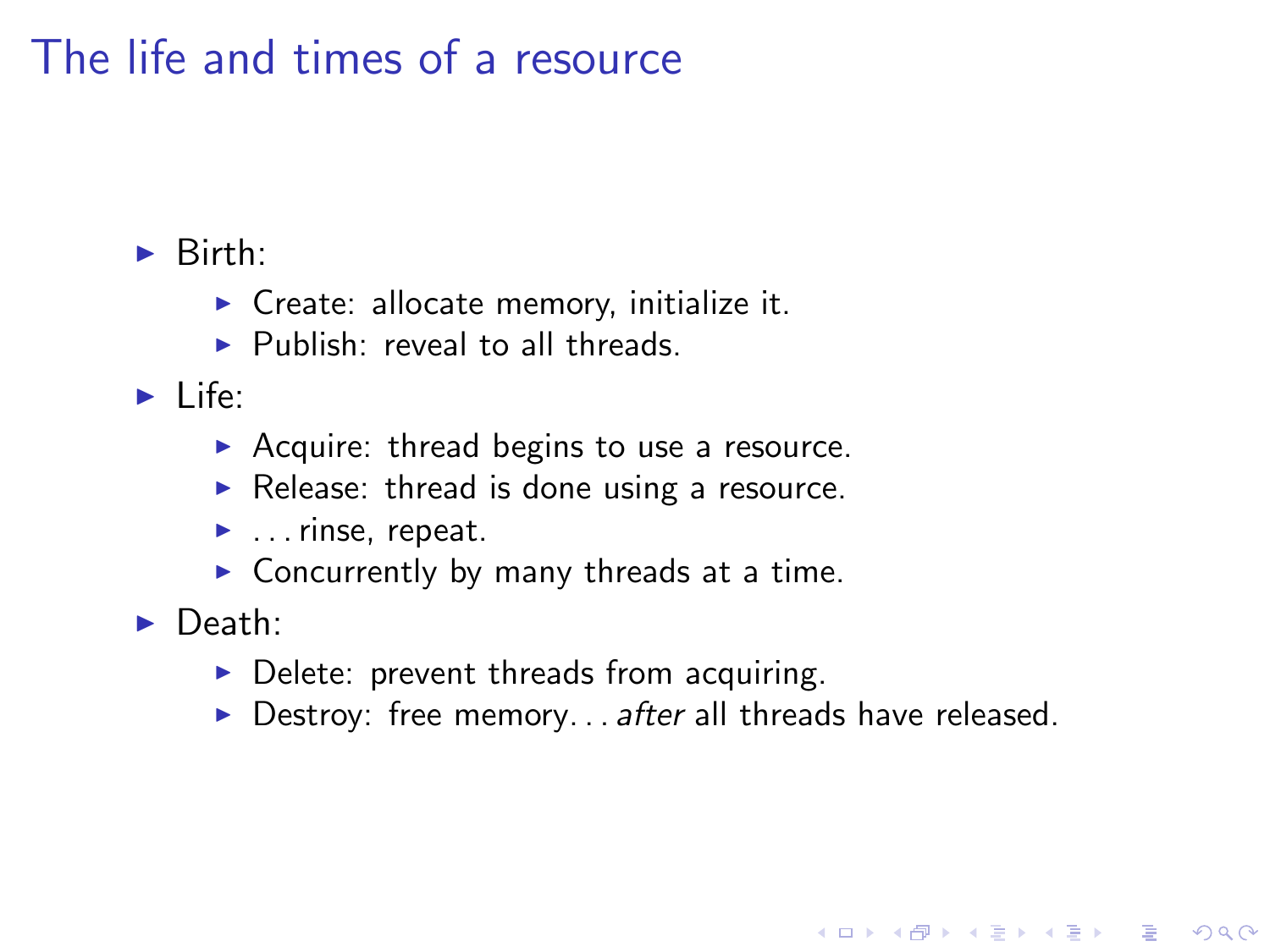# Problems for an implementer

If you are building an API for some class of resources. . .

- ▶ You MUST ensure nobody frees memory still in use!
- $\triangleright$  You MUST satisfy other API contracts, e.g. mutex rules.

**KORK STRATER STRAKER** 

- ▶ You MAY want to allow concurrent users of resources.
- $\blacktriangleright$  You MAY care about performance.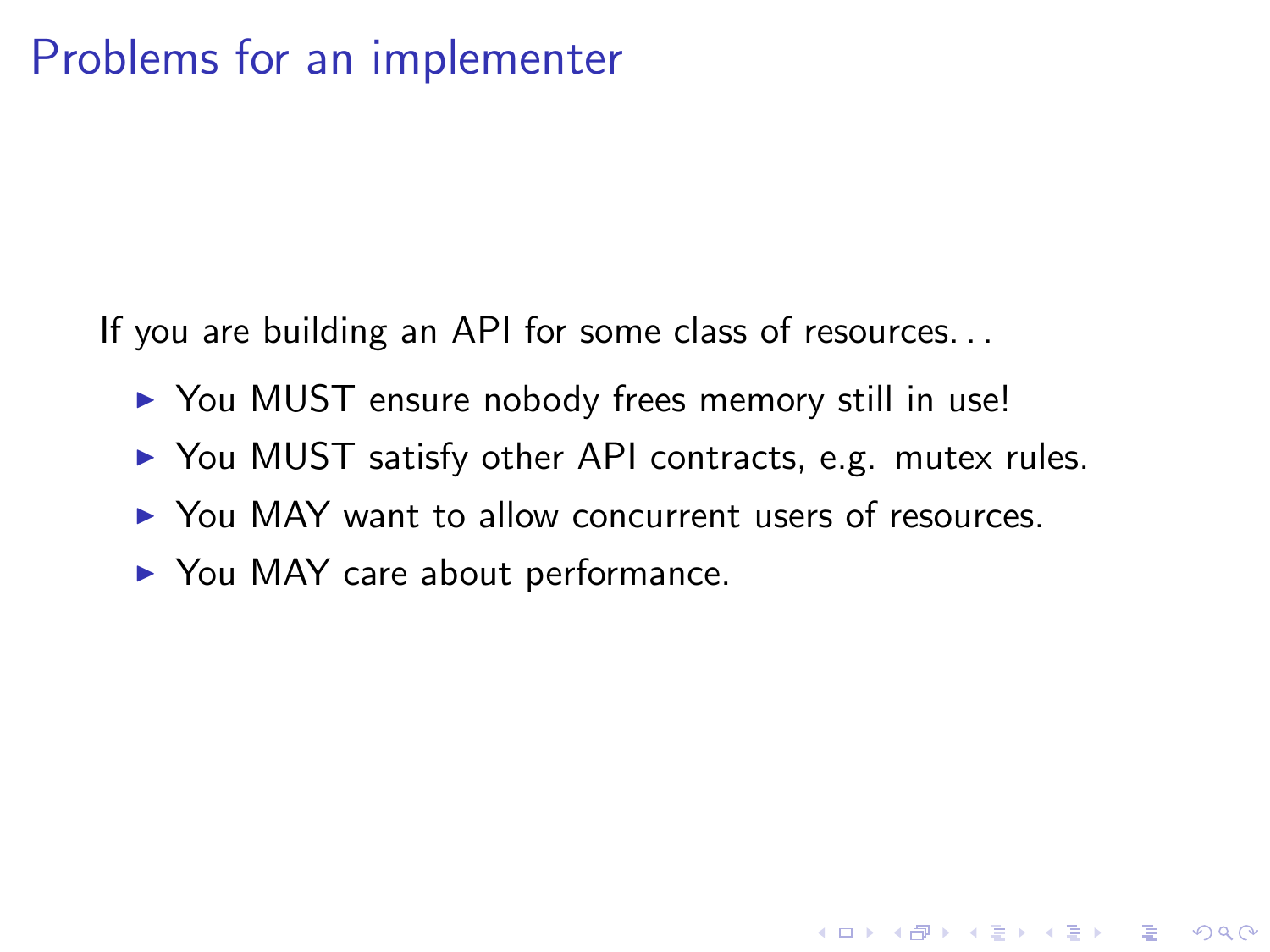Serialize all resources — layout

```
struct foo {
        int key;
        ...;
        struct foo *next;
};
struct {
        kmutex_t lock;
        struct foo *first;
} footab;
```
K ロ ▶ K @ ▶ K 할 > K 할 > 1 할 > 1 이익어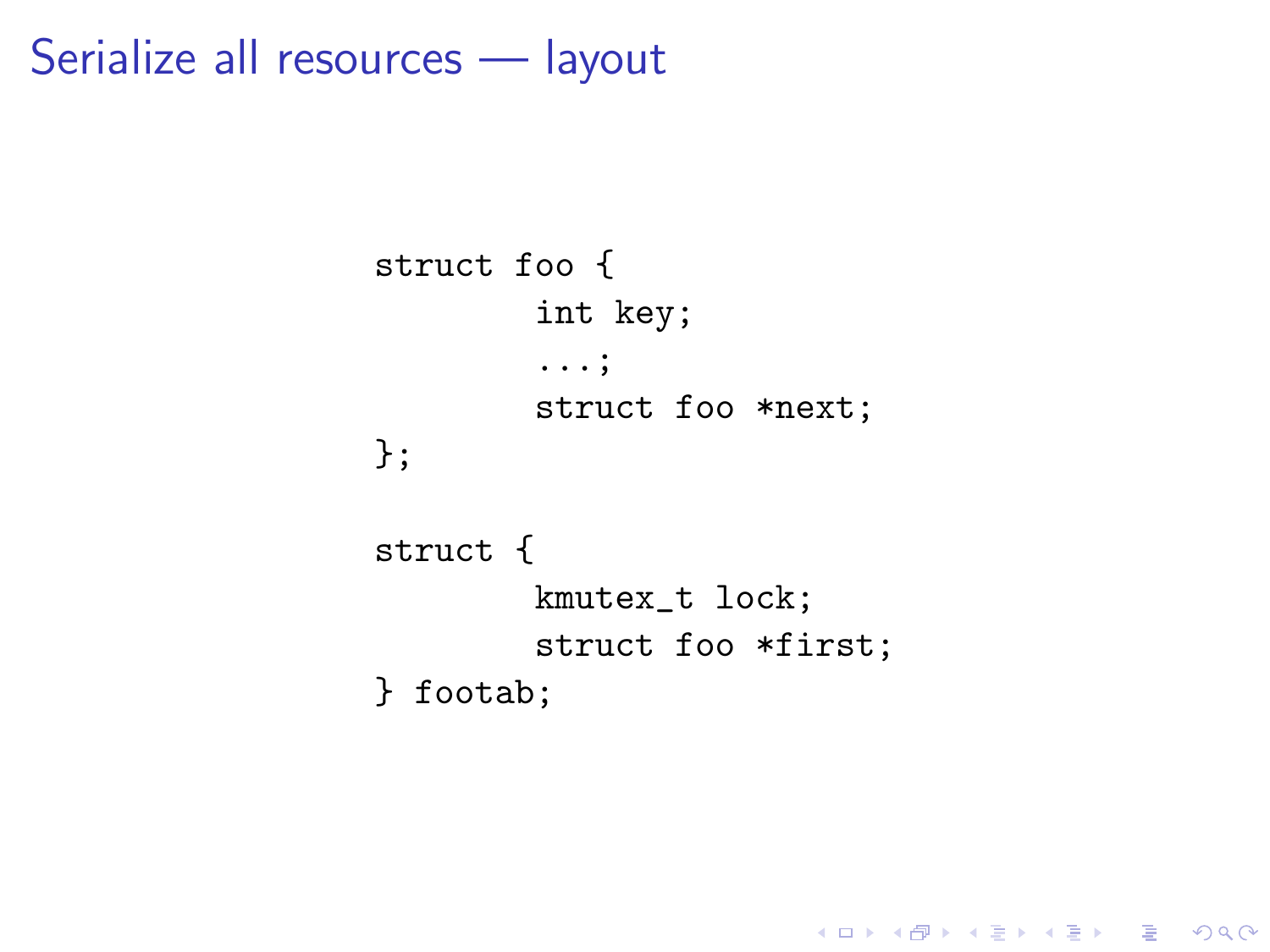Serialize all resources — create/publish

```
struct foo *f = alloc_foo(key);
```
**K ロ ▶ K @ ▶ K 할 X X 할 X 및 할 X X Q Q O** 

```
mutex_enter(&footab.lock);
f->next = footab.first;
footab.first = f;
mutex_exit(&footab.lock);
```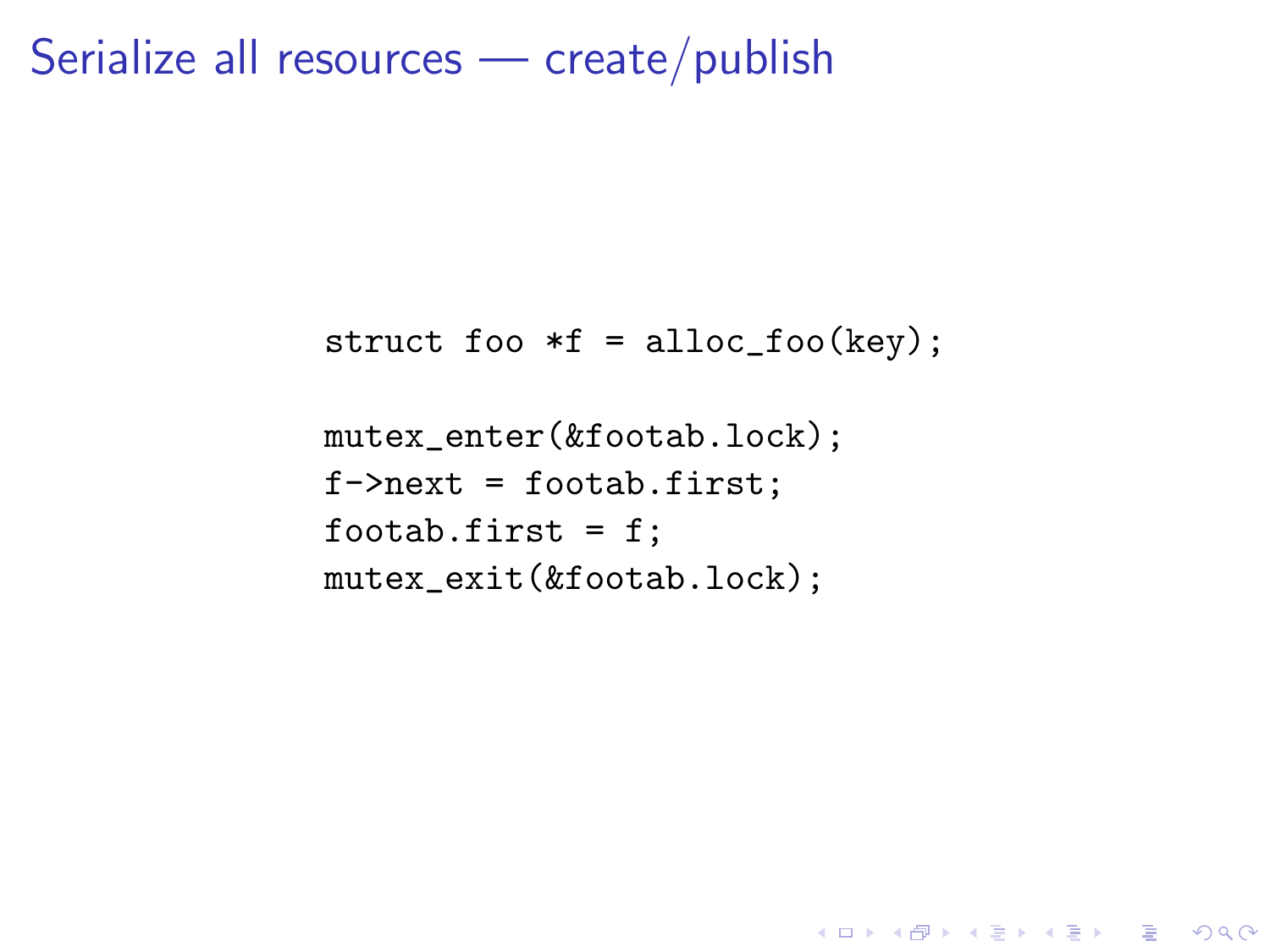Serialize all resources — lookup/use

```
struct foo *f;
mutex_enter(&footab.lock);
for (f = footab.first; f != NULL; f = f->next) {
        if (f->key == key) {
                ...use f...
                break;
        }
}
mutex_exit(&footab.lock);
```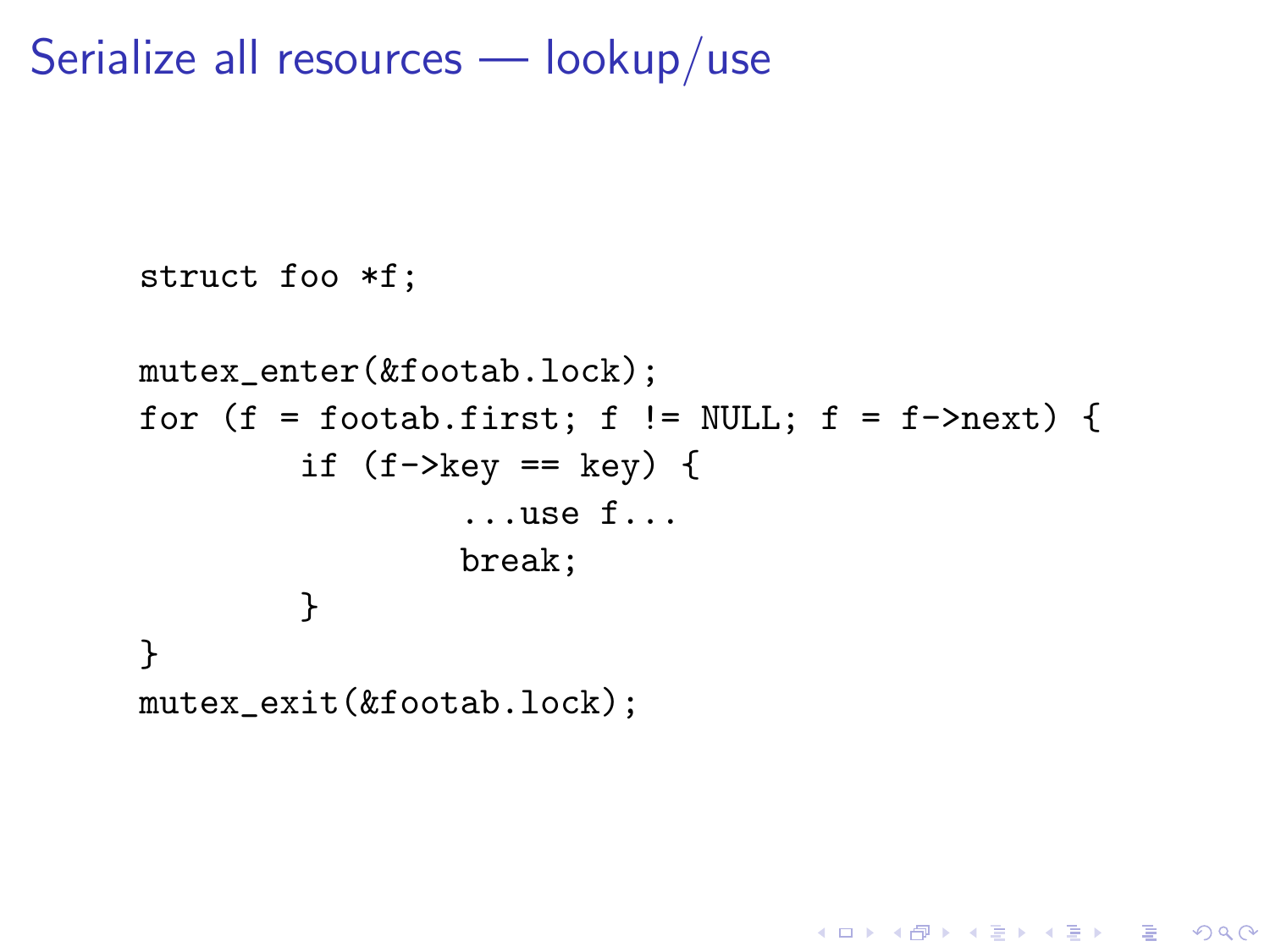Serialize all resources — delete/destroy

```
Delete/destroy:
struct foo **fp, *f;
mutex_enter(&footab.lock);
for (fp = &footab.first; (f = *fp) != NULL; fp = &f->next) {
        if (f->key == key) {
                *fp = f->next;break;
        }
}
mutex_exit(&footab.lock);
if (f \mid = NULL)free\_foo(f);
```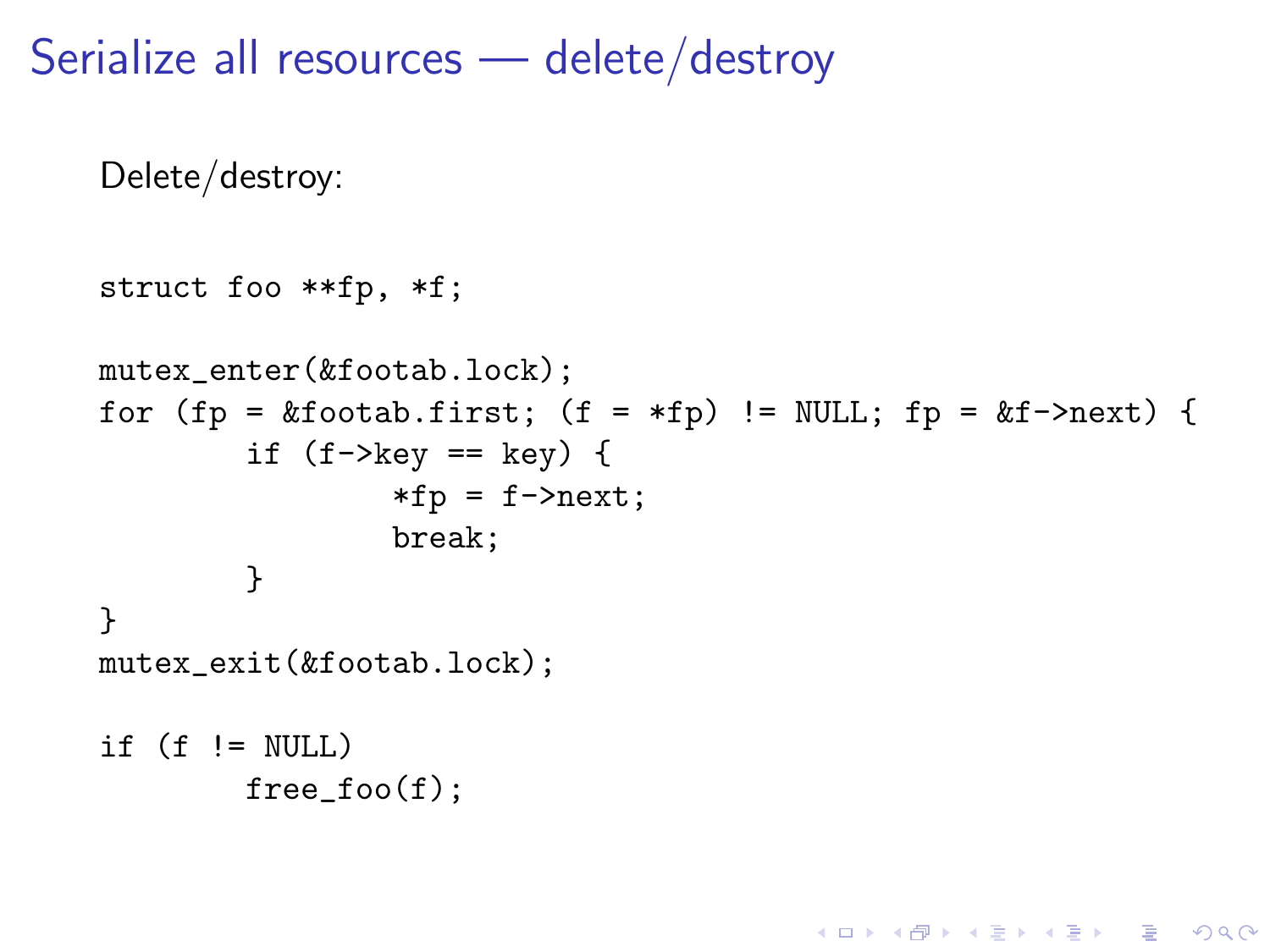#### Serialize all resources — slow and broken!

- $\triangleright$  No parallelism.
- $\triangleright$  Not allowed to wait for I/O or do long computation under mutex lock.

K ロ ▶ K @ ▶ K 할 > K 할 > 1 할 > 1 이익어

 $\triangleright$  (This is a NetBSD rule to put bounds on progress for mutex enter, which is not interruptible.)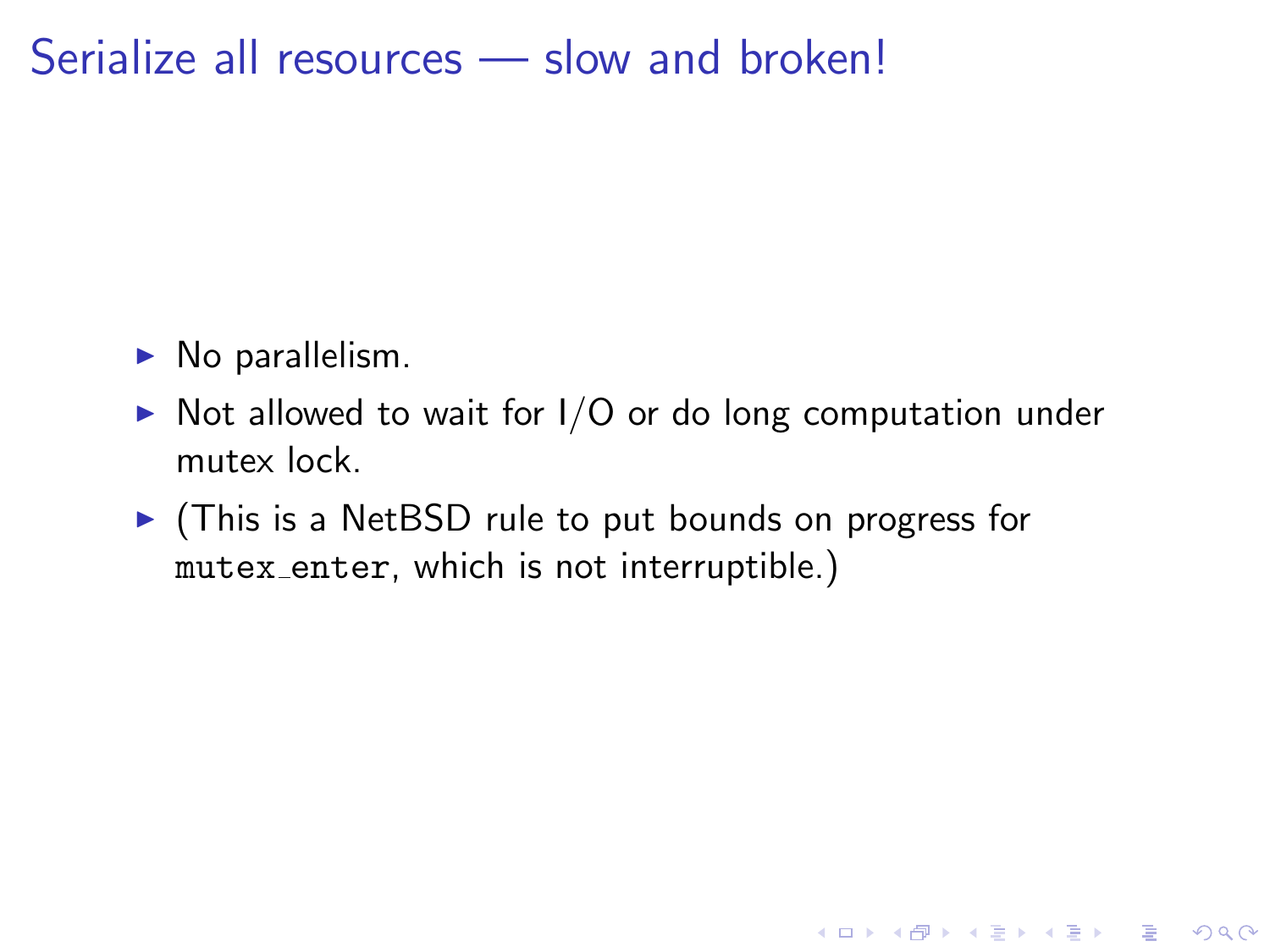## Mutex and reference counts — layout

(a) Add reference count to each object.

(b) Add condition variable for notifying  $f \rightarrow refcnt$  == 0.

```
struct foo {
       int key;
       ...;
       unsigned refcnt; // (a)
       struct foo *next;
};
struct {
       kmutex_t lock;
       kcondvar_t cv; // (b)struct foo *first;
} footab;
```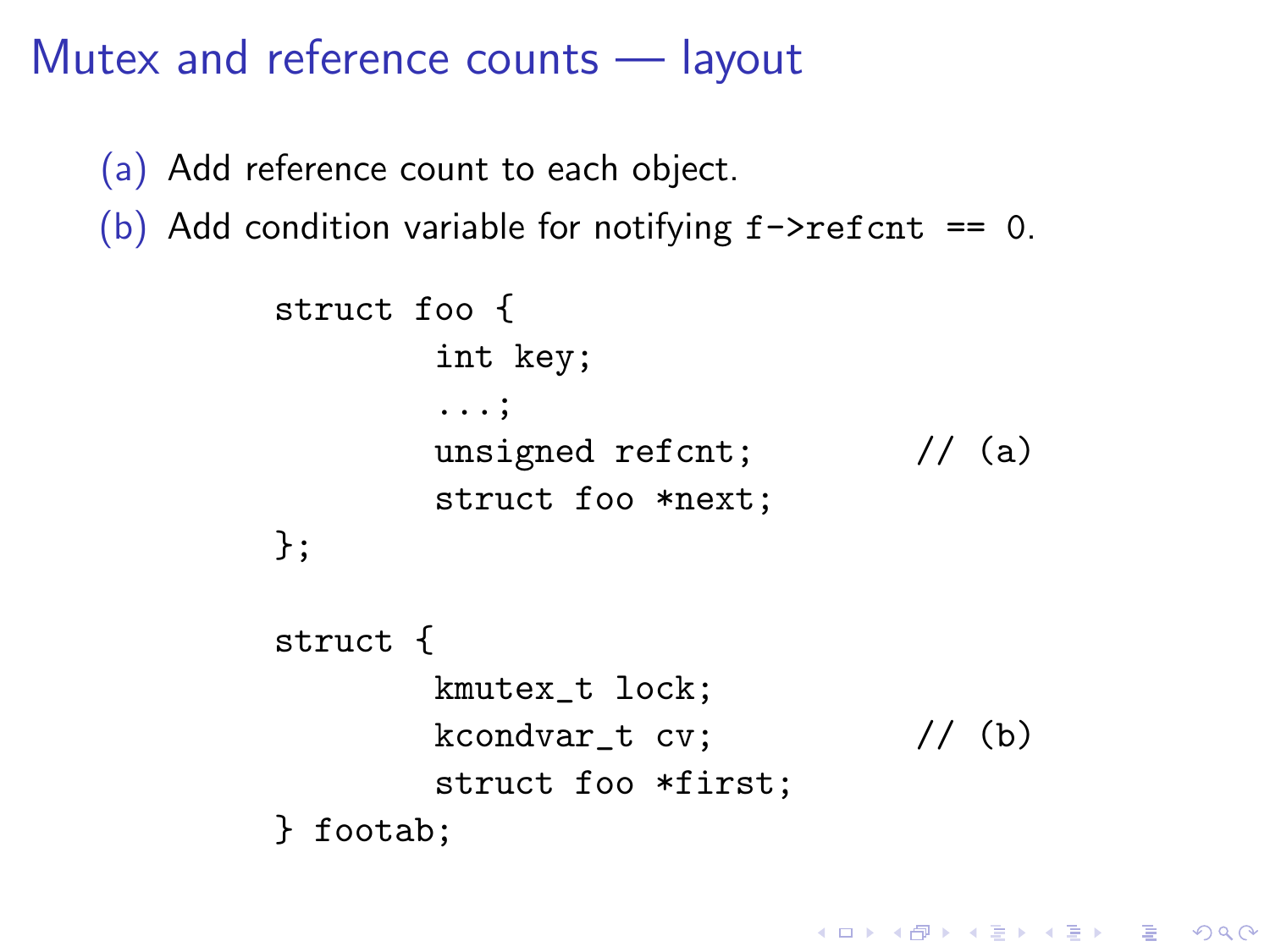## Mutex and reference counts — layout

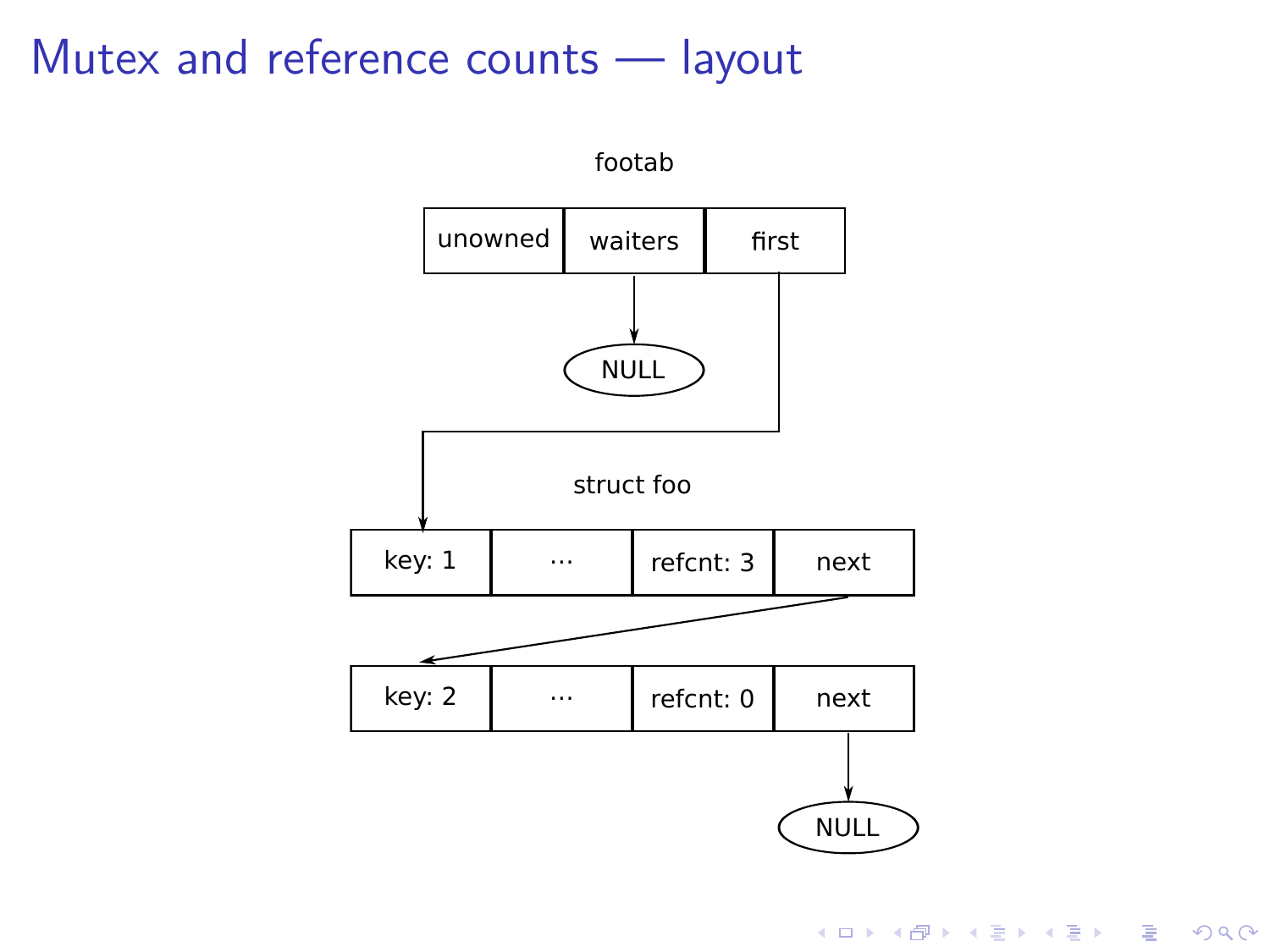#### Mutex and reference counts — create/publish

```
struct foo *f = alloc_foo(key);
```
**KORKA SERKER ORA** 

 $f$ ->refcnt = 0:

```
mutex_enter(&footab.lock);
f->next = footab.first;
footab.first = f;
mutex_exit(&footab.lock);
```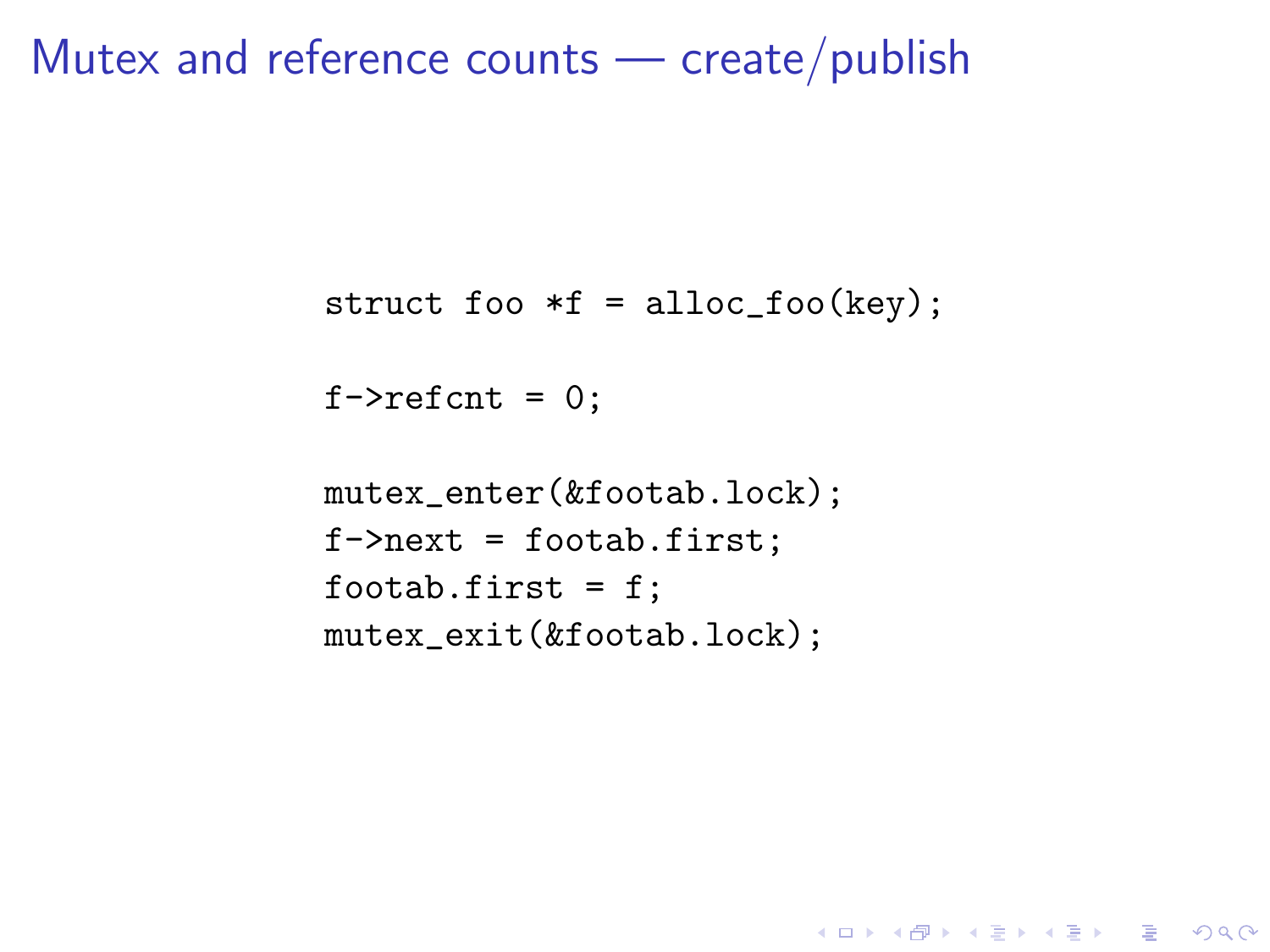Mutex and reference counts — lookup/acquire

```
struct foo *f;
mutex_enter(&footab.lock);
for (f = football, first; f := NULL; f = f->next) {
        if (f->key == key) {
                 f->refcnt++;
                 break;
        }
}
mutex_exit(&footab.lock);
if (f \mid = NULL)...use f...
```
**KORK STRAIN A BAR SHOP**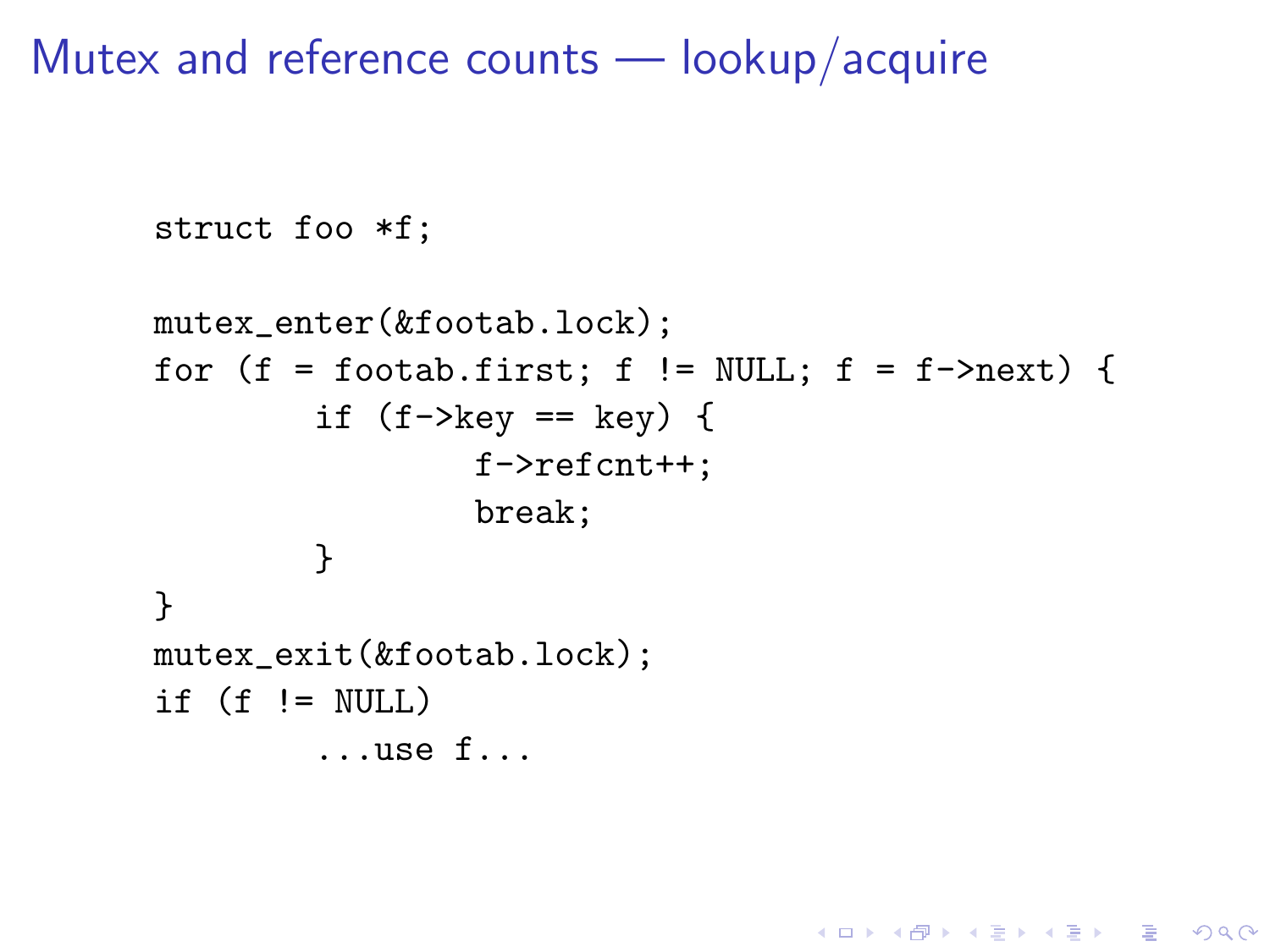Mutex and reference counts — release

mutex\_enter(&footab.lock); if (--f->refcnt == 0) cv\_broadcast(&footab.cv); mutex\_exit(&footab.lock);

K ロ ▶ K @ ▶ K 할 ▶ K 할 ▶ | 할 | 2000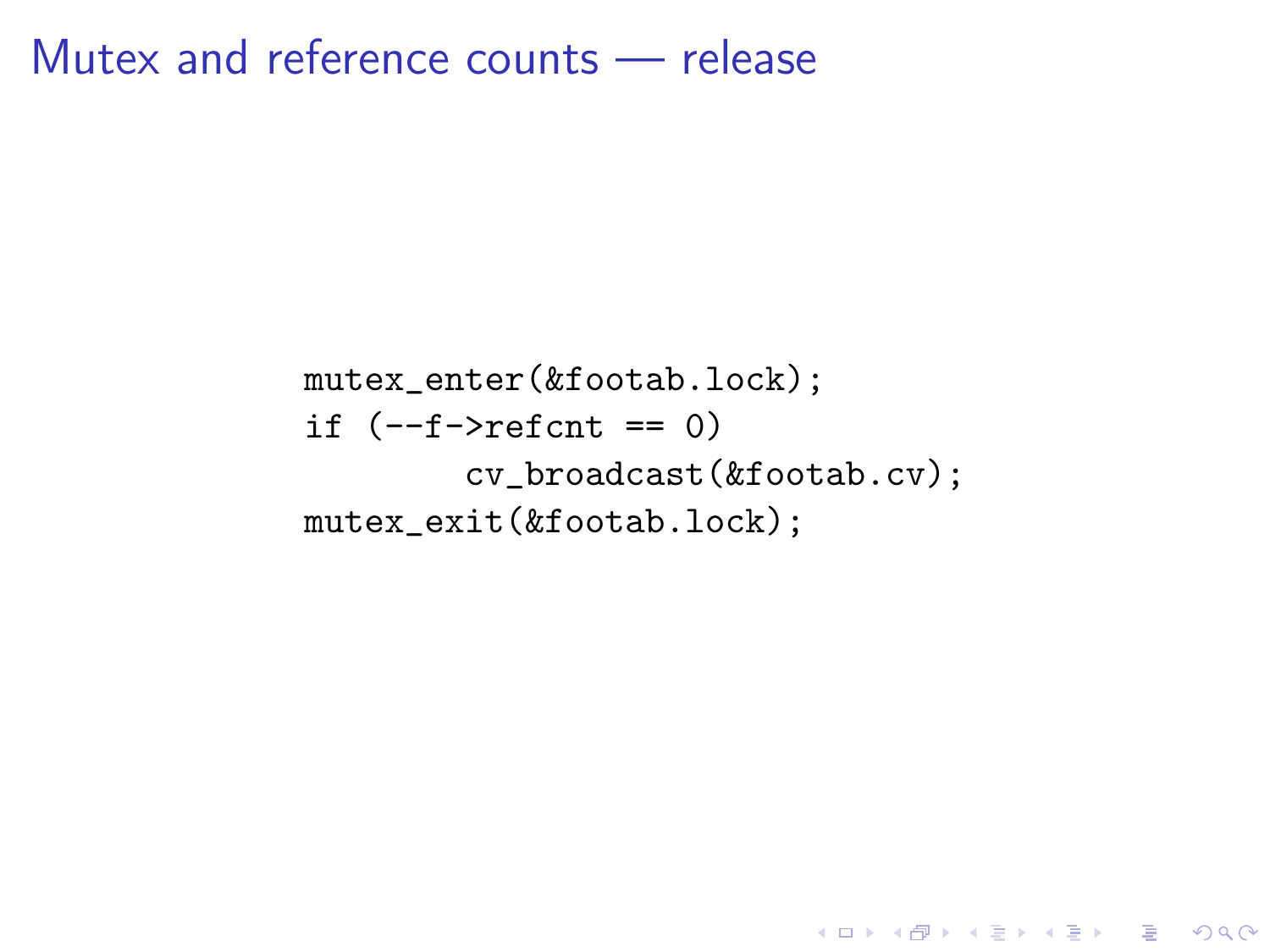Mutex and reference counts — delete/destroy

```
struct foo **fp, *f;
```

```
mutex_enter(&footab.lock);
for (fp = &footab.first; (f = *fp) != NULL; fp = &f->next) {
        if (f->key == key) {
                *fp = f->next;while (f->refcnt != 0)
                         cv_wait(&footab.cv, &footab.lock);
                break;
        }
}
mutex_exit(&footab.lock);
if (f \mid = NULL)free foo(f):
```
**KORK STRAIN A BAR SHOP**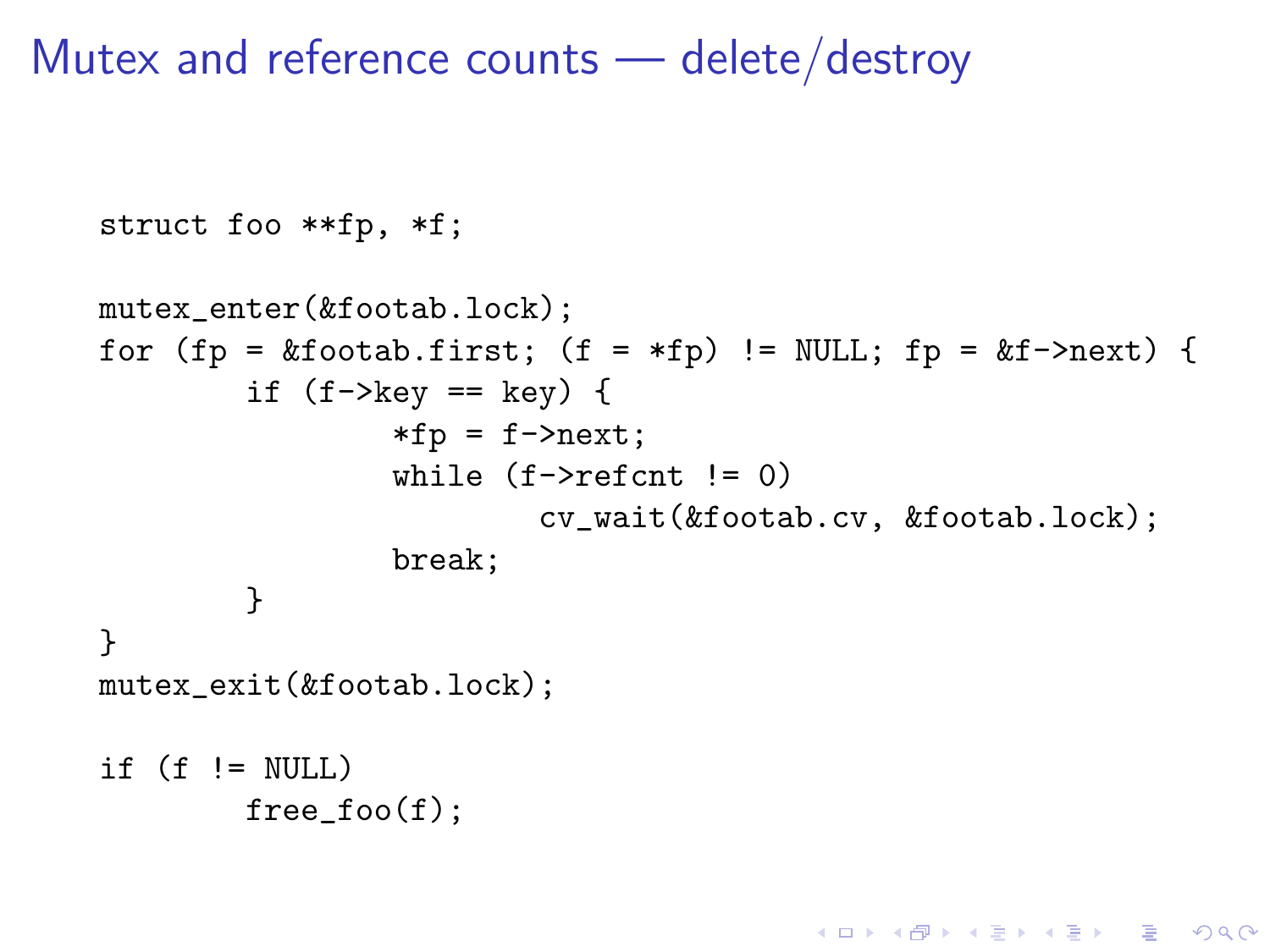## Mutex lock and reference counts — summary

- If this works for you, stop here!
- $\blacktriangleright$  Easy to prove correct.
- $\blacktriangleright$  Just go to another talk.
- $\blacktriangleright$  . . but it does have problems:
- $\triangleright$  Only one lookup at any time.
- $\triangleright$  Contention over lock for every object.

K ロ ▶ K @ ▶ K 할 > K 할 > 1 할 > 1 이익어

 $\blacktriangleright$  Hence not scalable to many CPUs.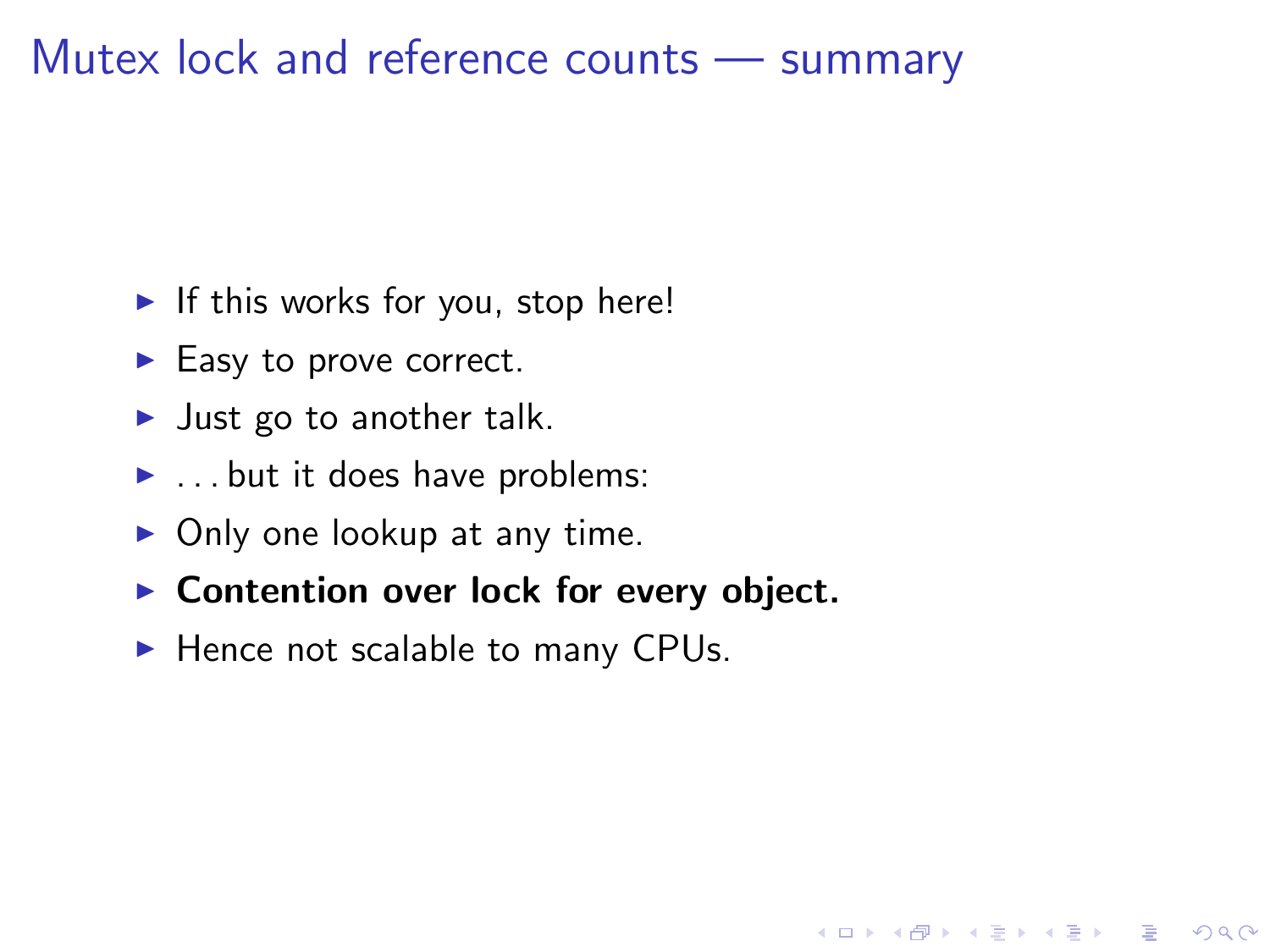## Hashed locks

- $\blacktriangleright$  Randomly partition resources into buckets.
- $\blacktriangleright$  If distribution on resource use is uniform, lower contention for lookup!

K ロ X K (P) X (E) X (E) X (E) X (P) Q (P)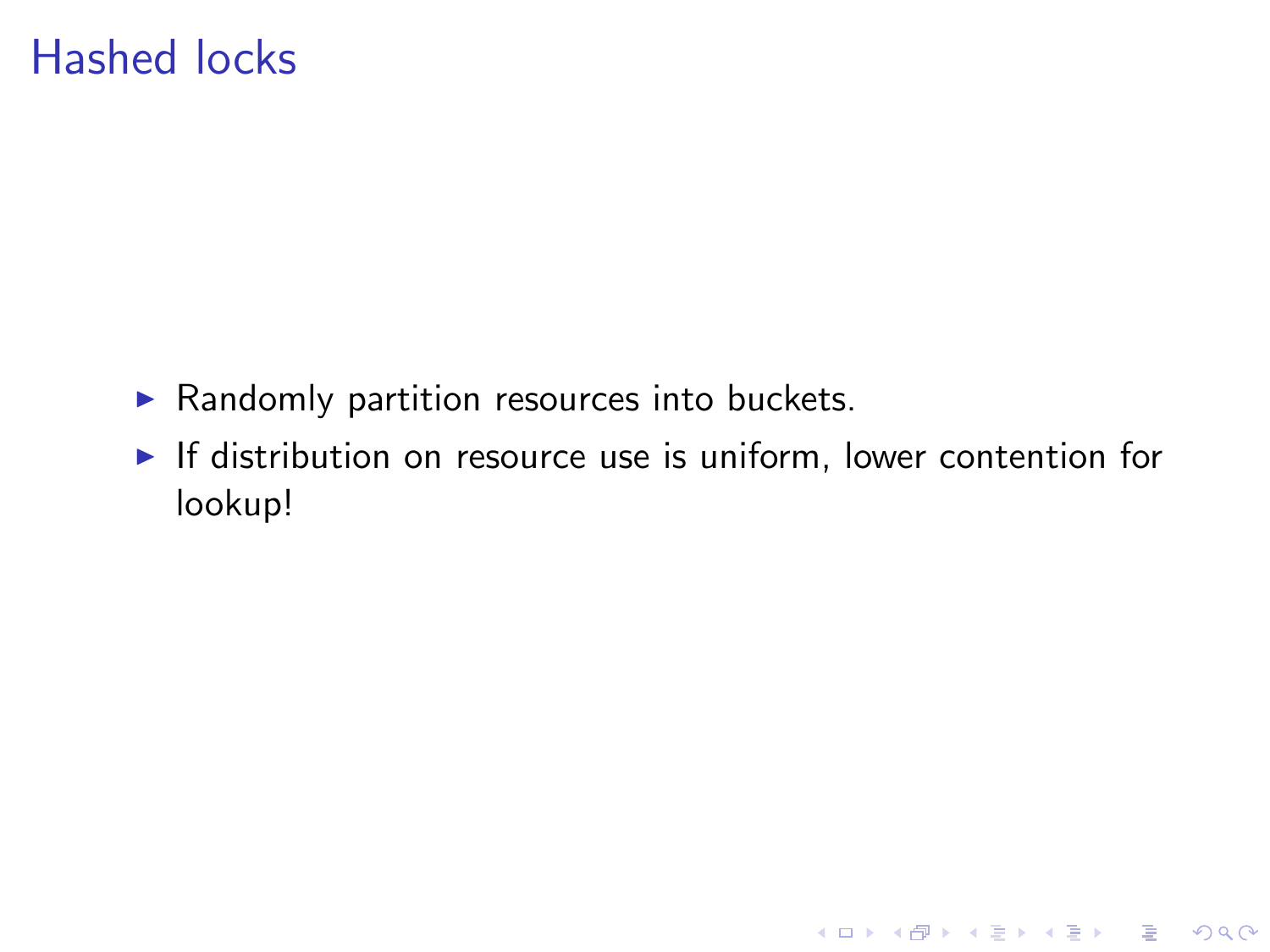Hashed locks — layout

```
struct {
        struct foobucket {
                kmutex_t lock;
                kcondvar_t cv;
                struct foo *first;
        } b;
        char pad[roundup(
            sizeof(struct foobucket),
            CACHELINE_SIZE)];
} footab[NBUCKET];
```
**KORKA SERKER ORA**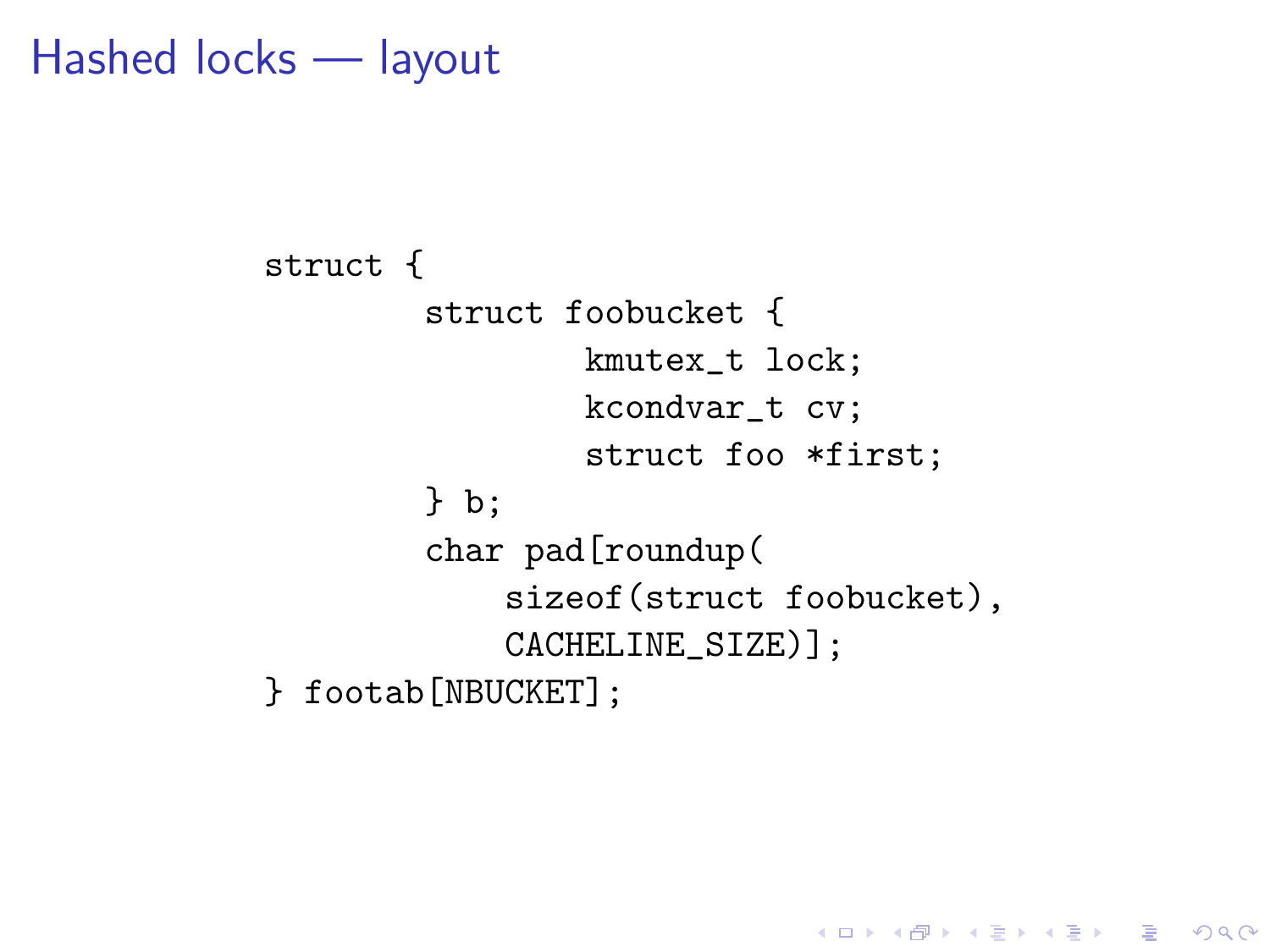#### Hashed locks — acquire

```
size_t h = hash(key);
mutex_enter(&footab[h].b.lock);
for (f = football.h.first; f != NULL; f = f->next) {
        if (f-\text{key} == \text{key}) {
                 f->refcnt++;
                 break;
        }
}
mutex_exit(&footab[h].b.lock);
```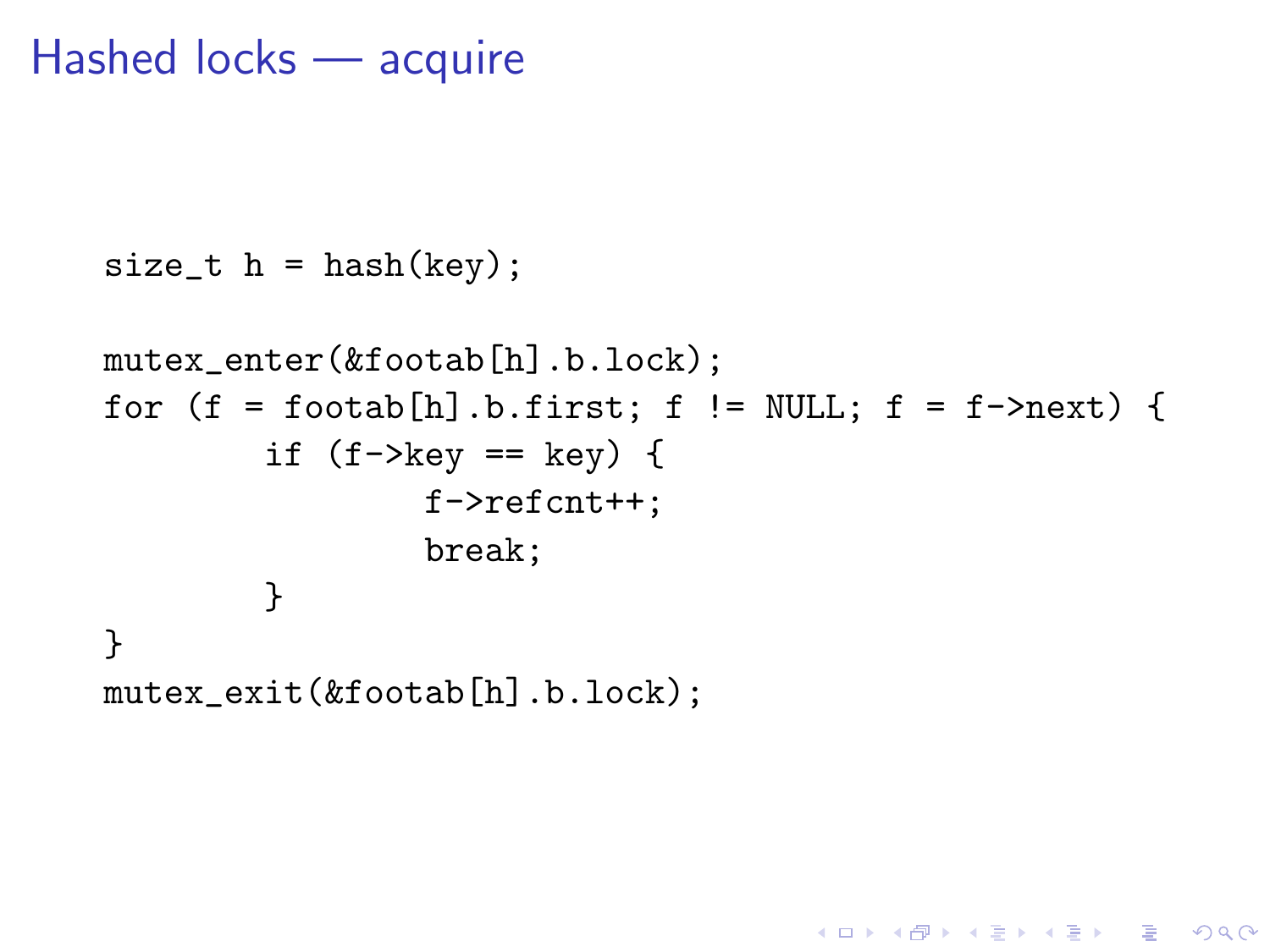## Hashed locks

- $\blacktriangleright$  Randomly partition resources into buckets.
- If distribution on resource use is uniform, lower contention for lookup!

K ロ ▶ K @ ▶ K 할 > K 할 > 1 할 > 1 이익어

- $\triangleright$  What if many threads want to look up same object?
- $\triangleright$  Still only one lookup at a time for that object.
- $\triangleright$  Still contention for releasing resources after use.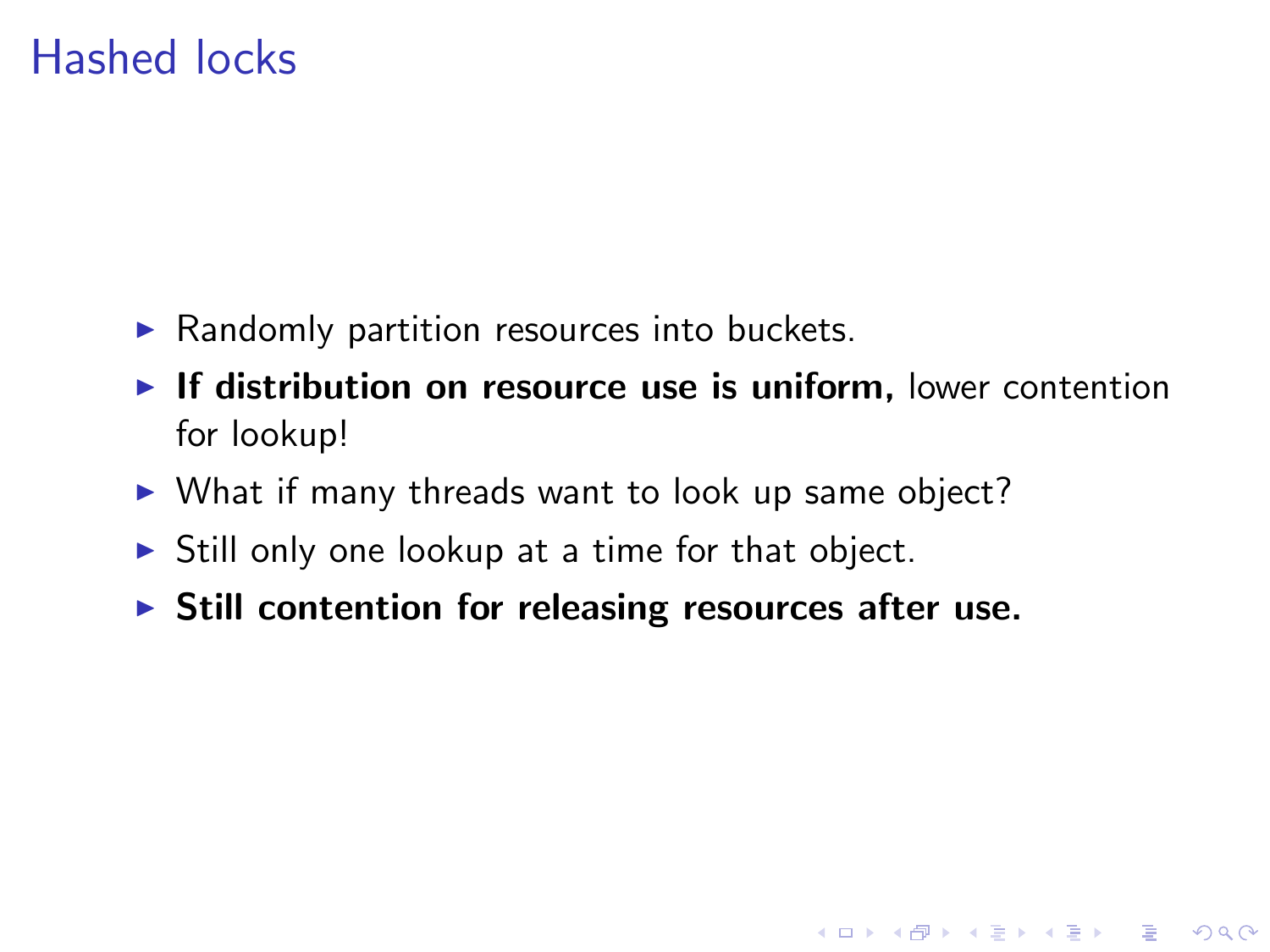## Mutex lock and atomic reference counts

- $\triangleright$  Use atomic operations to manage most uses of a resource.
- $\triangleright$  No need to acquire global table lock to release a resource if it's not the last one.

K ロ ▶ K @ ▶ K 할 > K 할 > 1 할 > 1 이익어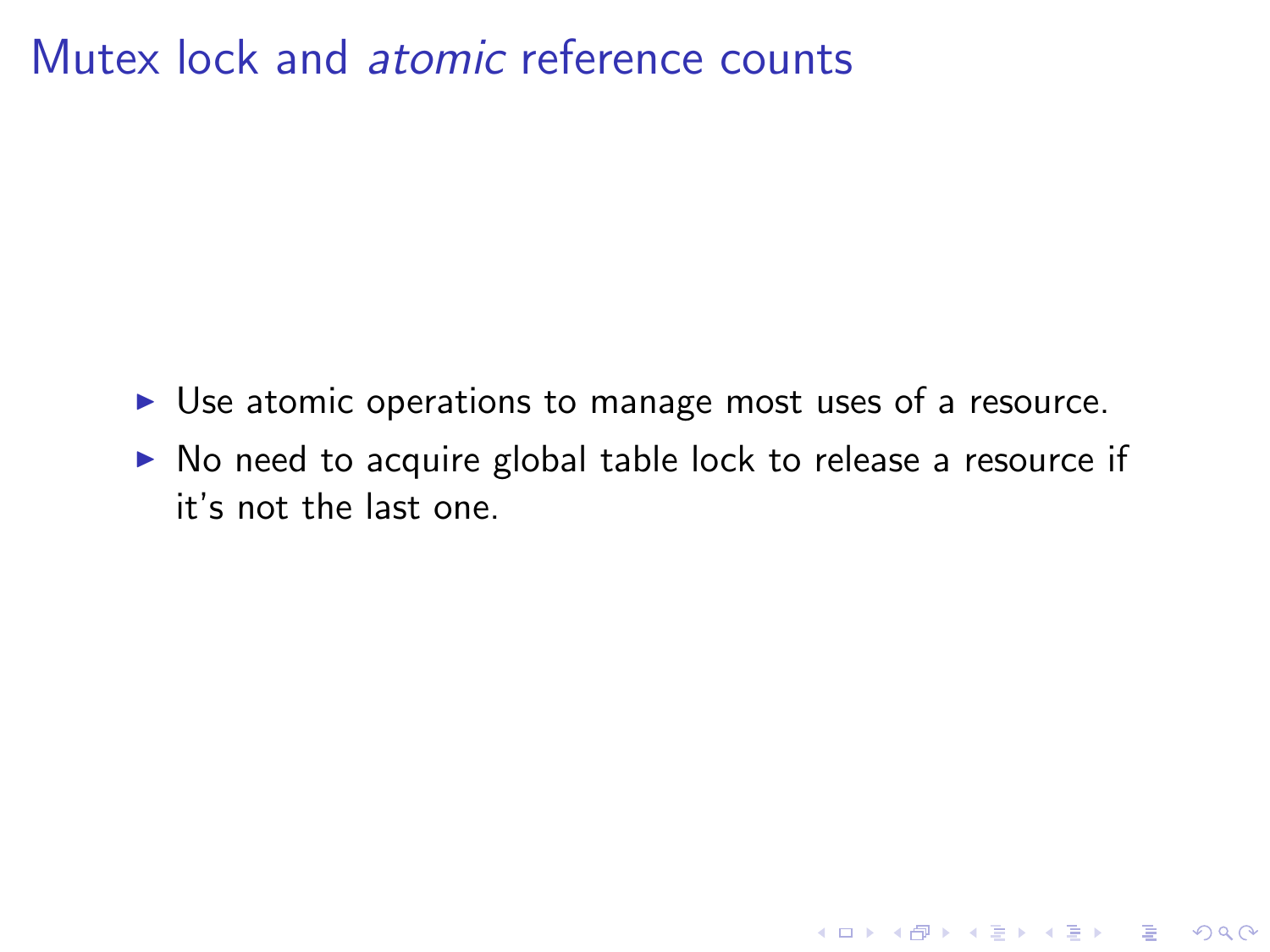Mutex lock and atomic reference counts — acquire

```
struct foo *f;
mutex_enter(&footab.lock);
for (f = football, first; f := NULL; f = f->next) {
        if (f->key == key) {
                 atomic_inc_uint(&f->refcnt);
                 break;
        }
}
mutex_exit(&footab.lock);
if (f \mid = NULL)...use f...
```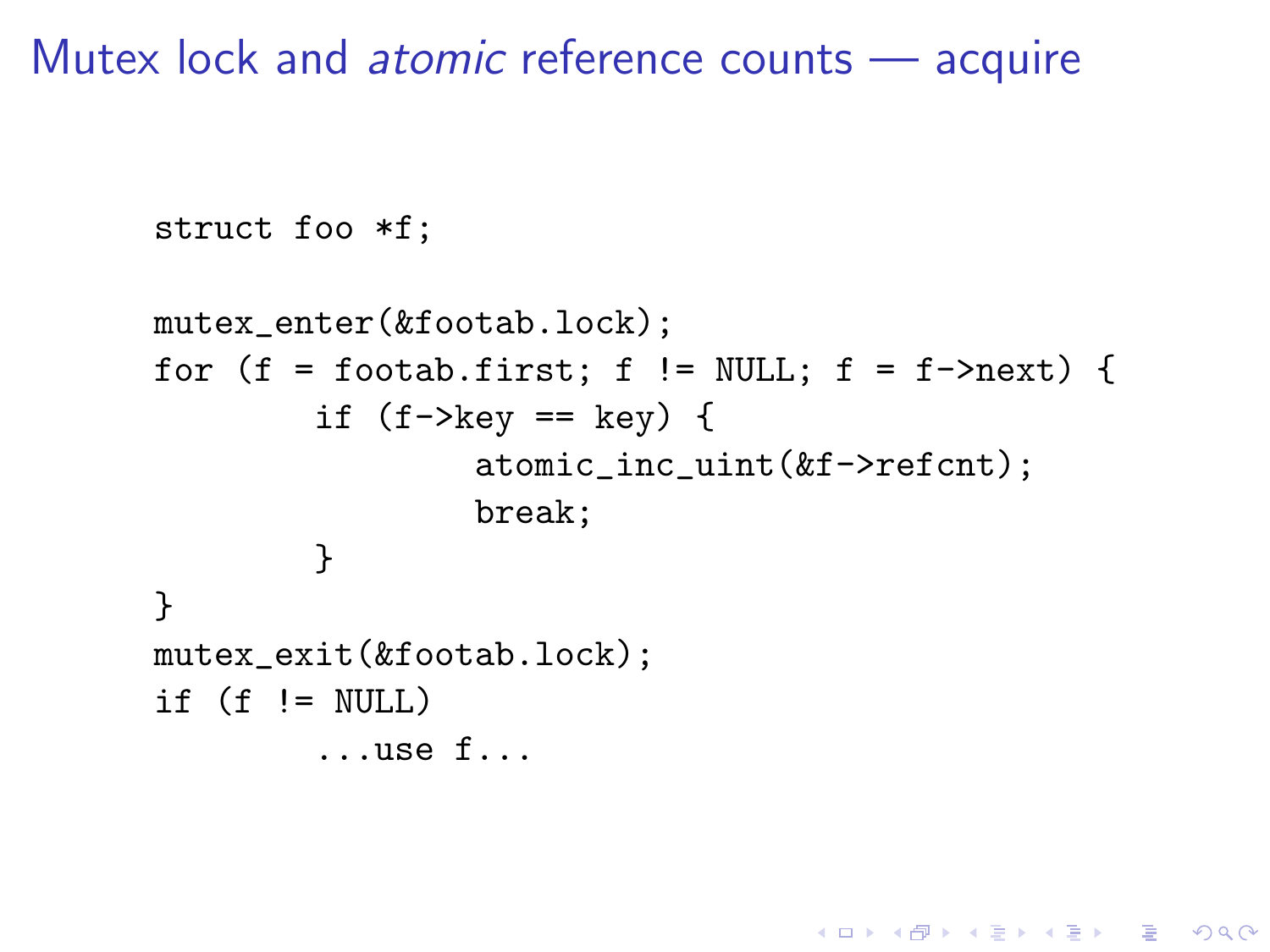## Mutex lock and atomic reference counts — release

```
do {
        old = f->refcnt;
        if (old == 1) {
                 mutex_enter(&footab.lock);
                 if (f\rightarrowrefcnt == 1) {
                         f->refcnt = 0;
                         cv_broadcast(&footab.cv);
                 } else {
                         atomic_dec_uint(&f->refcnt);
                 }
                 mutex_exit(&footab.lock);
                 break;
        }
} while (atomic_cas_uint(&f->refcnt, old, new) != old);
```
**KORK STRAIN A BAR SHOP**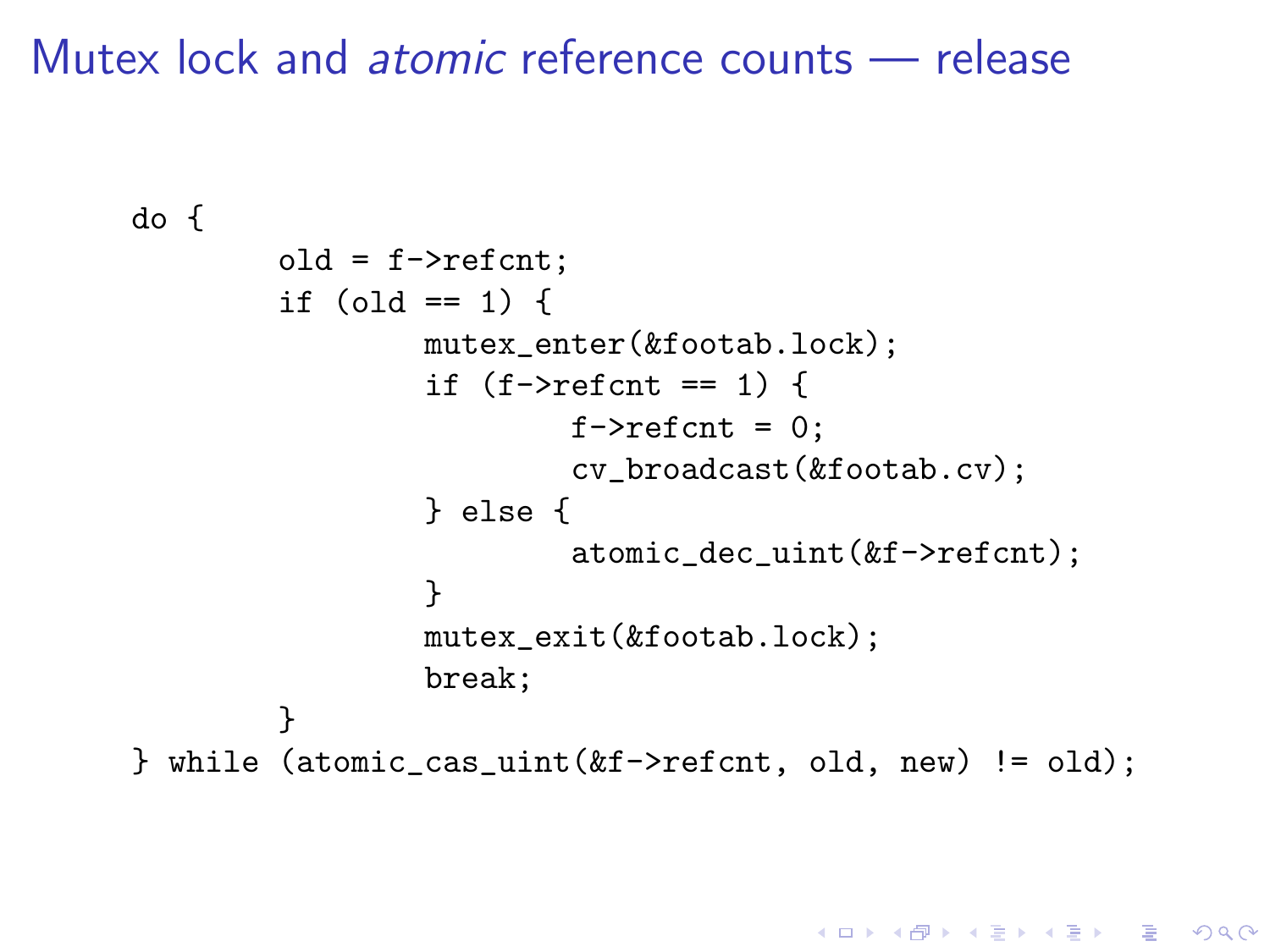#### Atomics: still not scalable

- $\triangleright$  We avoid contention over global table lock to release.
- $\blacktriangleright$  But if many threads want to use the same foo...
- $\triangleright$  Atomic operations are not a magic bullet!
- $\triangleright$  Single atomic is slightly faster and uses less memory than a mutex lock enter/exit.
- $\triangleright$  But contended atomics are just as bad as contended locks!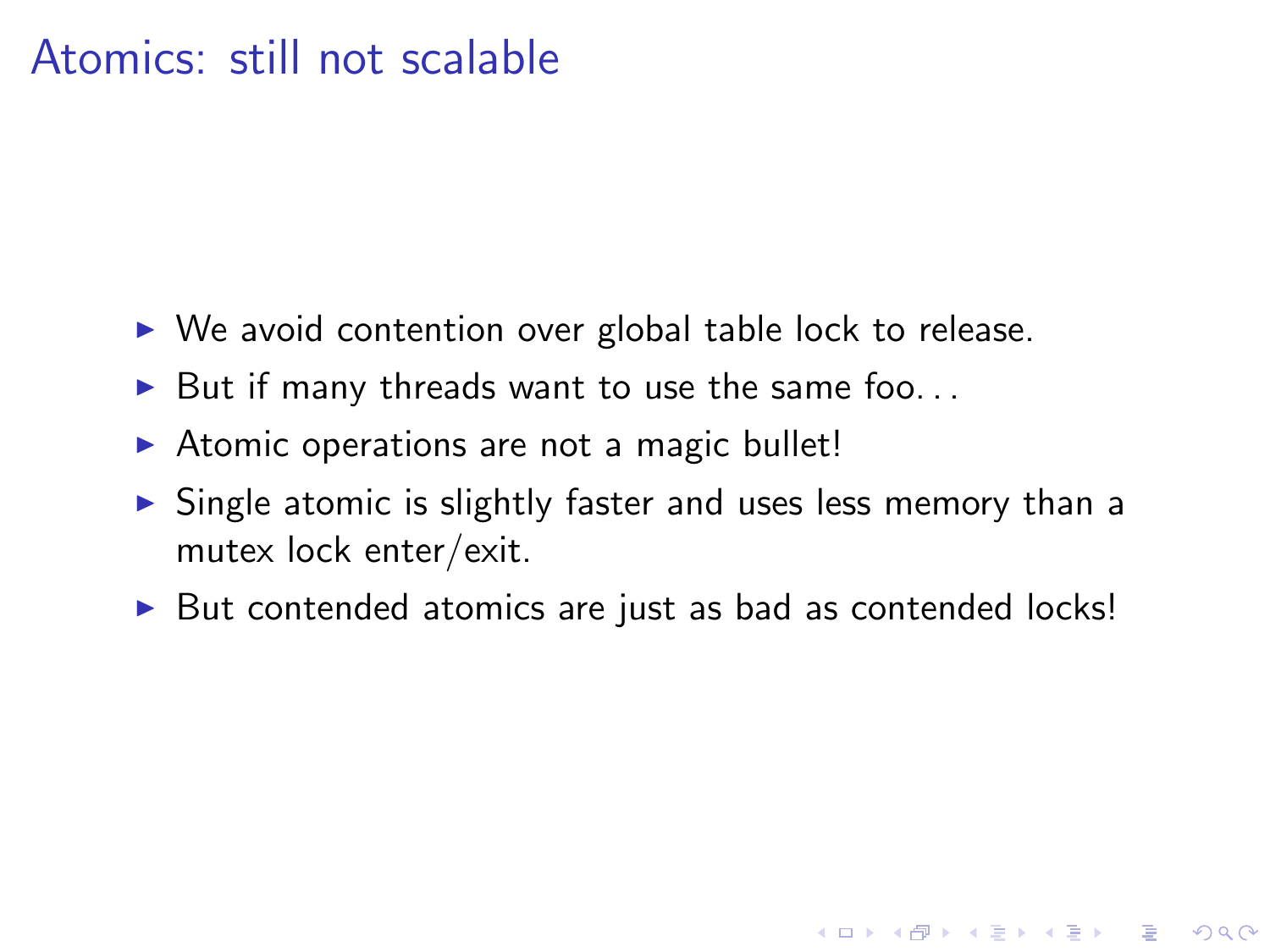# Atomics: interprocessor synchronization<sup>3</sup>



 $3$ Diagram Copyright  $\circ$  2005–2010, Paul E. McKenney. From Paul E. McKenney, Is Parallel Programming Hard, And, If So, What Can You Do About It?, 2011. [https://www.kernel.org/pub/linux/kernel/people/](https://www.kernel.org/pub/linux/kernel/people/paulmck/perfbook/perfbook.2011.01.02a.pdf) [paulmck/perfbook/perfbook.2011.01.02a.pdf](https://www.kernel.org/pub/linux/kernel/people/paulmck/perfbook/perfbook.2011.01.02a.pdf) (Density Reserves) and  $\phi$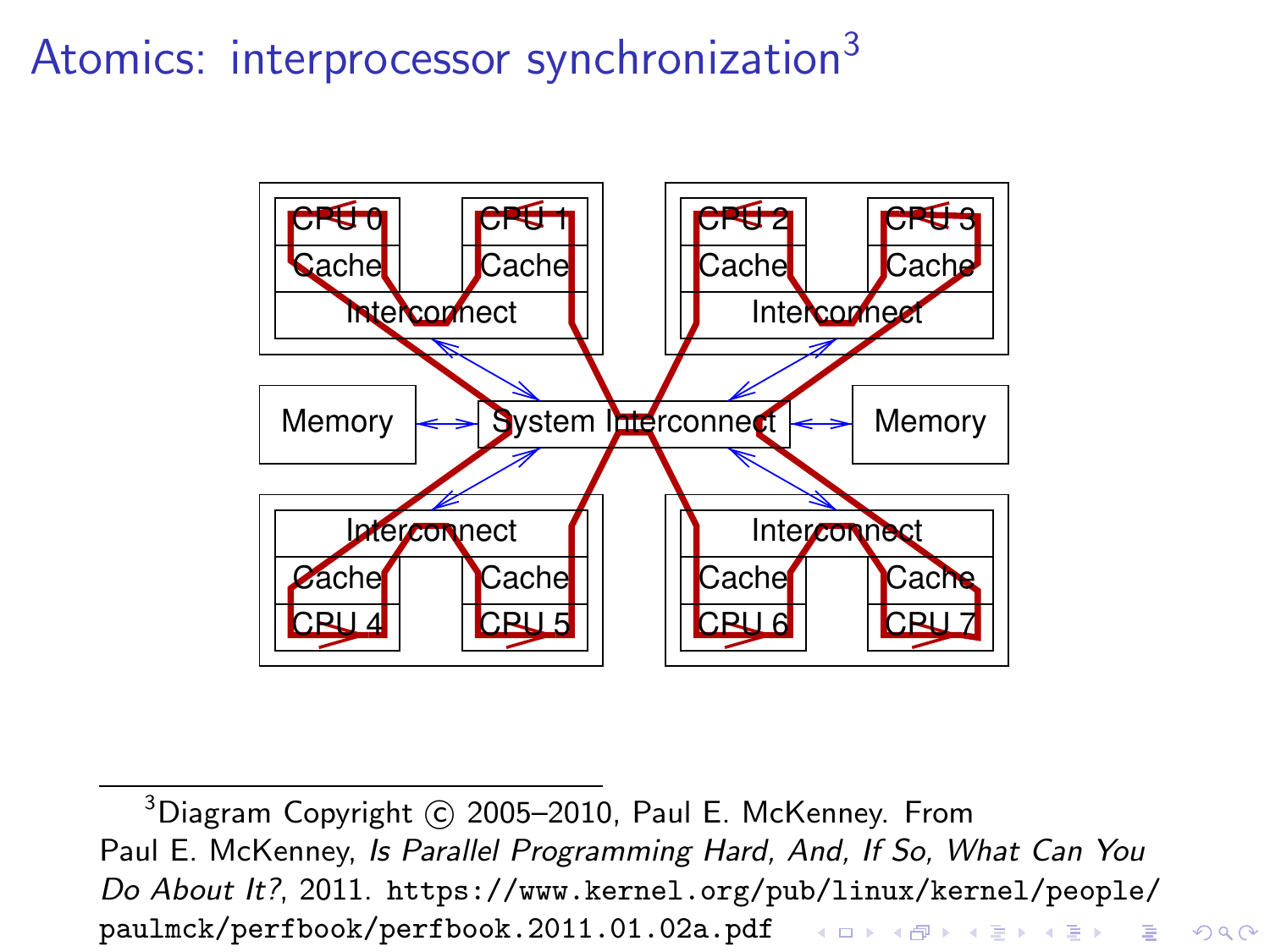# Reader/writer locks for lookup

- Instead of mutex lock for table, use rwlock.
- $\triangleright$  At any time, either one writer or many readers.
- $\blacktriangleright$  Allows concurrent lookups, not just concurrent resource use.
- $\blacktriangleright$  If lookups are slow, great!
- $\blacktriangleright$  If lookups are fast, reader count is just another reference count managed with atomics—contention!

**KORKA SERKER ORA**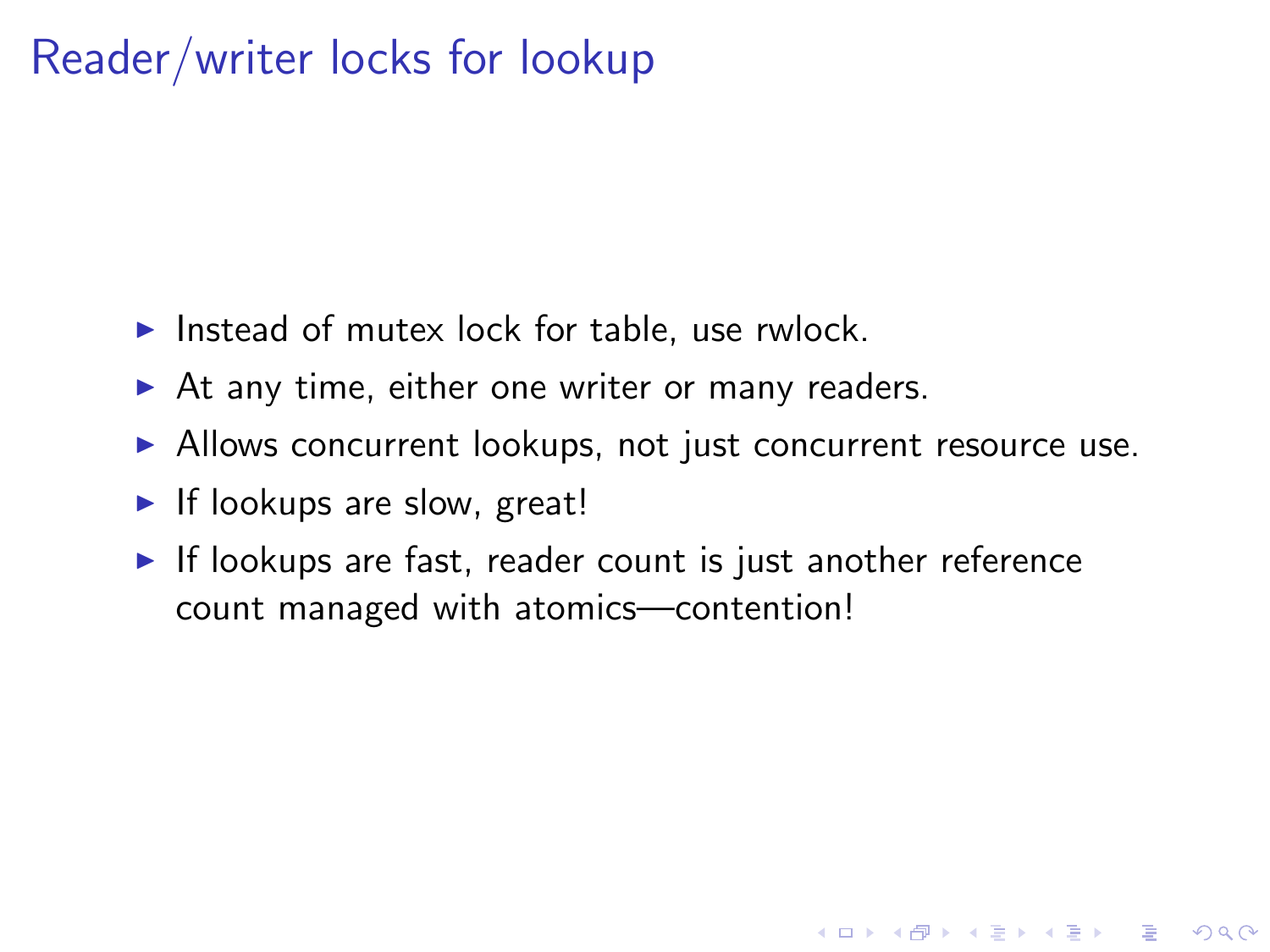Basic problem: to read, we must write!

 $\blacktriangleright$  All approaches here require readers to coordinate writes.

- Acquire table lock: write who owns it now.
- Acquire read lock: write how many readers.
- Acquire reference count: write how many users.
- $\blacktriangleright$  Can we avoid writes to read?
- $\triangleright$  Are there more reads than creations or destructions?
- $\triangleright$  Can we make reads cheaper, perhaps at the cost of making creation or destruction more expensive?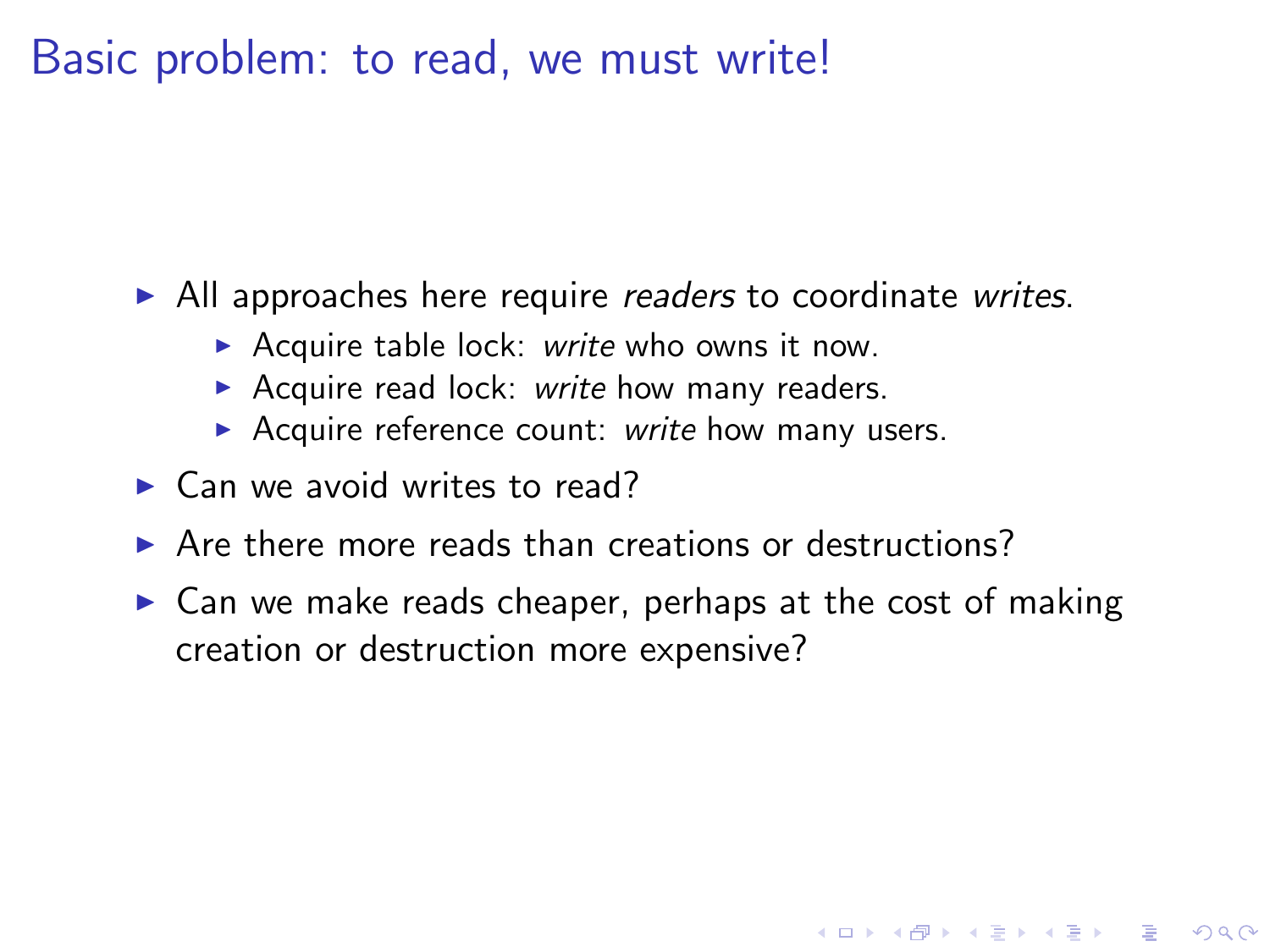# No-contention references in NetBSD

 $\blacktriangleright$  Passive serialization.

- $\blacktriangleright$  Like read–copy–update, RCU in Linux.
- **E** ... but US patent expired sooner!
- $\blacktriangleright$  Passive references.
	- $\blacktriangleright$  Similar to hazard pointers.
	- $\triangleright$  Similar to OpenBSD SRP.
- ▶ Local counts—per-CPU reference counts.
	- $\triangleright$  Similar to sleepable RCU, SRCU, but simpler.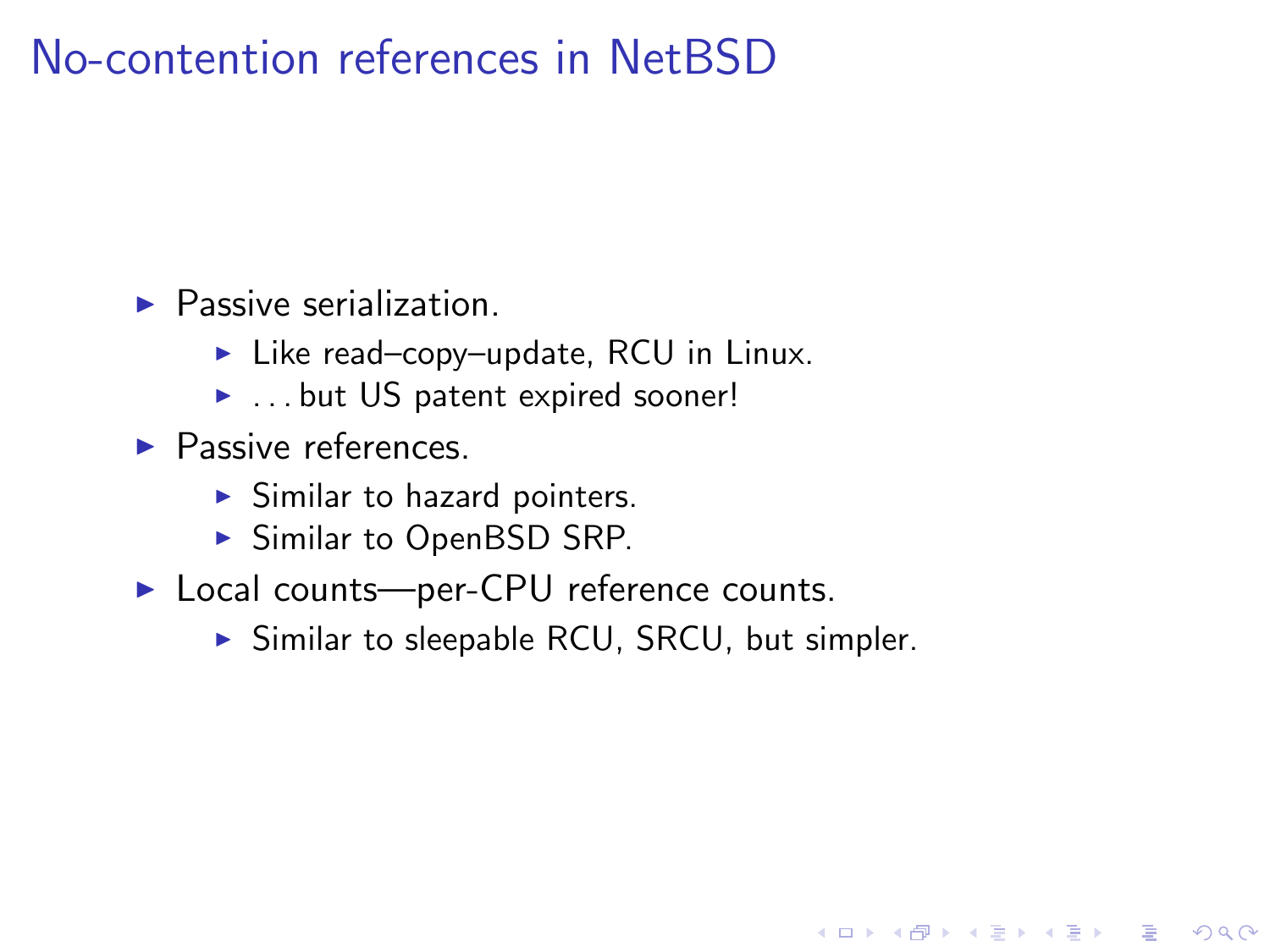## Coordinate publish and read

- $\blacktriangleright$  Linked-list insert and read can coordinate with no atomics.
- $\blacktriangleright$  ... as long as they write and read in the correct order.
- $\triangleright$  One writer, any number of readers!
- $\triangleright$  Same principle for hash tables ('hashed lists'), radix trees.

**K ロ ▶ K @ ▶ K 할 X X 할 X → 할 X → 9 Q Q ^**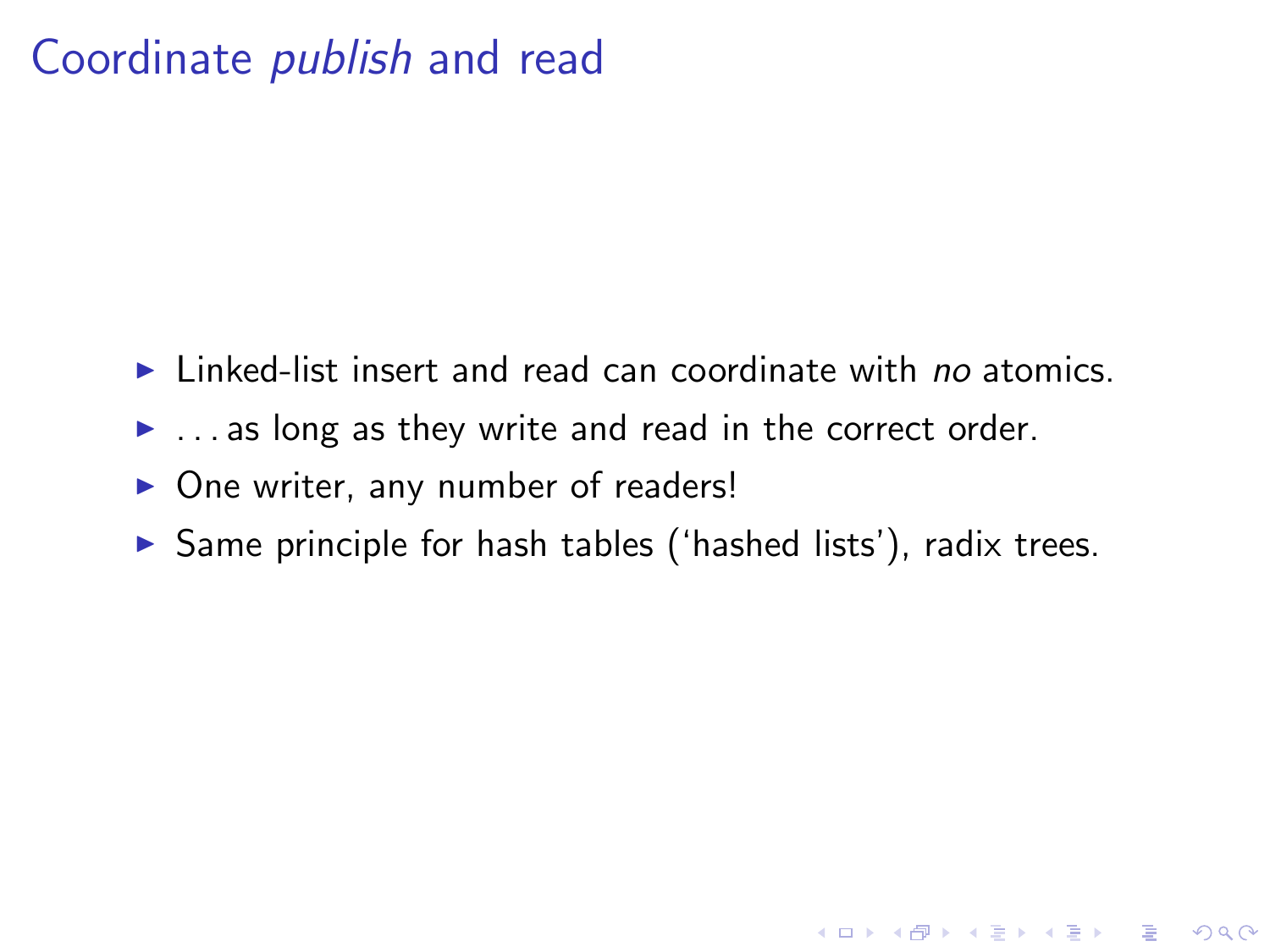# Publish

 $\blacktriangleright$  Write data first.

 $\blacktriangleright$  Then write pointer to it.

```
struct foo *f = alloc_foo(key);
mutex_enter(&footab.lock);
f->next = footab.first;
membar_producer();
footab.first = f:
mutex_exit(&footab.lock);
```
**KORKA SERKER ORA**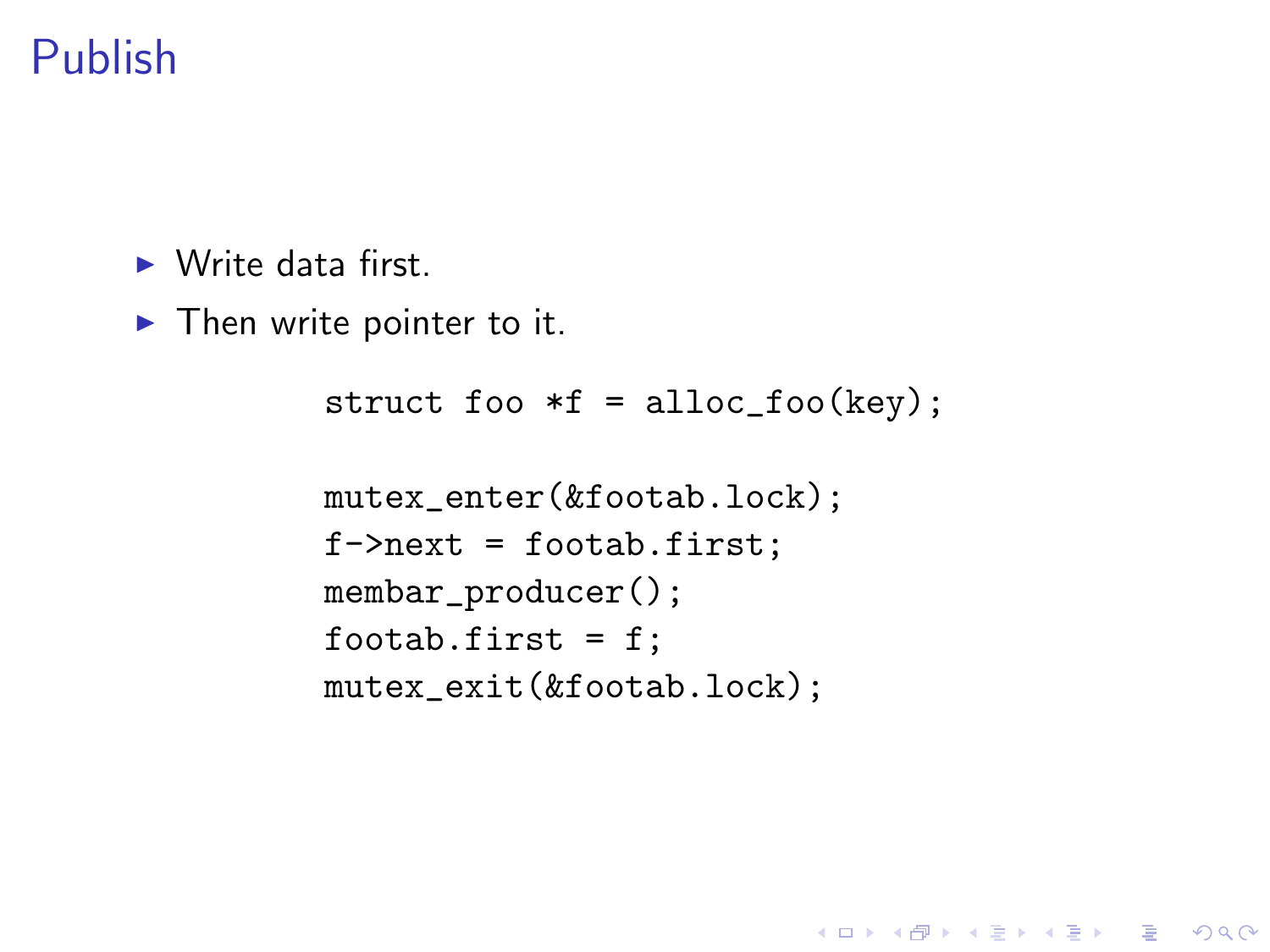# Publish 1: after writing data



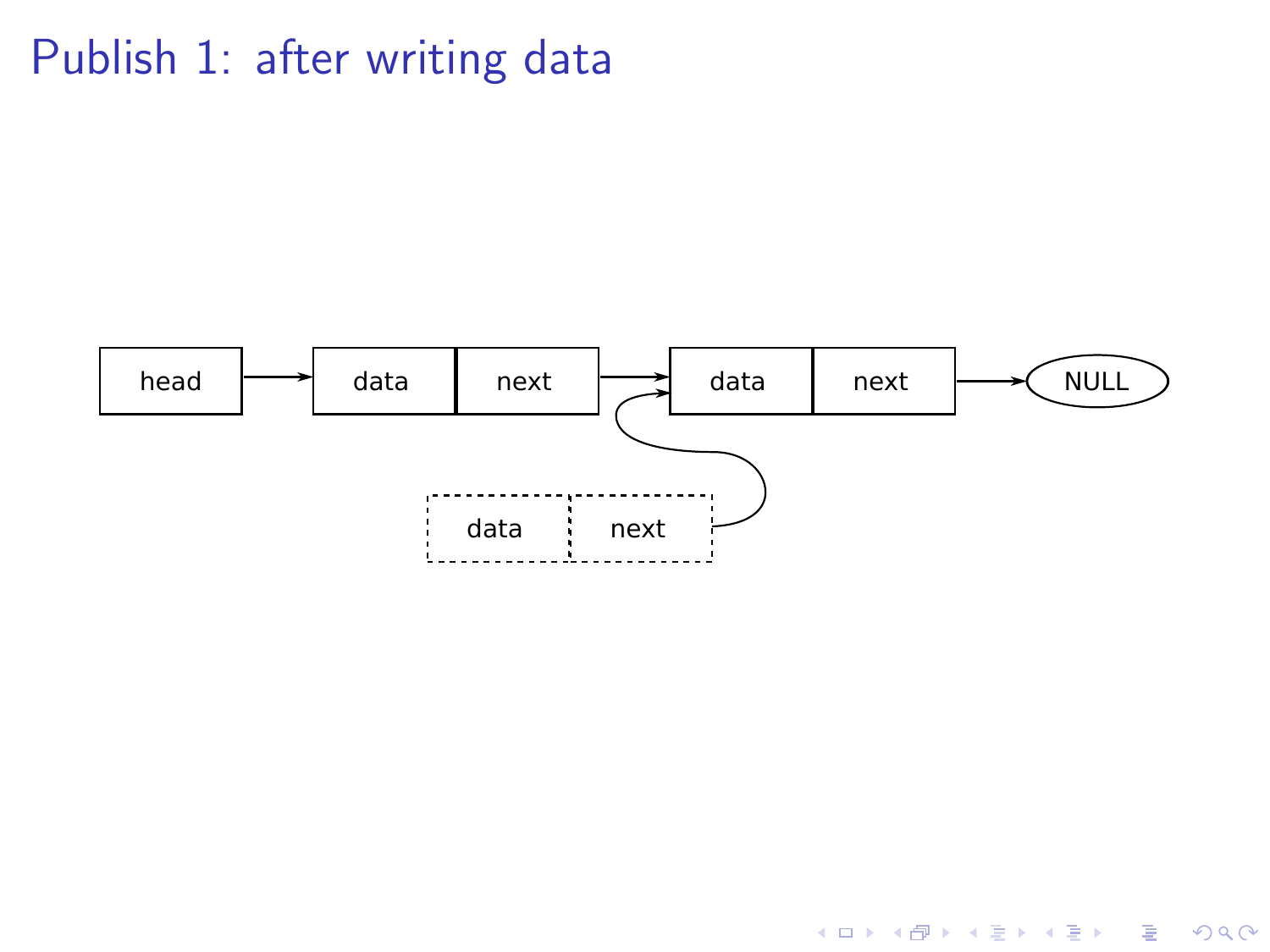## Publish 2: after write barrier



K ロ ▶ K @ ▶ K 할 ▶ K 할 ▶ | 할 | © 9 Q @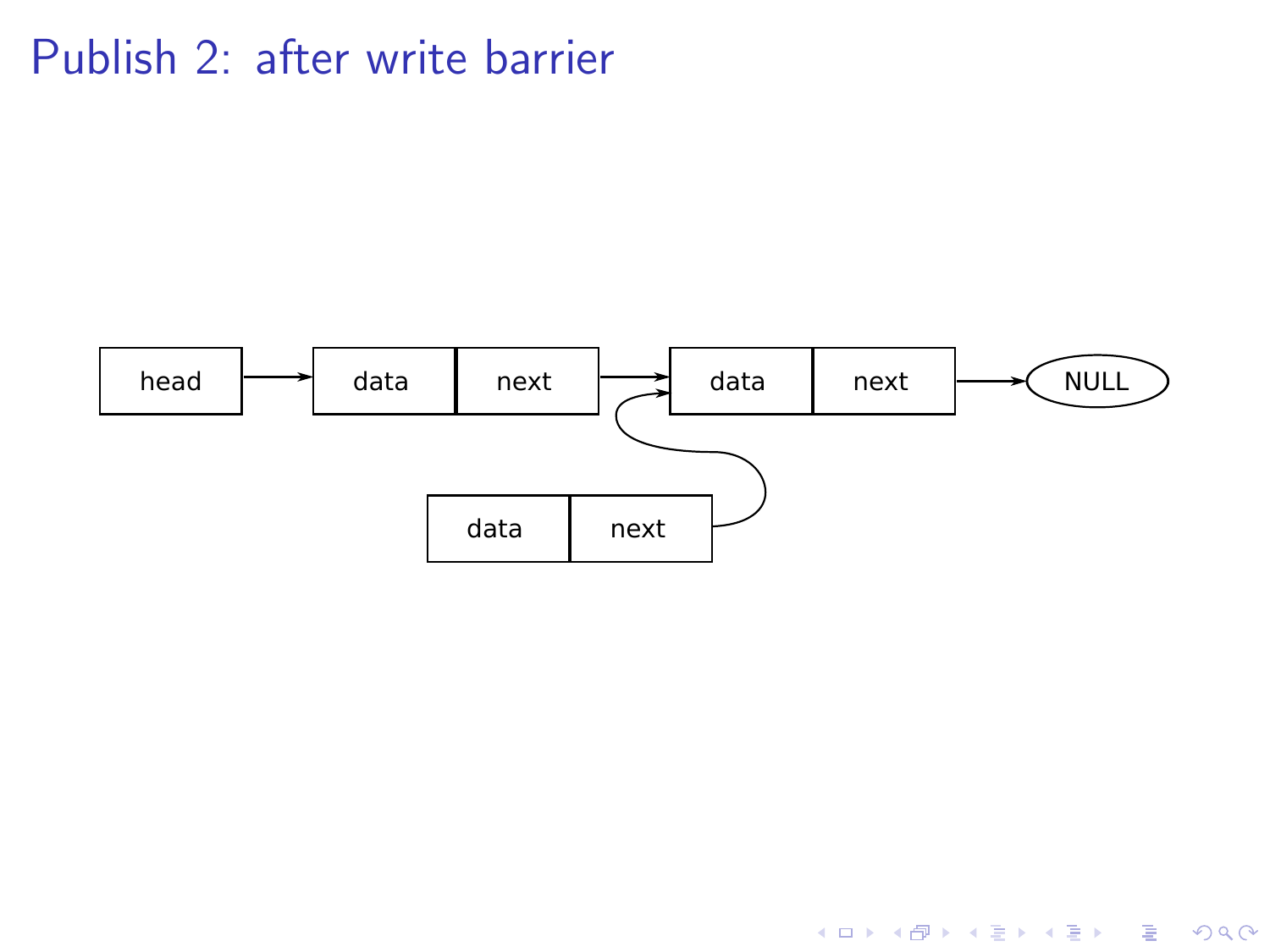# Publish 3: after writing pointer



K ロ X イロ X K ミ X K ミ X ミ → S V Q Q Q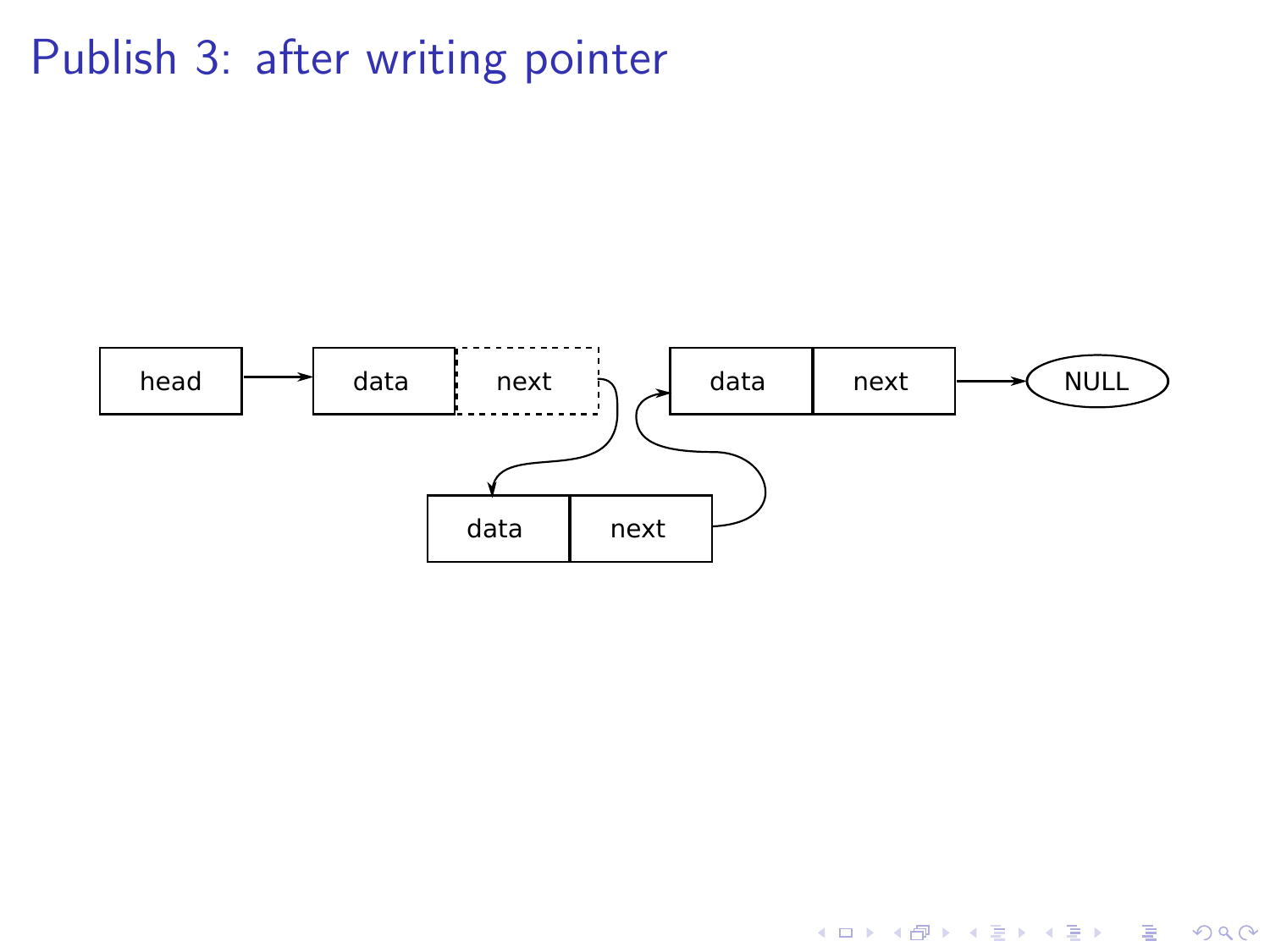# Read

- $\blacktriangleright$  Read pointer first.
- $\blacktriangleright$  Then read data from it.
- $\blacktriangleright$  ... Yes, in principle stale data could be cached.
- $\triangleright$  Fortunately, membar\_datadep\_consumer is a no-op on all CPUs other than DEC Alpha.

```
for (f = football, f := NULL; f = f->next) {
        membar_datadep_consumer();
        if (f->key == key) {
               use(f);break;
        }
}
```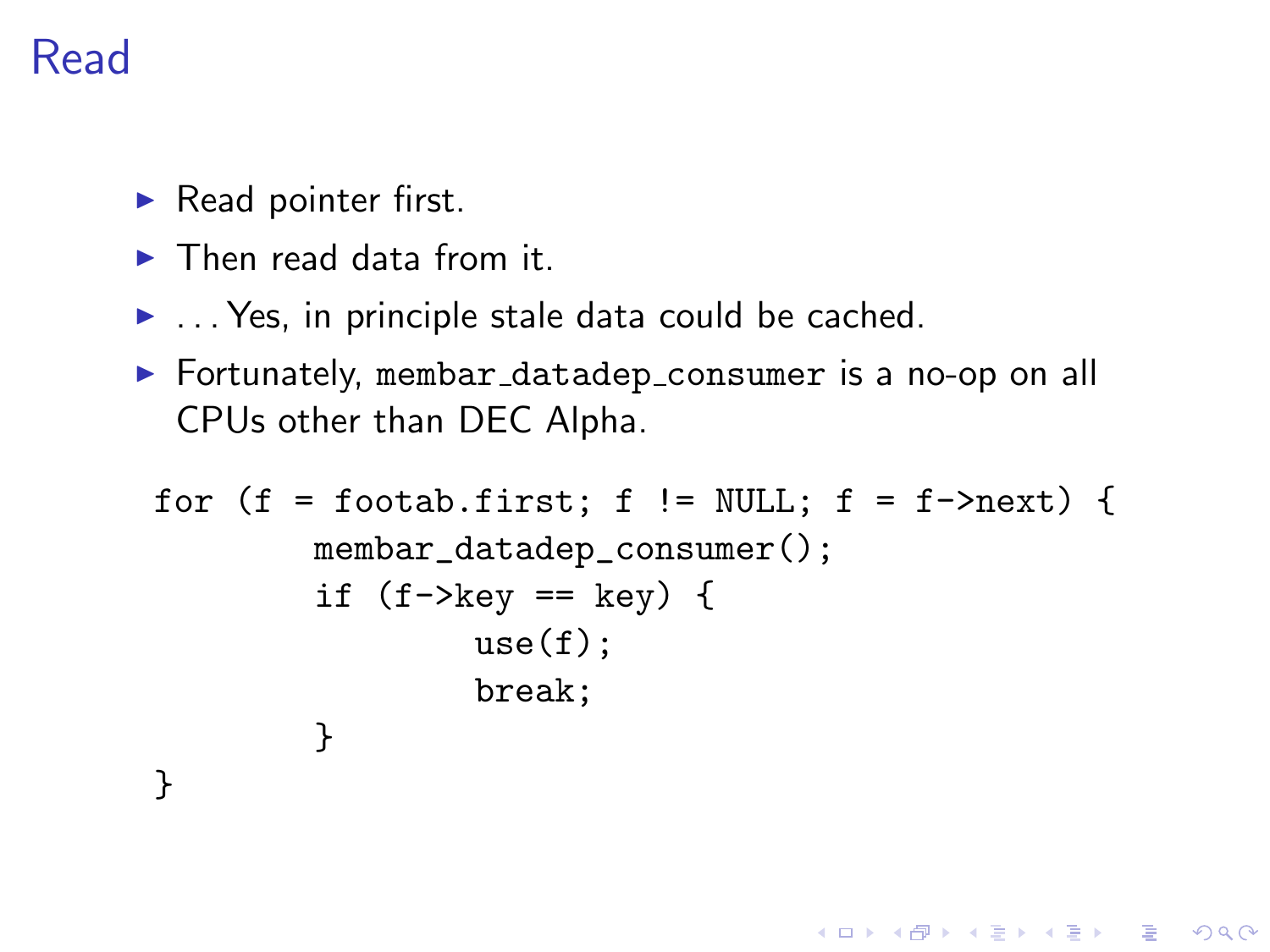# Read 1: after reading pointer



イロン イ部ン イ君ン イ君ンシ

重

 $299$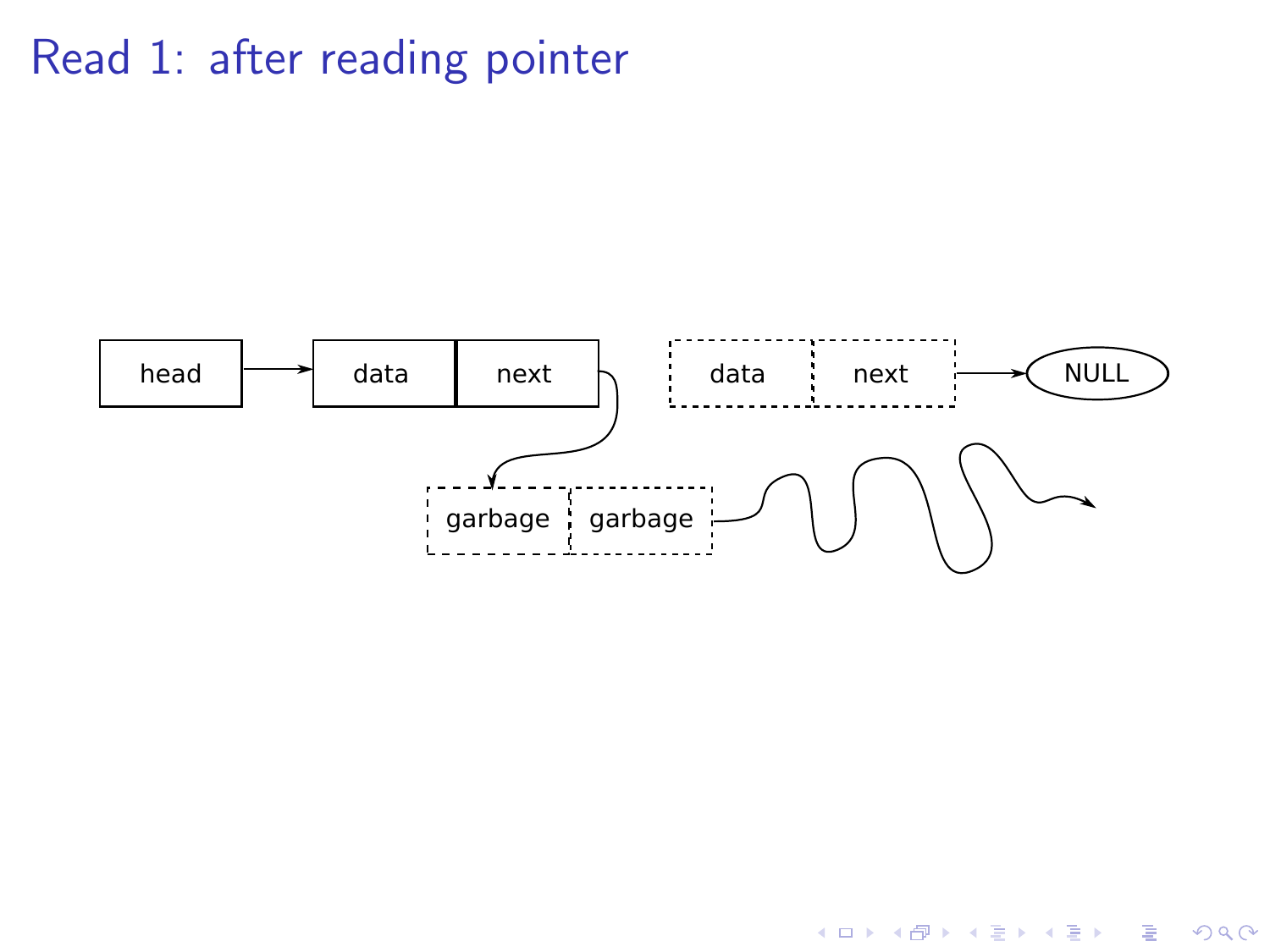## Read 2: after read barrier



K ロ ▶ K @ ▶ K 할 ▶ K 할 ▶ | 할 | © 9 Q @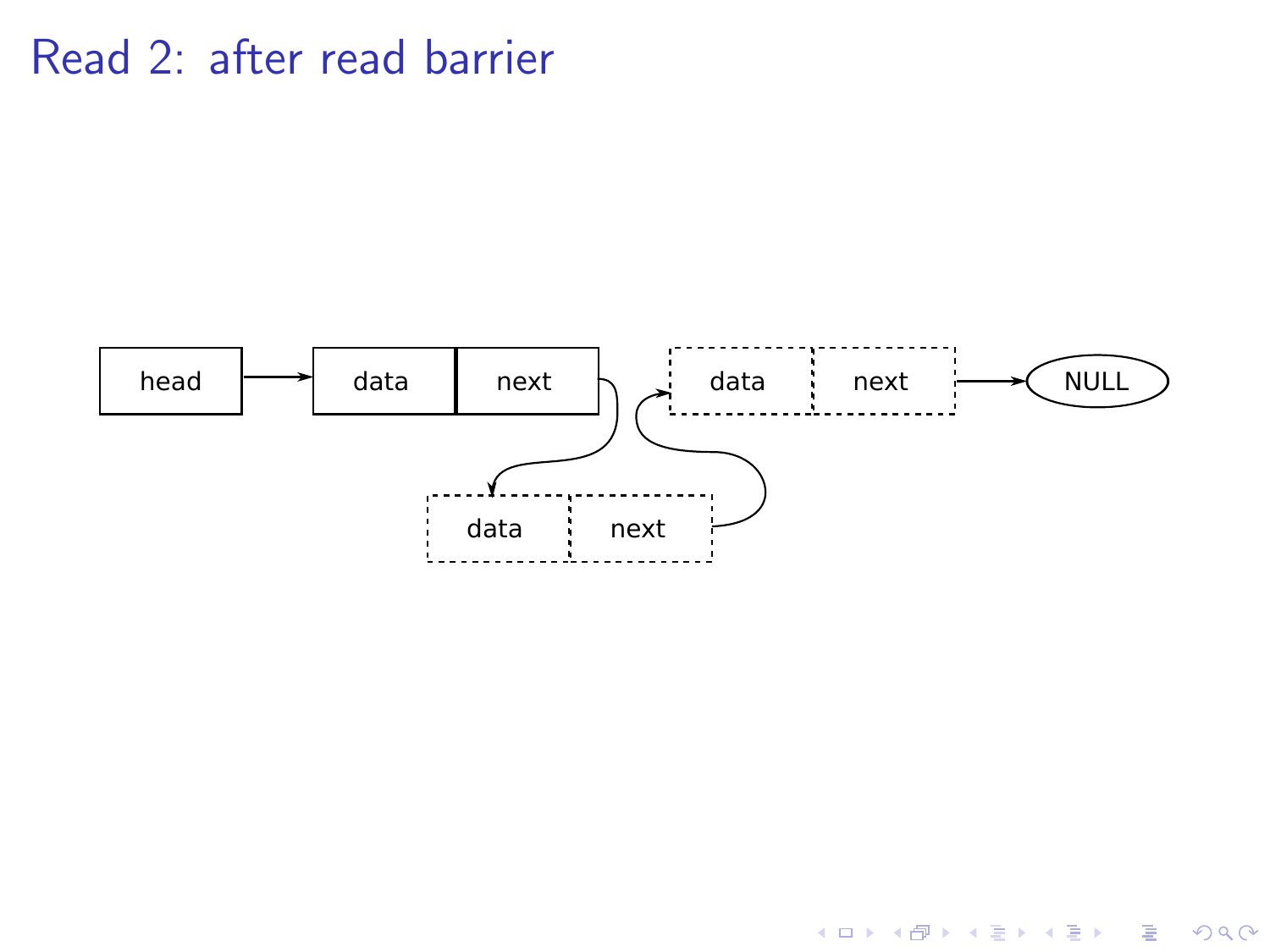# Read 3: after reading data



K ロ ▶ K @ ▶ K 할 > K 할 > 1 할 > 1 ⊙ Q Q ^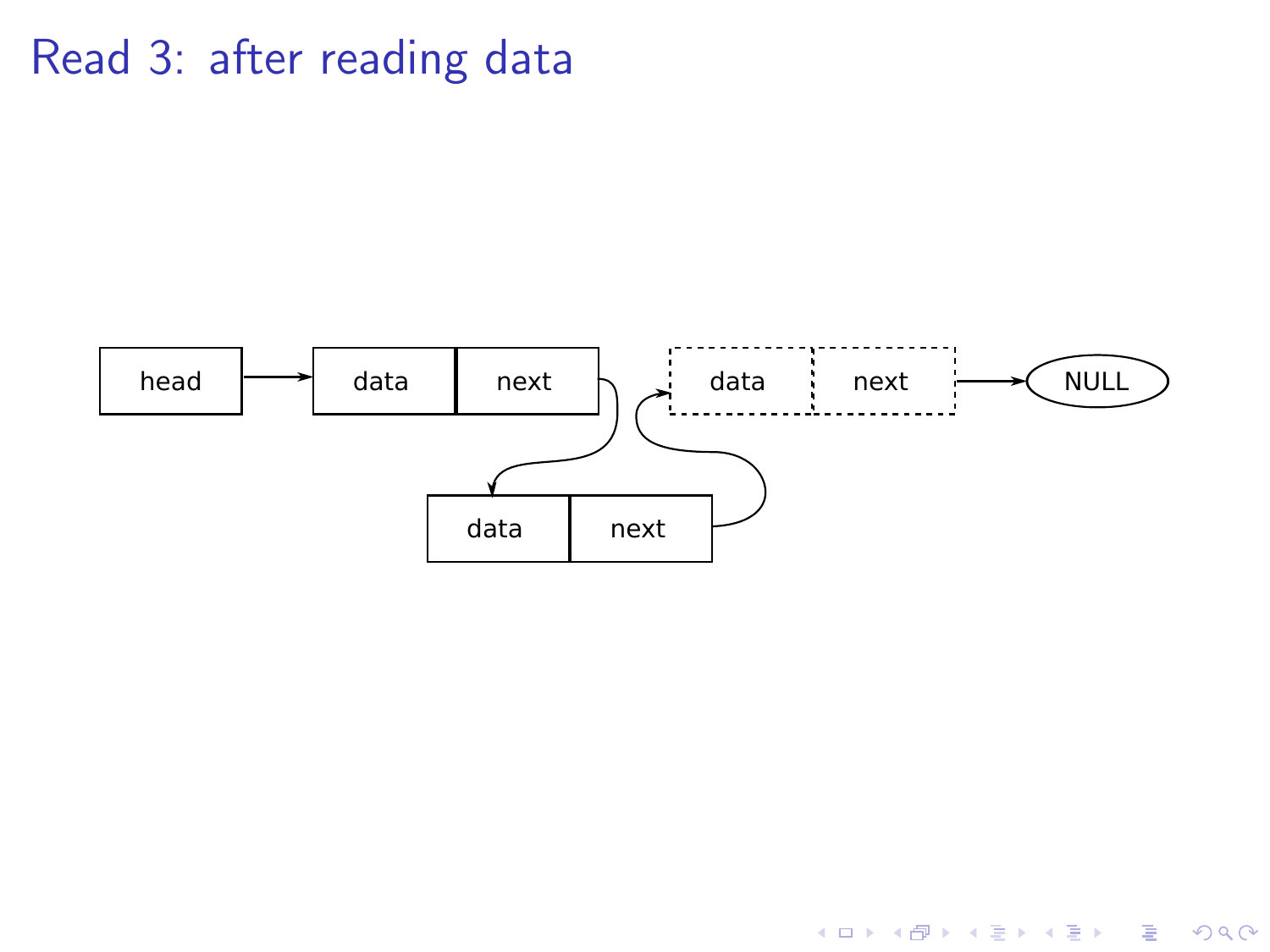### **Delete**

- $\triangleright$  Deletion is even easier!
- $\blacktriangleright$  \*fp = f->next;
- $\blacktriangleright$  ... but there is a catch.

K ロ ▶ K @ ▶ K 할 ▶ K 할 ▶ | 할 | ⊙Q @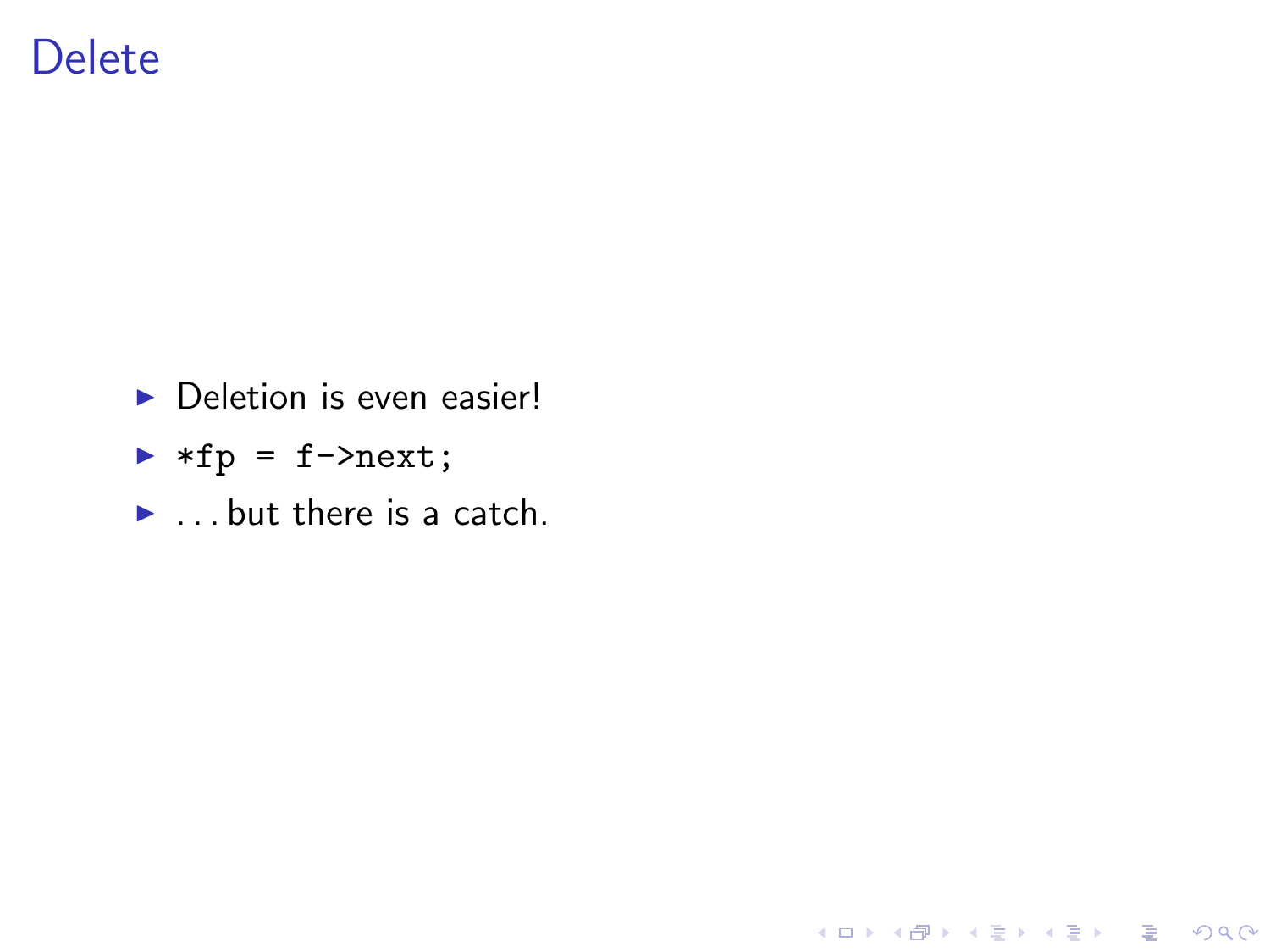## Delete 1: before delete



K ロ ▶ K @ ▶ K 할 ▶ K 할 ▶ | 할 | © 9 Q @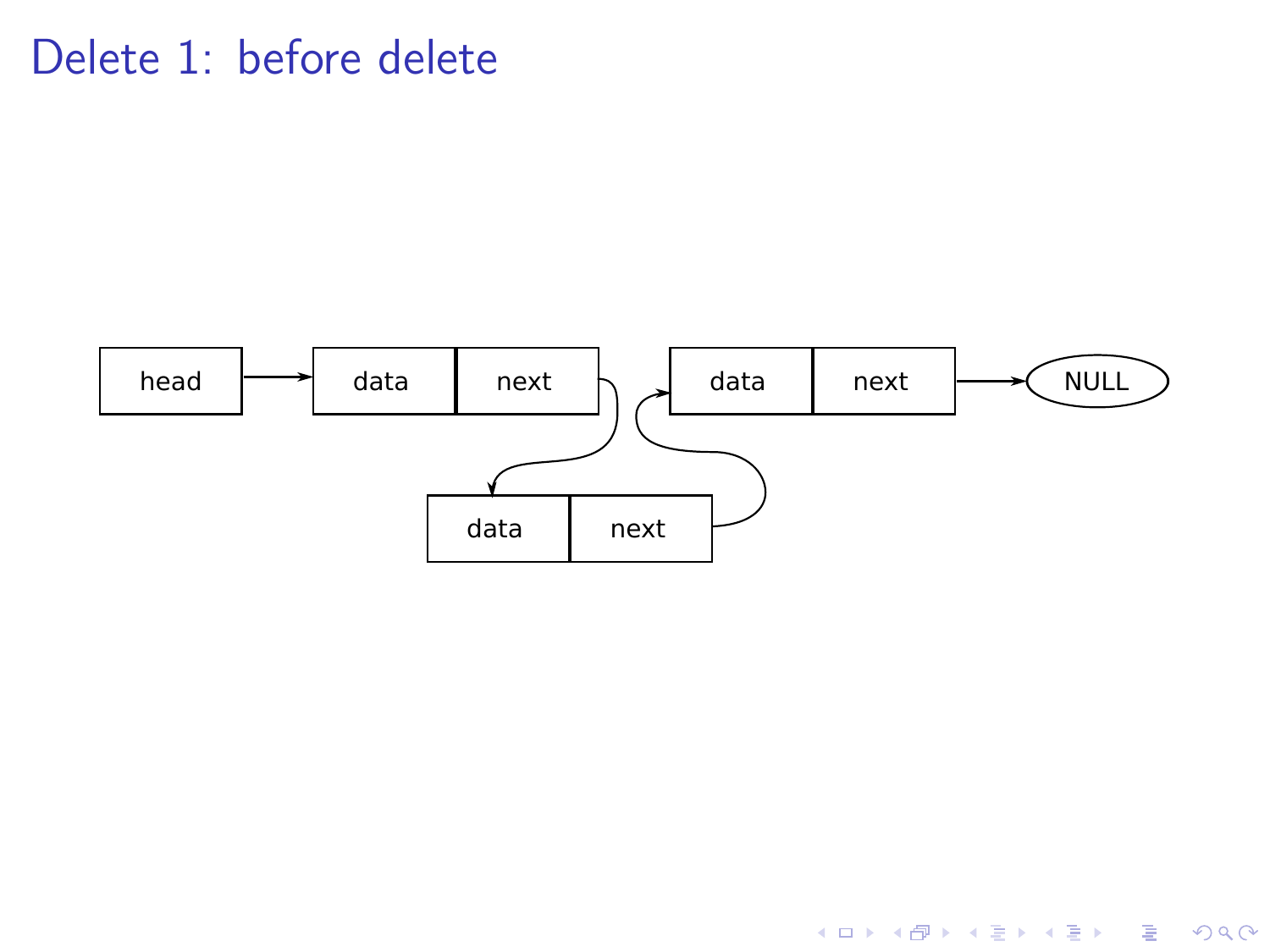## Delete 1: after delete



K ロ ▶ K @ ▶ K 할 ▶ K 할 ▶ | 할 | © 9 Q @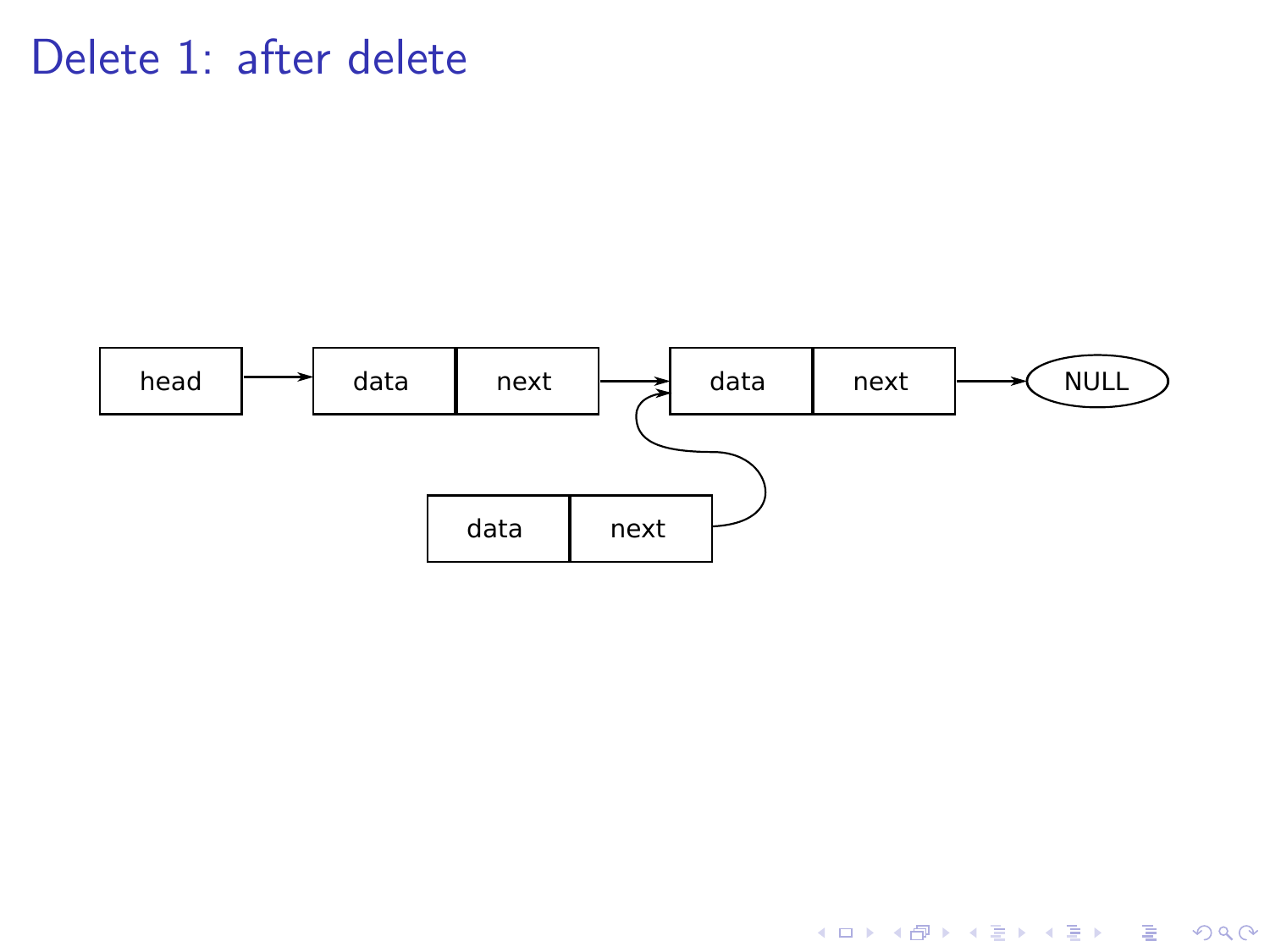## The catch

- $\triangleright$  All well and good for publish and use!
- $\blacktriangleright$  All well and good for *delete!*
- But when can we destroy (free memory, etc.)?
- $\triangleright$  No signal for when all users are done with a resource.

**K ロ ▶ K @ ▶ K 할 X X 할 X → 할 X → 9 Q Q ^** 

 $\blacktriangleright$  How to signal release without contention?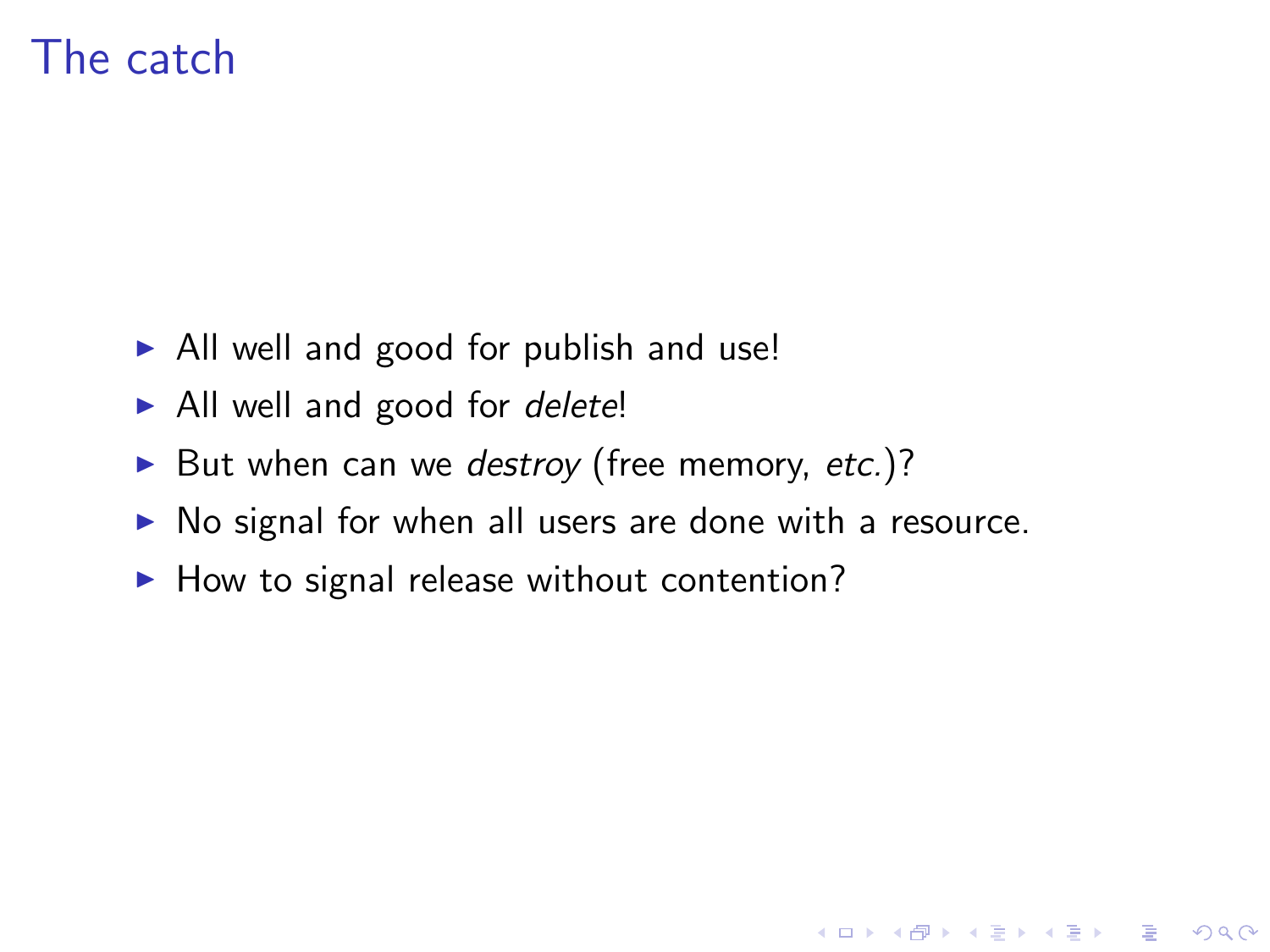Passive serialization: pserialize(9)

 $\blacktriangleright$  Lookup/use:

- 1. Acquire: Block interrupts on CPU.
- 2. Look up resource.
- 3. Use it.
- 4. Release: Restore and process queued interrupts on CPU.
- 5. (Cannot use resource any more after this point!)

#### $\blacktriangleright$  Delete/destroy:

- 1. Remove resource from list:  $*fp = f->next$ .
- 2. Send interprocessor interrupt to all CPUs.
- 3. Wait for it to return on all CPUs.
- 4. All users that could have seen this resource have exited.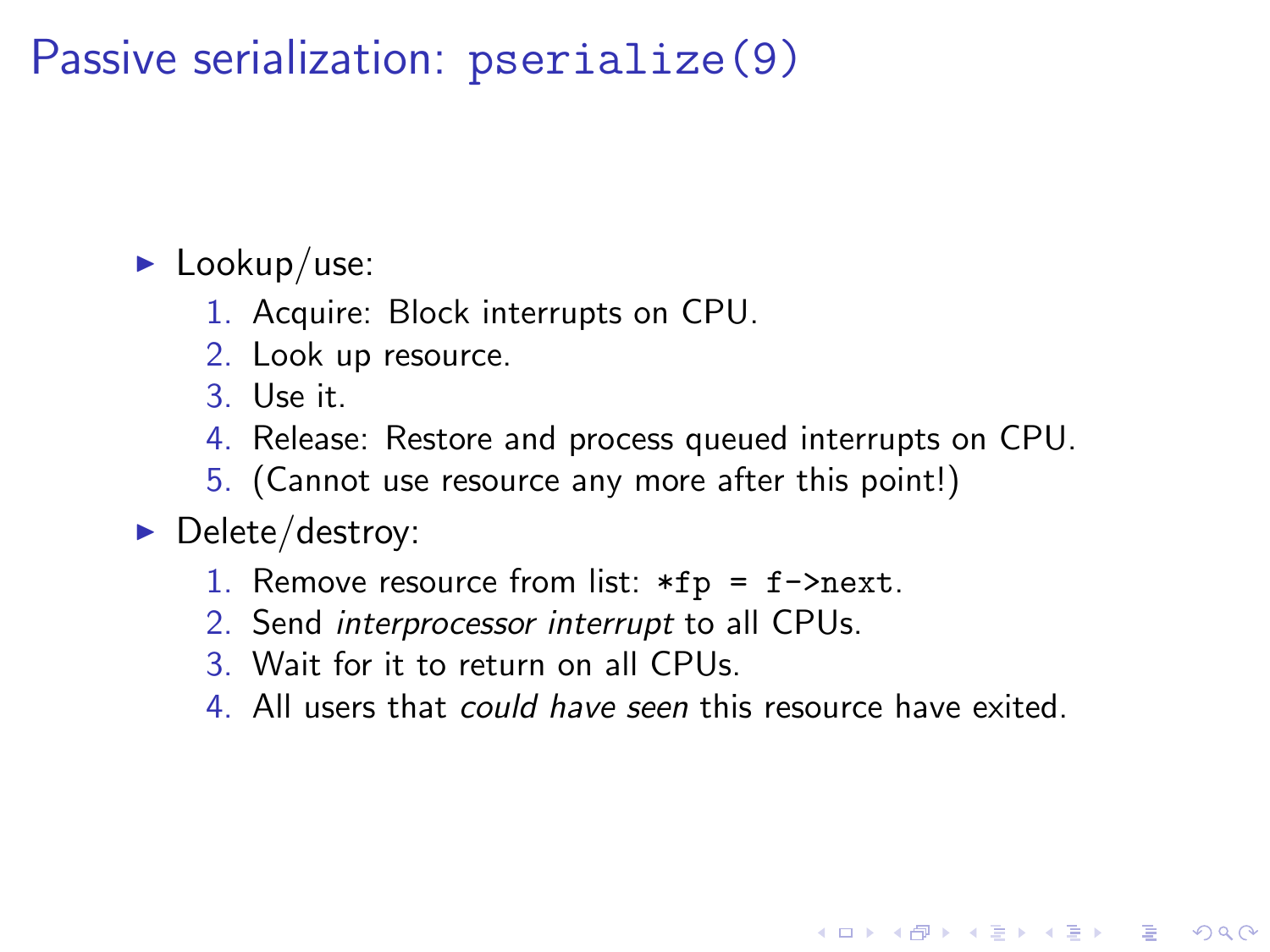## Passive serialization



K ロ ▶ K @ ▶ K 할 > K 할 > 1 할 > 1 이익어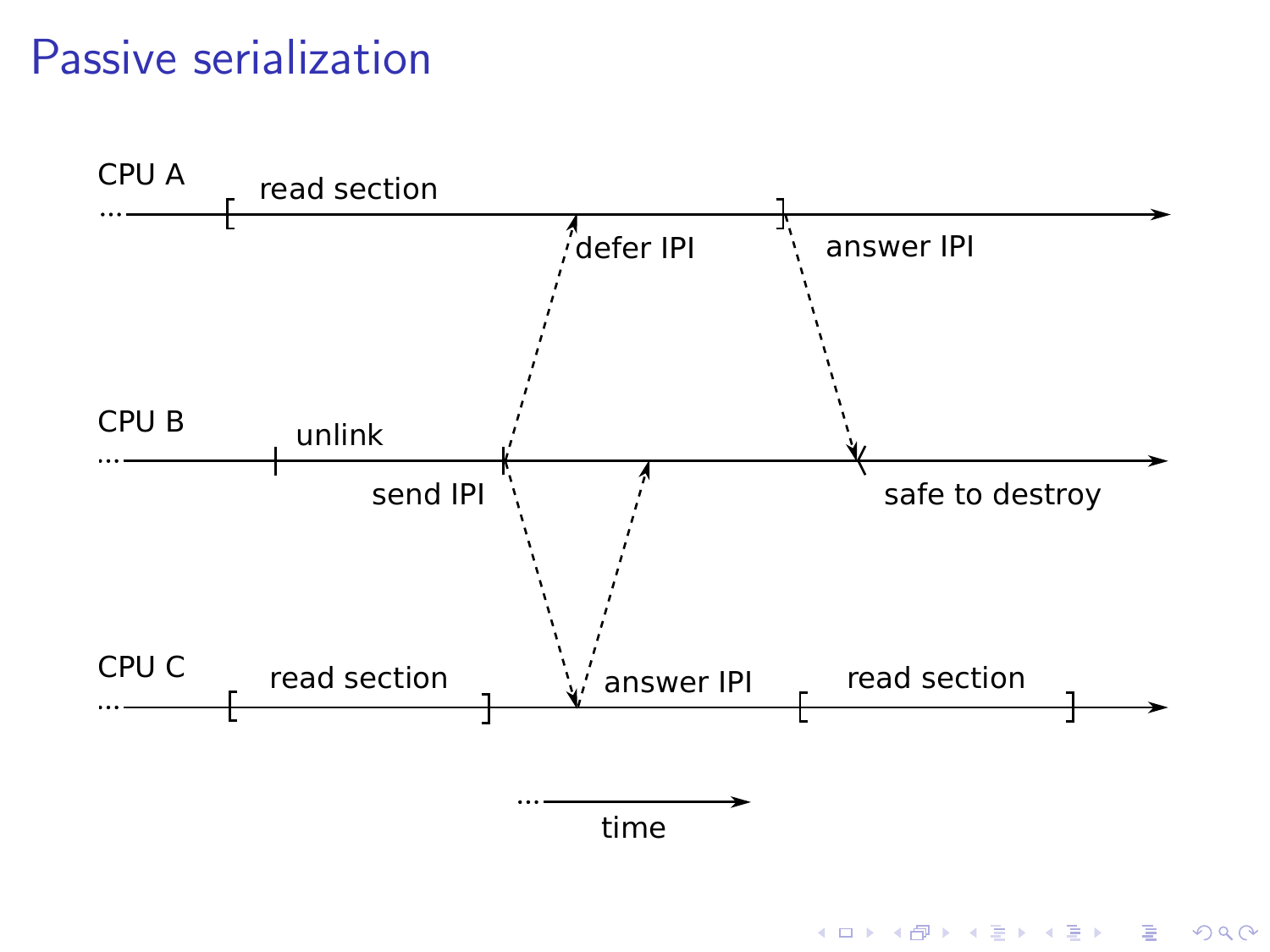## Passive serialization  $-$  lookup/use

- 1. Acquire: Block interrupts with pserialize\_read\_enter.
- 2. Lookup: Read pointer.
- 3. Memory barrier!
- 4. Use: Read data.
- 5. Release: Restore and process queued interrupts with pserialize read exit.

```
s = pserialize_read_enter();
for (f = footab.first; f != NULL; f = f->next) {
        membar_datadep_consumer();
        if (f-\text{key} == \text{key}) {
                 use(f):
                 break;
        }
}
pserialize_read_exit(s);
```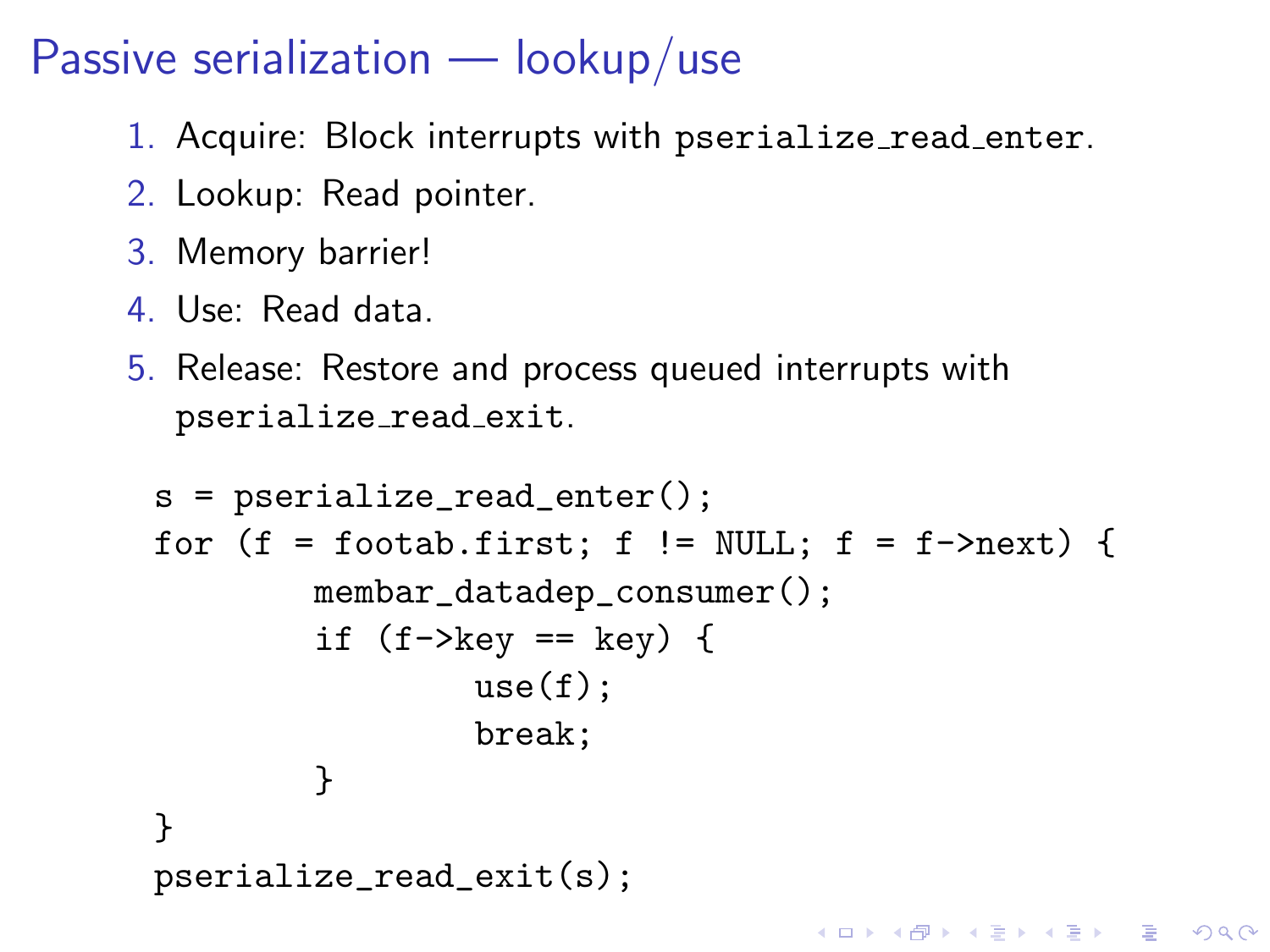## Passive serialization — delete/destroy

- (a) Delete from list to prevent new users.
- (b) Send IPI to wait for existing users to drain.
- (c) Free memory.

```
mutex_enter(&footab.lock):
for (fp = &footab.first; (f = *fp) != NULL; f = f->next) {
    if (f->key == key) {
        /* (a) Prevent new users. */
        *fp = f->next;/* (b) Wait for old users. */
        pserialize_perform(footab.psz);
    }
}
mutex_exit(&footab.lock);
if (f \mid = NULL)/* (c) Destroy. */
    free_foo(f);
```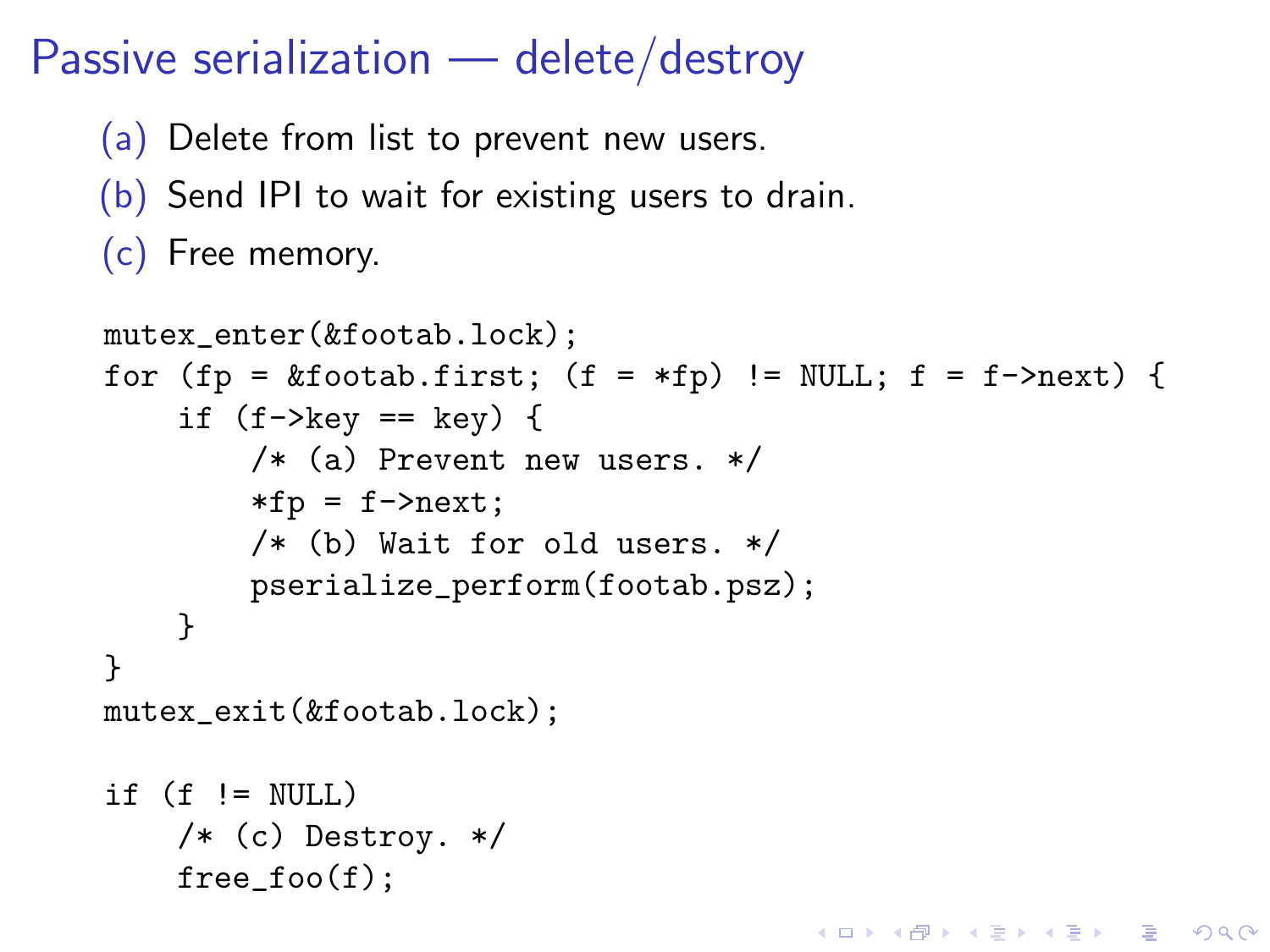#### Passive serialization — lists

 $\triangleright$  sys/queue.h macros do not have correct memory barriers.

**K ロ ▶ K @ ▶ K 할 X X 할 X → 할 X → 9 Q Q ^** 

- $\triangleright$  So we provide PSLIST(9), like LIST in sys/queue.h.
- $\blacktriangleright$  Linked list with constant-time insert and delete
- $\blacktriangleright$  ... and correct memory barrier for insert and read.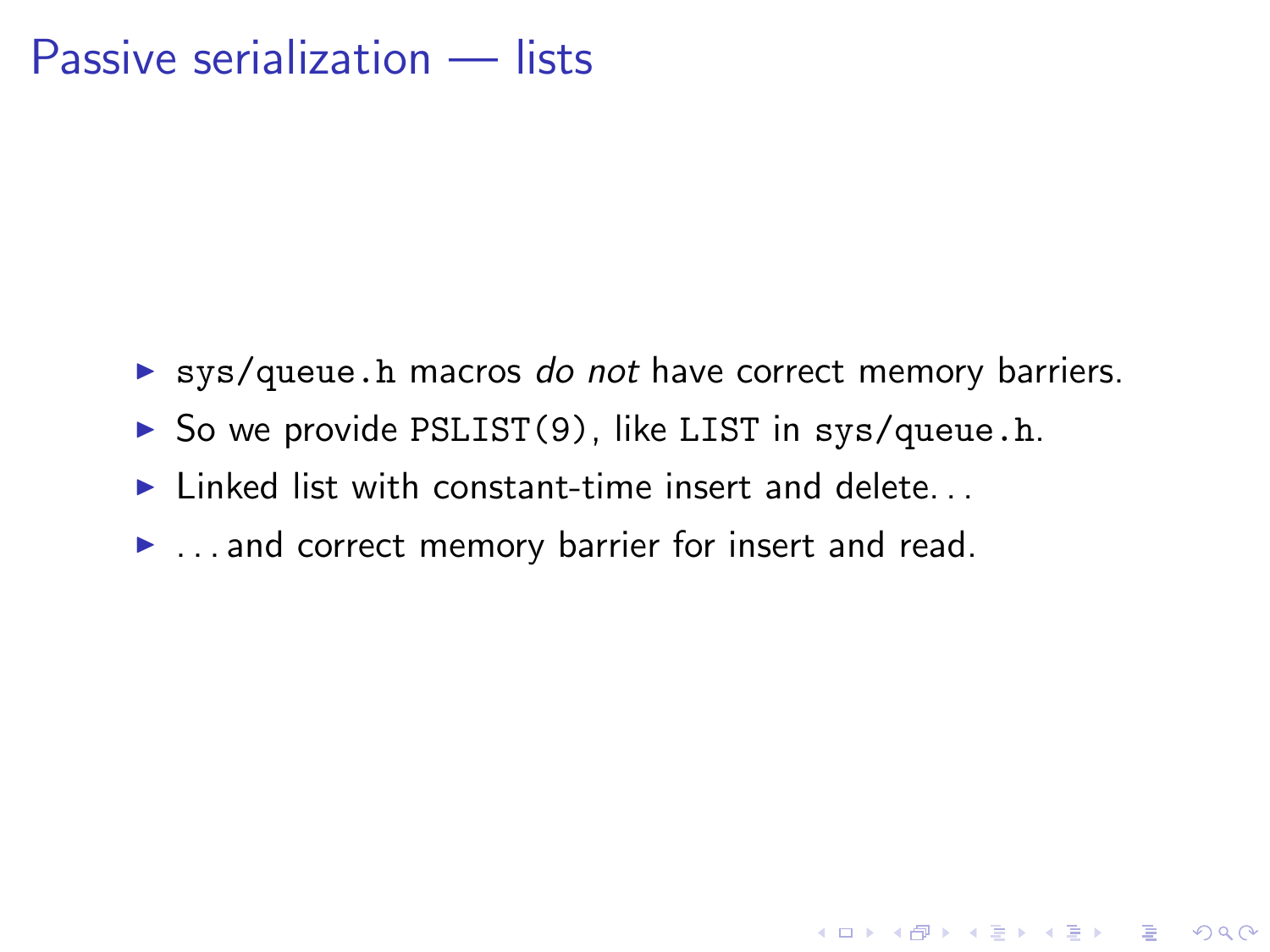#### Passive serialization — PSLIST(9)

```
struct foo { ... struct pslist_entry f_entry; ... };
struct { ... struct pslist_head head; ... } footab;
```

```
mutex_enter(&footab.lock);
PSLIST_WRITER_INSERT_HEAD(&footab.head, f, f_entry);
mutex_exit(&footab.lock);
```

```
s = pserialize_read_enter();
PSLIST_READER_FOREACH(f, &footab.head, struct foo,
    f_entry) {
        if (f->key == key) {
                ...use f...;
                break;
        }
}
pserialize_read_exit(s);
```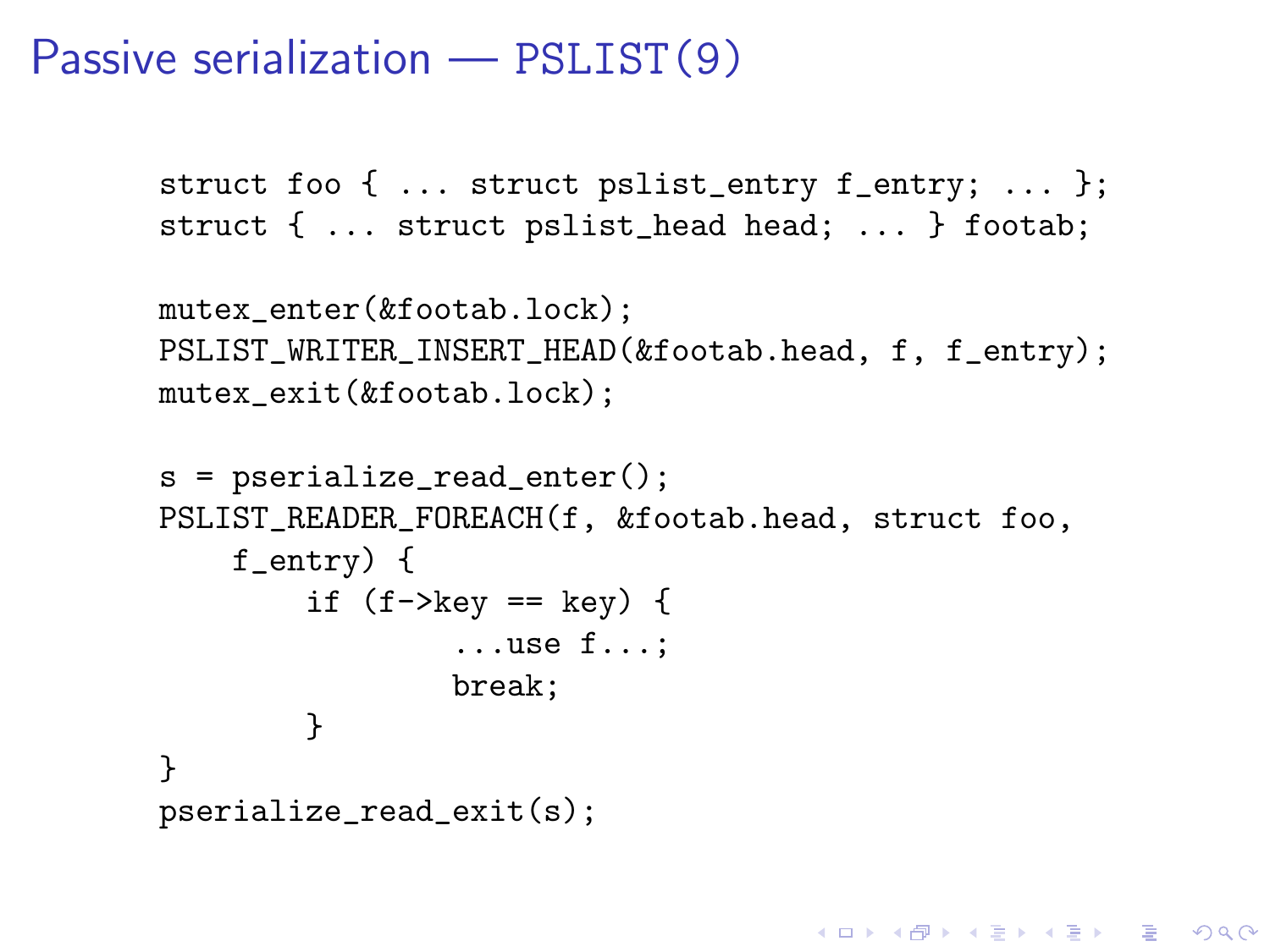### Passive serialization pros

- $\blacktriangleright$  Zero contention!
- $\triangleright$  Serially fast readers!
	- $\triangleright$  We use *software* interrupts, so cheap to block and restore.

**KORKA SERKER ORA** 

- $\triangleright$  No hardware interrupt controller reconfiguration!
- ▶ Constant memory overhead—no memory per resource, per CPU!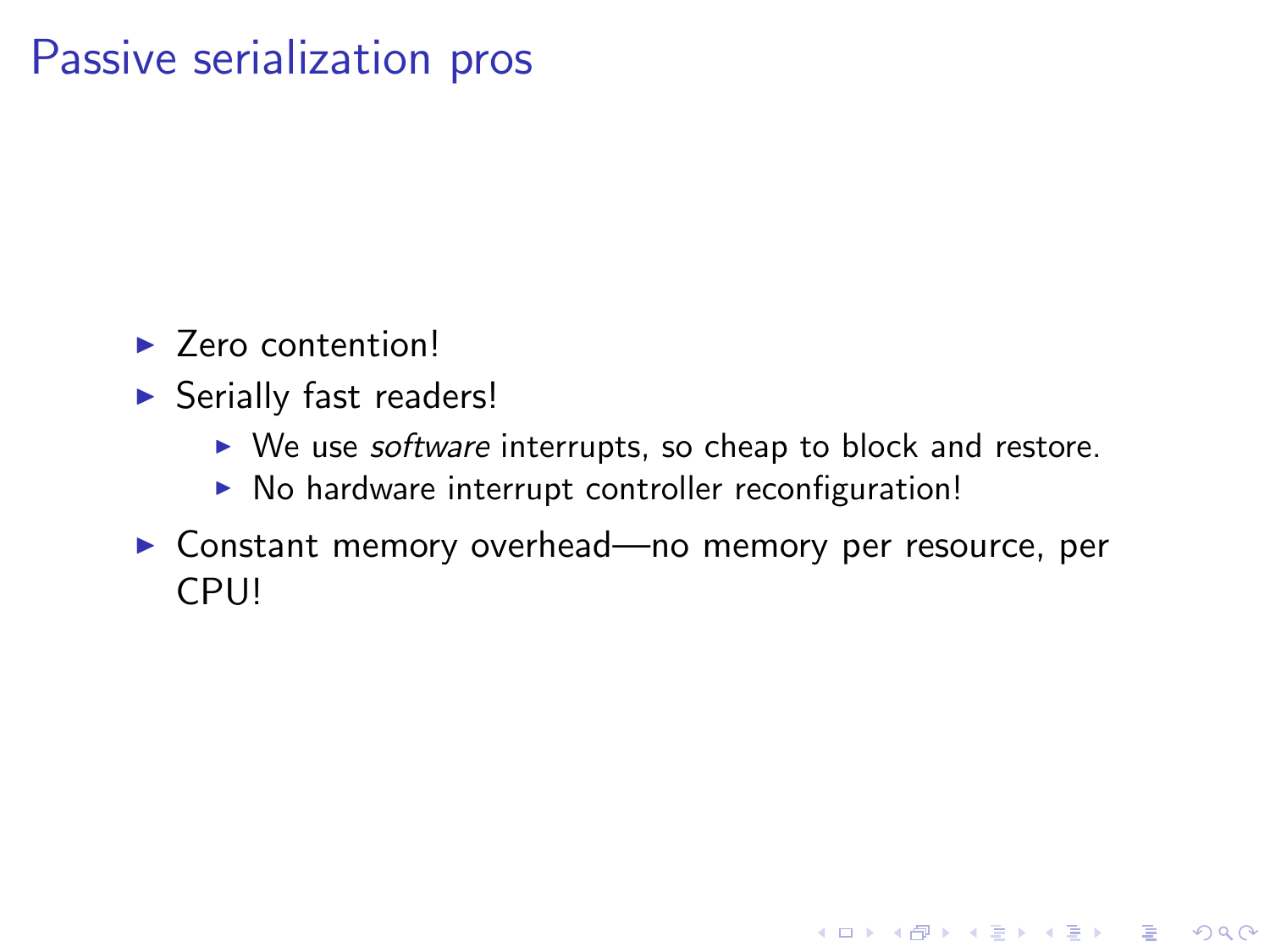#### Passive serialization cons

- Interrupts must be blocked during read.
- $\blacktriangleright$  Thread cannot sleep during read.
- $\triangleright$  What if we want to pserialize the network stack?
- $\triangleright$  Code was written in '80s before parallelism mattered...
- $\blacktriangleright$  ... and does memory allocation in packet path (e.g., to prepend a header in a tunnel). . .
- $\blacktriangleright$  ... and simultaneously re-engineering the whole network stack is hard!

**K ロ ▶ K @ ▶ K 할 X X 할 X → 할 X → 9 Q Q ^** 

 $\triangleright$  Can we do it incrementally with different tradeoffs?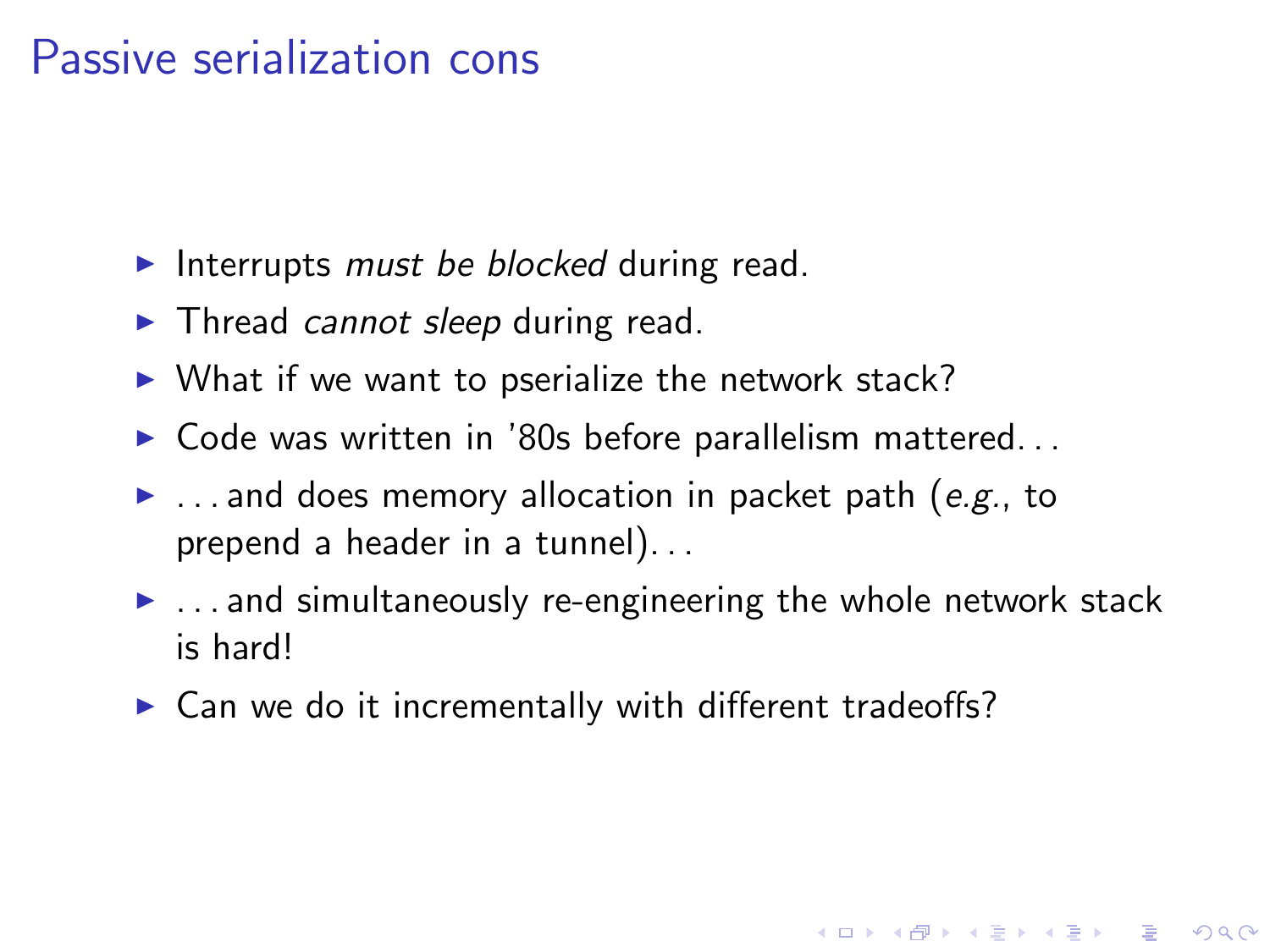## Passive references: psref(9)

- Record per-CPU *list* of all resources in use.
- $\blacktriangleright$  Lookup: use pserialize for table lookup.
- $\triangleright$  To acquire resource: put it on the list.
- $\triangleright$  Can now do anything on the CPU—sleep, eat, watch television. . .
- $\blacktriangleright$  To release resource: remove it from the list.
- $\triangleright$  To wait for users: send IPI to *check for resource* on each CPU's list.

**KORK ERKER ADE YOUR** 

 $\triangleright$  Note: Reader threads must not switch CPUs!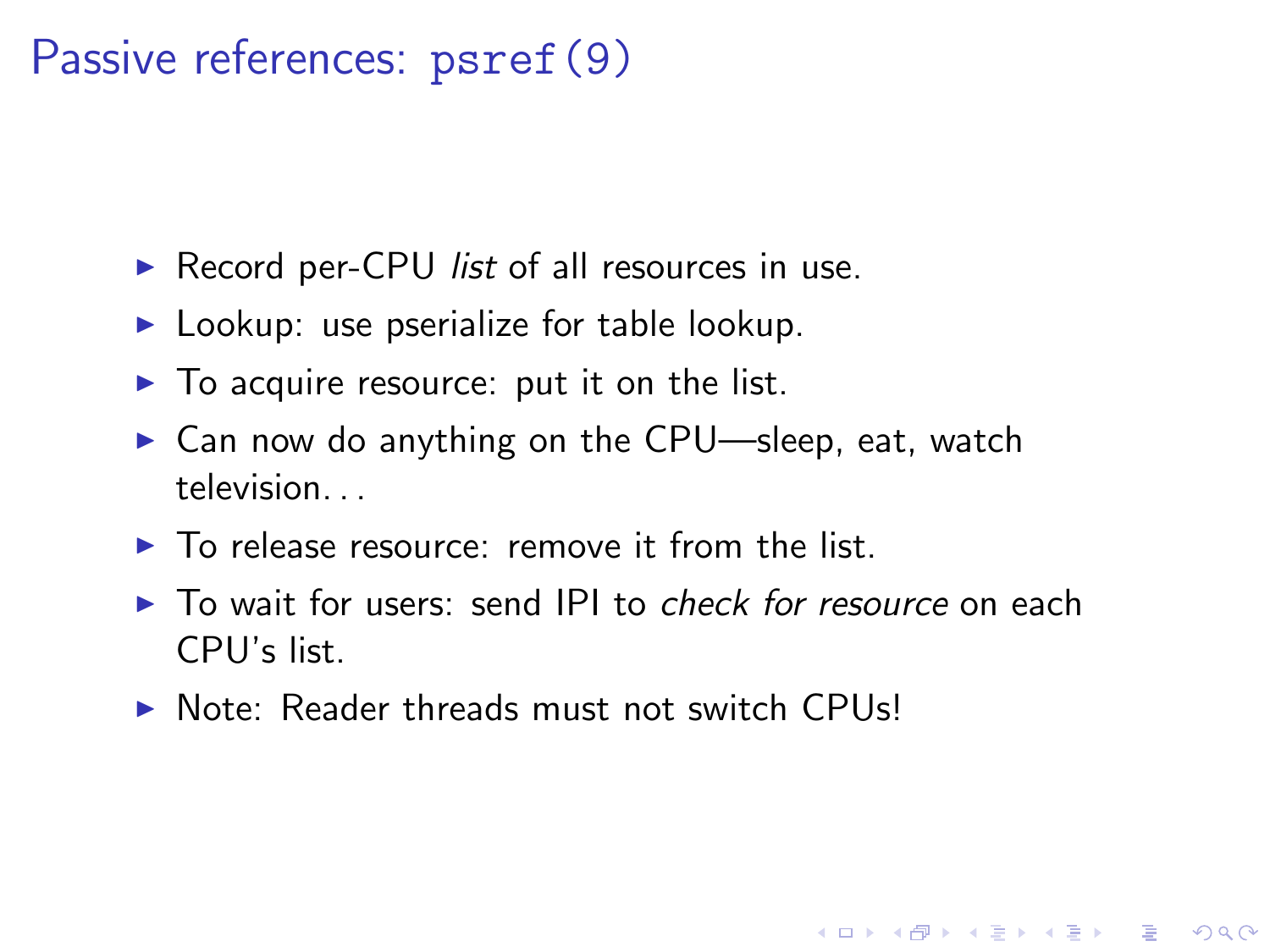Passive references — create/publish

```
struct foo { ... struct psref_target target; ... };
struct { ... struct psref_class *psr; ... } footab;
```

```
struct foo *f = alloc_foo(key);
```

```
psref_target_init(&f->target, footab.psr);
```
mutex enter(&footab.lock); PSLIST\_WRITER\_INSERT\_HEAD(&footab.head, f\_entry, f); mutex\_exit(&footab.lock);

4 D > 4 P + 4 B + 4 B + B + 9 Q O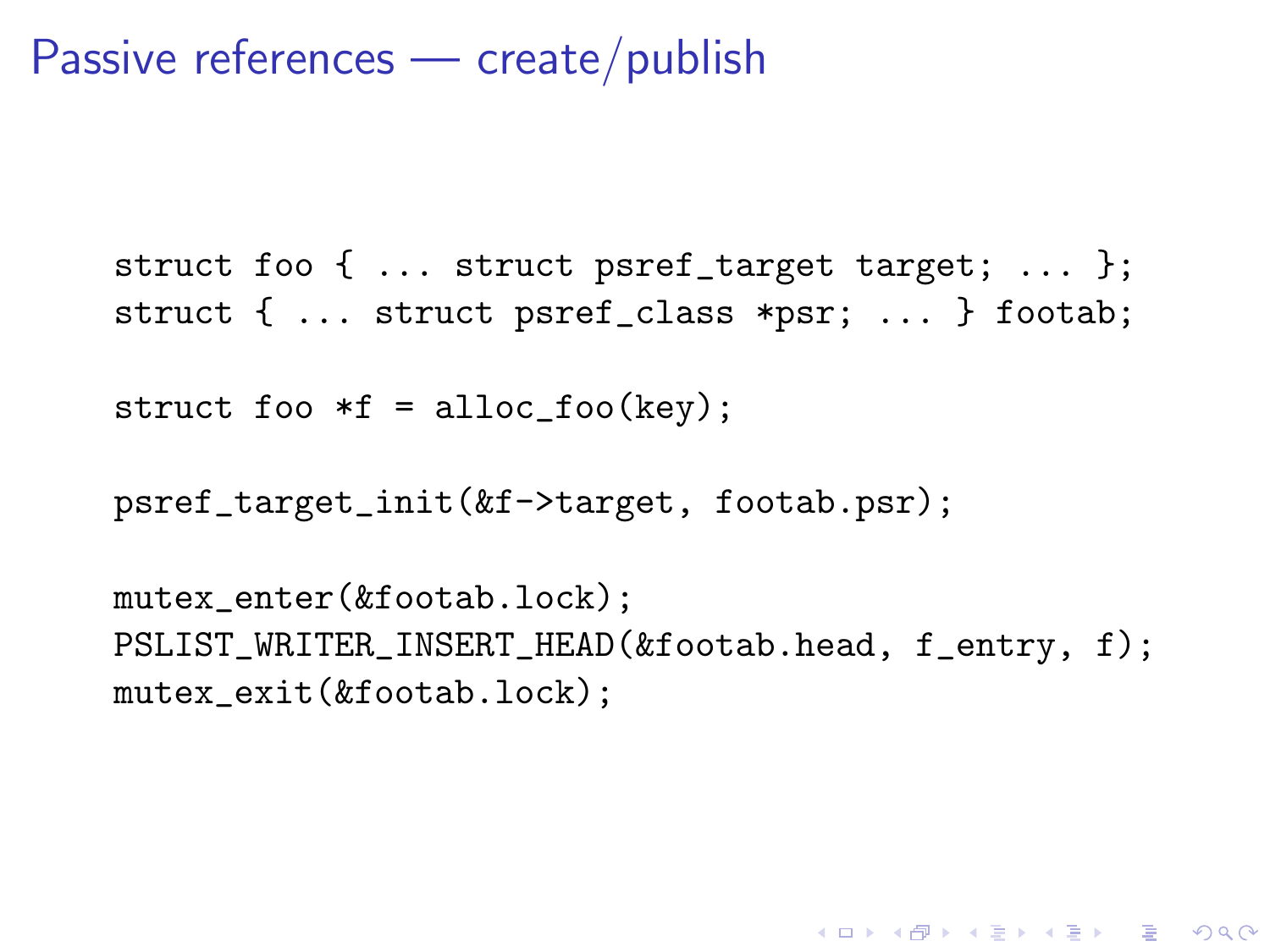## Passive references — lookup/acquire

psref acquire inserts entry on CPU-local list: no atomics!

```
struct psref fref;
int bound, s;
/* Bind to current CPU and lookup. */
bound = curlwp\_bind();
s = pserialize read enter();
PSLIST_READER_FOREACH(f, &footab.head, struct foo,
    f_entry) {
        if (f->key == key) {
                psref_acquire(&fref, &f->target,
                    footab.psr);
                break;
        }
}
pserialize_read_exit(s);
```
**KORKA SERKER ORA**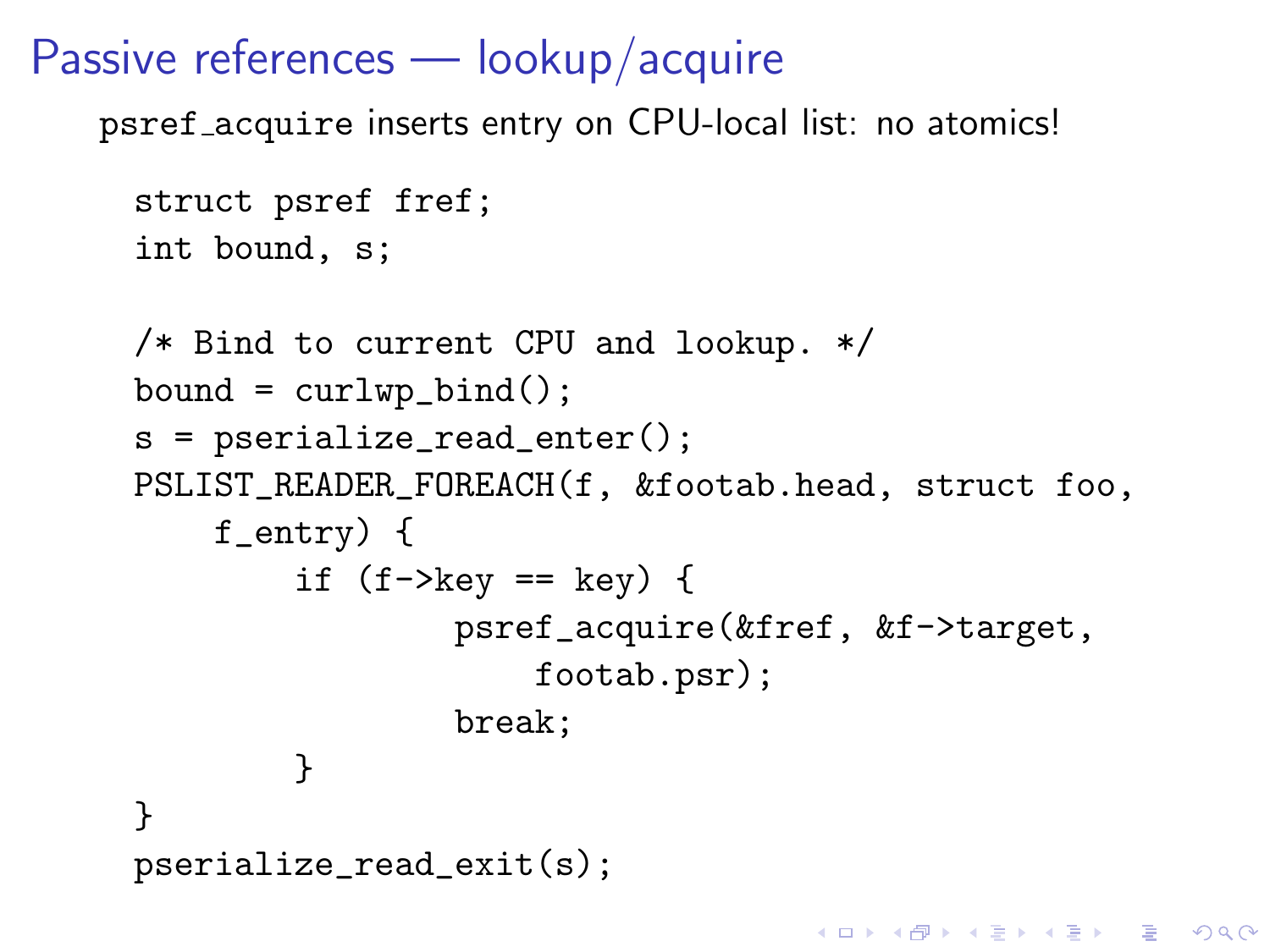#### Passive references — release

- $\triangleright$  psref remove removes entry on CPU-local list, and notifies destroyer if there is one.
- $\triangleright$  No atomics unless another thread is waiting to destroy the resource.

/\* Release psref and unbind from CPU. \*/ psref\_release(&fref, &f->target, footab.psr); curlwp\_bindx(bound);

**K ロ ▶ K @ ▶ K 할 X X 할 X → 할 X → 9 Q Q ^**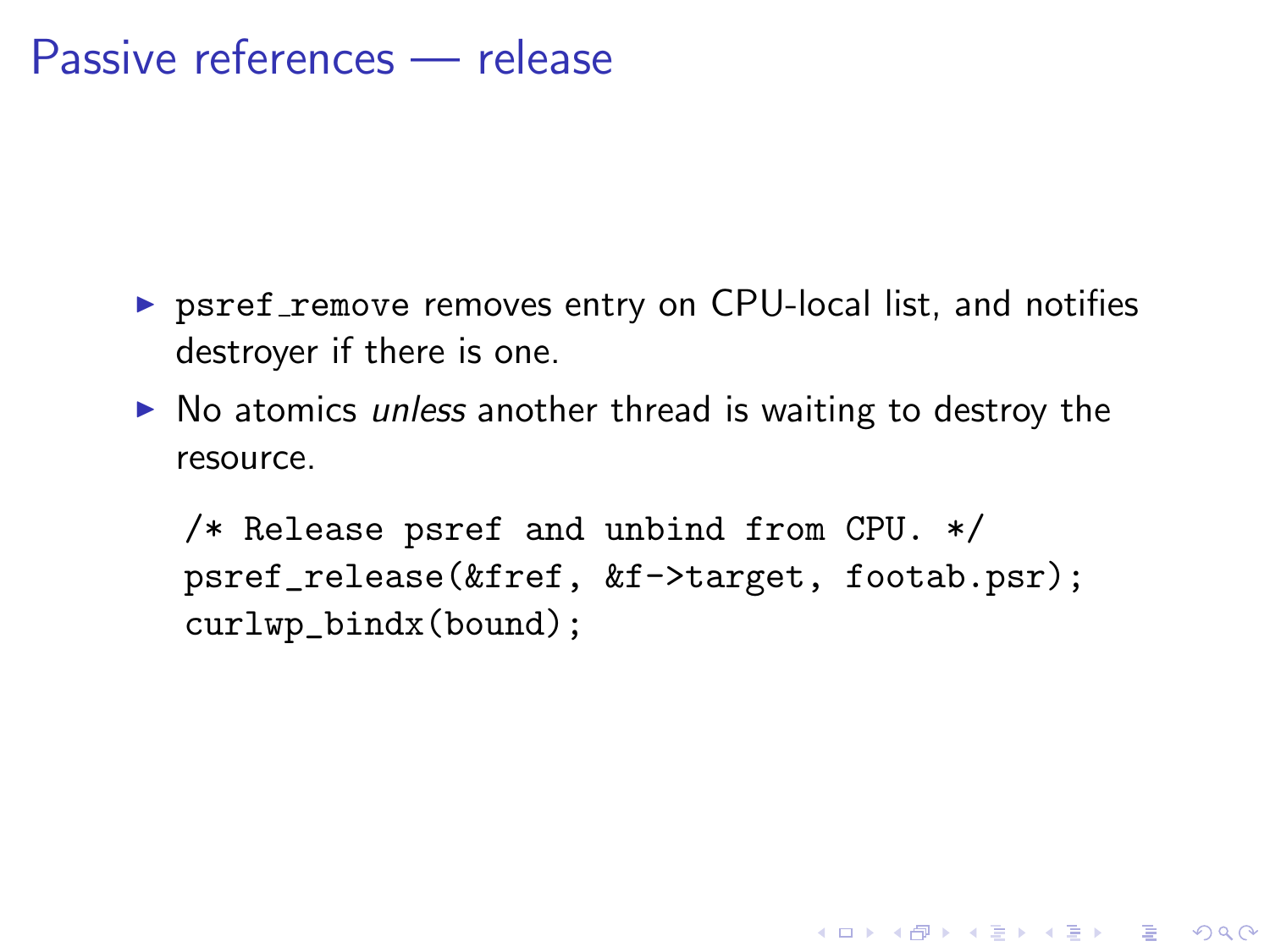# Passive references — delete/destroy

- $\triangleright$  psref\_target\_destroy marks the resource as being destroyed.
- $\blacktriangleright$  Thus, future psref\_release will wake it.
- ▶ Then psref\_target\_destroy repeatedly checks for references on all CPUs and sleeps until there are none left.

**K ロ ▶ K @ ▶ K 할 X X 할 X 및 할 X X Q Q O \***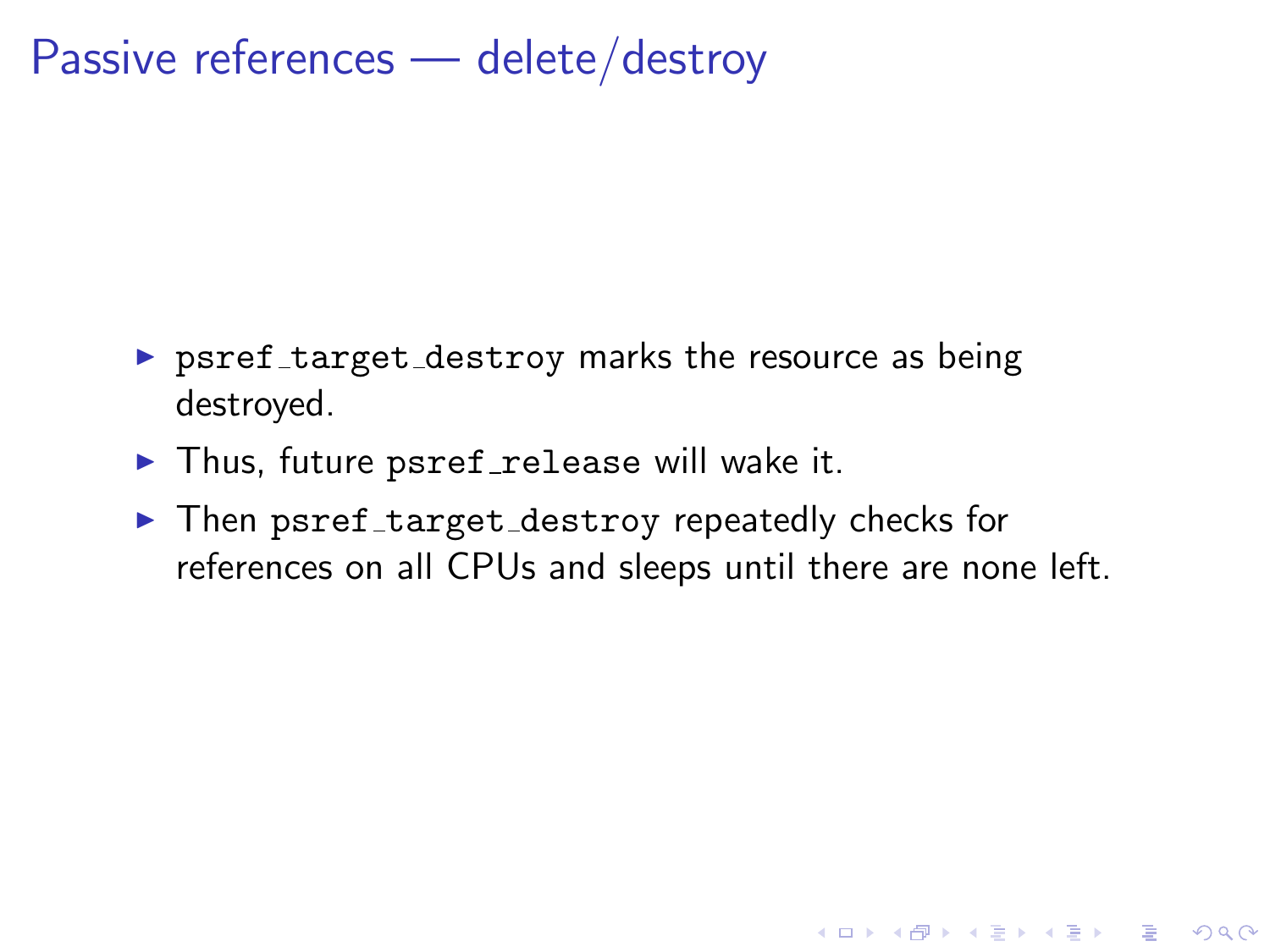## Passive references — delete/destroy

```
/* (a) Prevent new users. */
mutex_enter(&footab.lock);
PSLIST_WRITER_FOREACH(f, &footab.head, struct foo,
    f_entry) {
        if (f-\text{key} == \text{key}) {
                 PSLIST_WRITER_REMOVE(f, f_entry);
                 pserialize_perform(footab.psz);
                 break;
        }
}
mutex_exit(&footab.lock);
if (f \neq \text{NULL}) {
        /* (b) Wait for old users. */
        psref_target_destroy(&f->target, footab.psr);
        /* (c) Destroy. */
        free_foo(f);
}
```
**K ロ ▶ K @ ▶ K 할 X X 할 X → 할 X → 9 Q Q ^**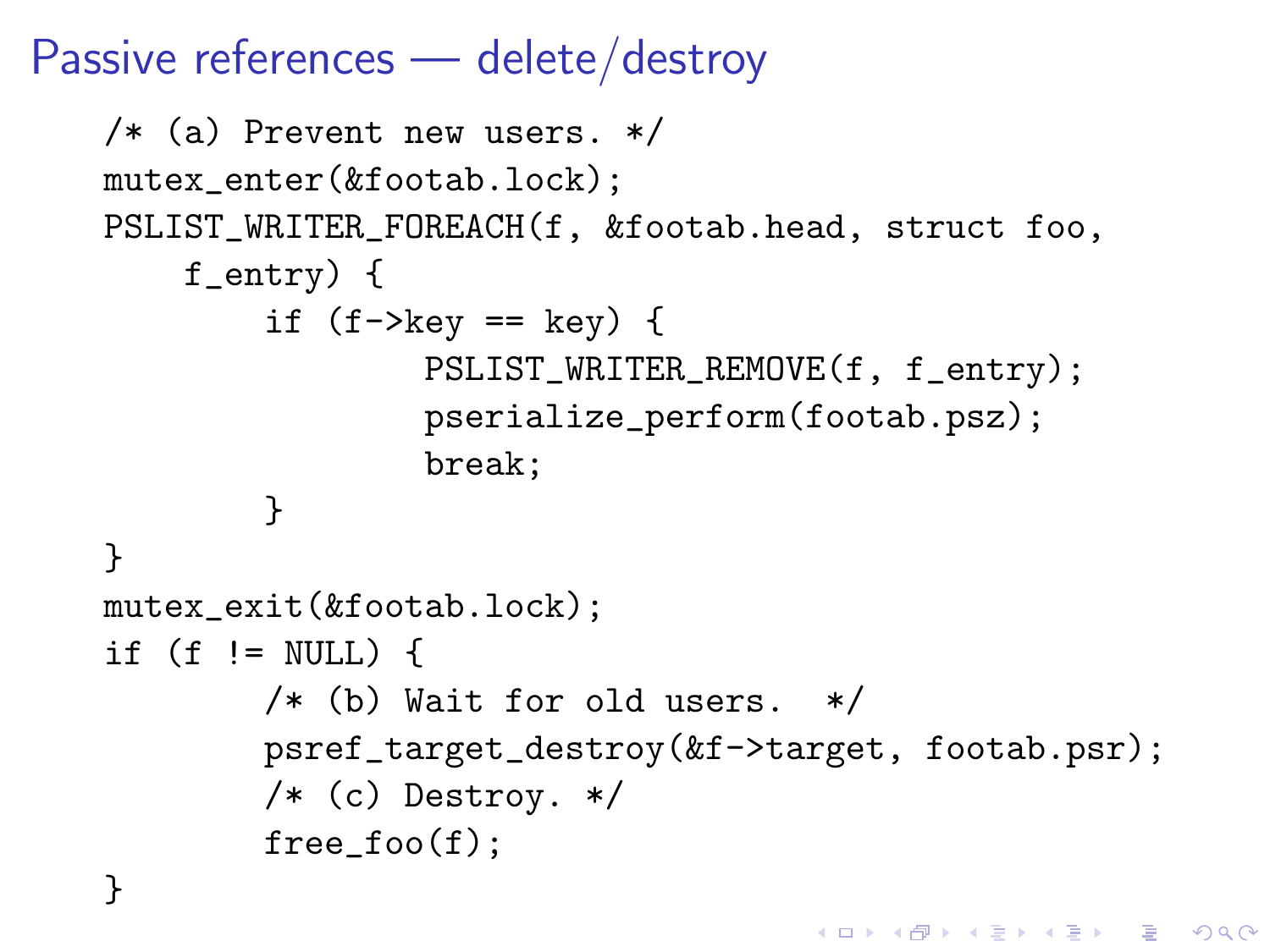#### Passive references — notes

- $\blacktriangleright$  Threads can sleep while holding passive references.
- $\triangleright$  Binding to CPU is not usually a problem.
- $\triangleright$  Much of network stack already runs bound to a CPU anyway!

**KORKA SERKER ORA** 

 $\triangleright$  Bonus: can write precise asserts for diagnostics! KASSERT(psref\_held(&f->target, footab.psr));

#### $\blacktriangleright$  Modest memory cost:  $O(\text{\#CPU}) + O(\text{\# resource}) + O(\text{\# references}).$

- $\triangleright$  Network routes: tens of thousands in system.
- $\triangleright$  Network routes: a handful per CPU at any time.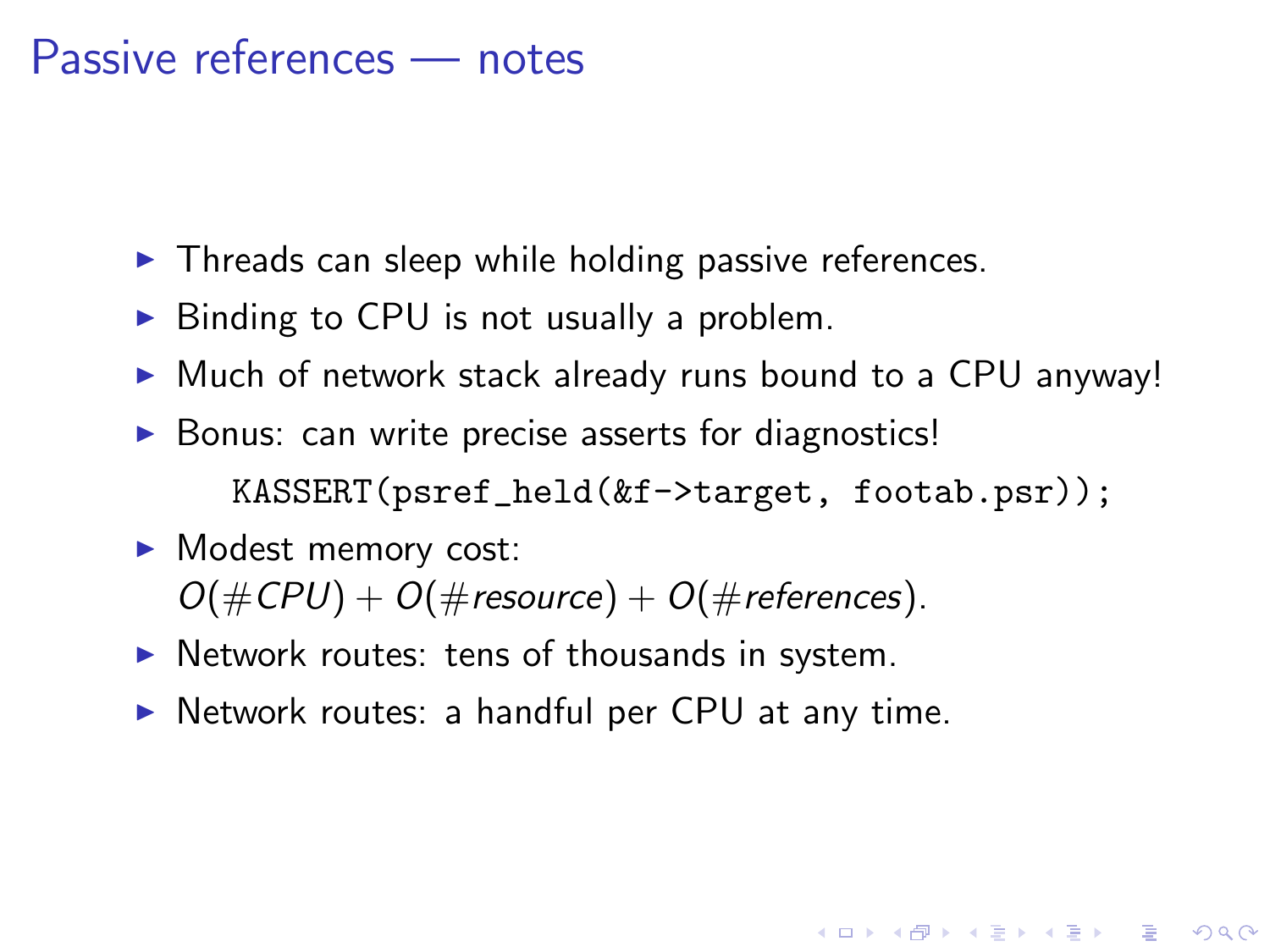#### Local counts: localcount(9)

- $\triangleright$  Global reference count per resource  $\implies$  contention.
- ▶ What about a per-CPU reference count per resource?
- $\blacktriangleright$  High memory cost:  $O(\#CPU \times \# resource)$ .
- $\triangleright$  So use only for small numbers of resources, like device drivers.
- $\triangleright$  Device drivers: dozens in system.
- $\triangleright$  Device drivers: maybe thousands of uses at any time during heavy I/O loads.

**KORKA SERKER ORA**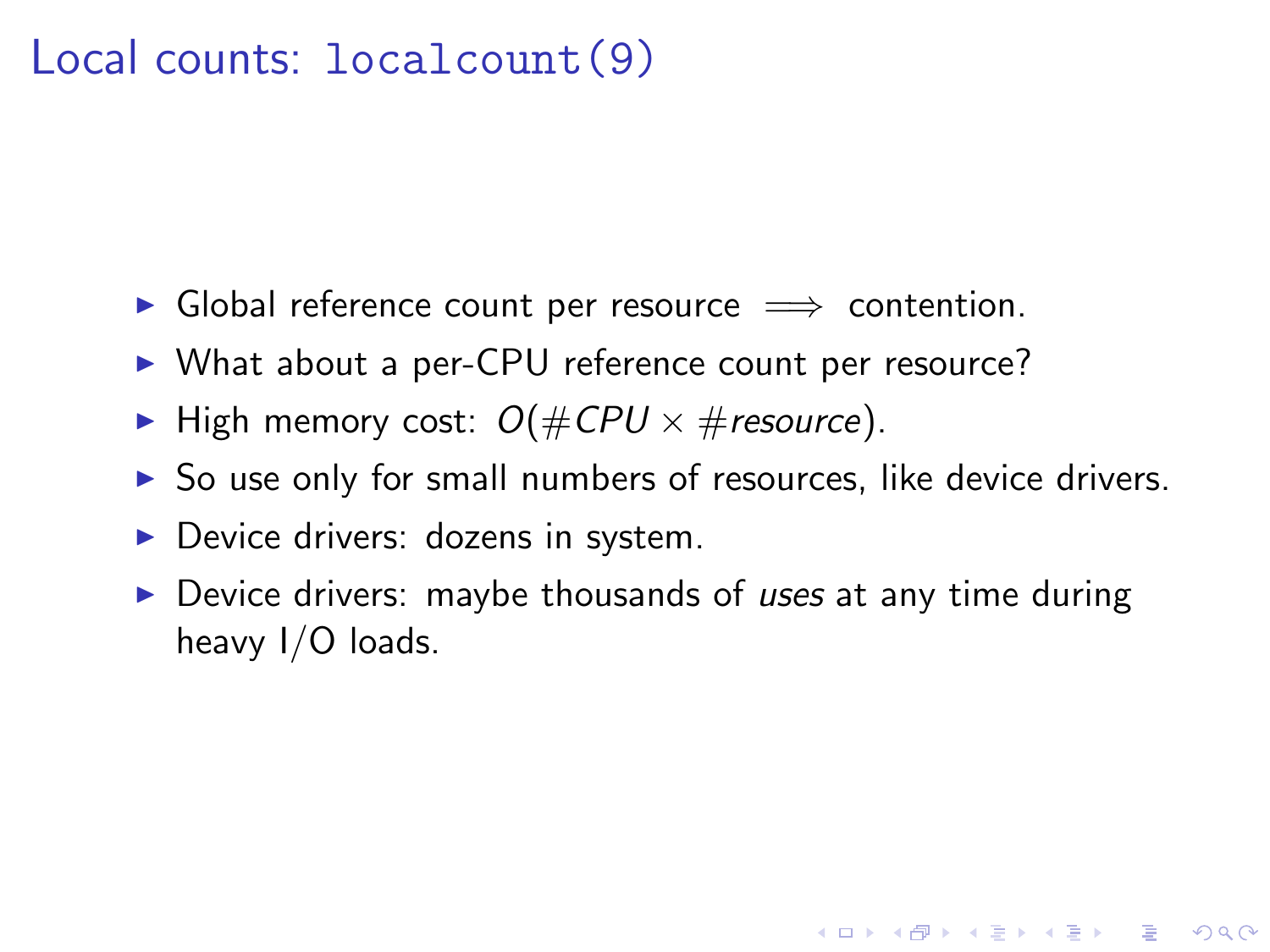```
Local counts — create/publish
```

```
struct foo { ... struct localcount lc; ... };
```
struct foo  $*f =$  alloc\_foo(key);

```
localcount_init(&f->lc);
```

```
mutex_enter(&footab.lock);
PSLIST_WRITER_INSERT_HEAD(&footab.head, f_entry, f);
mutex_exit(&footab.lock);
```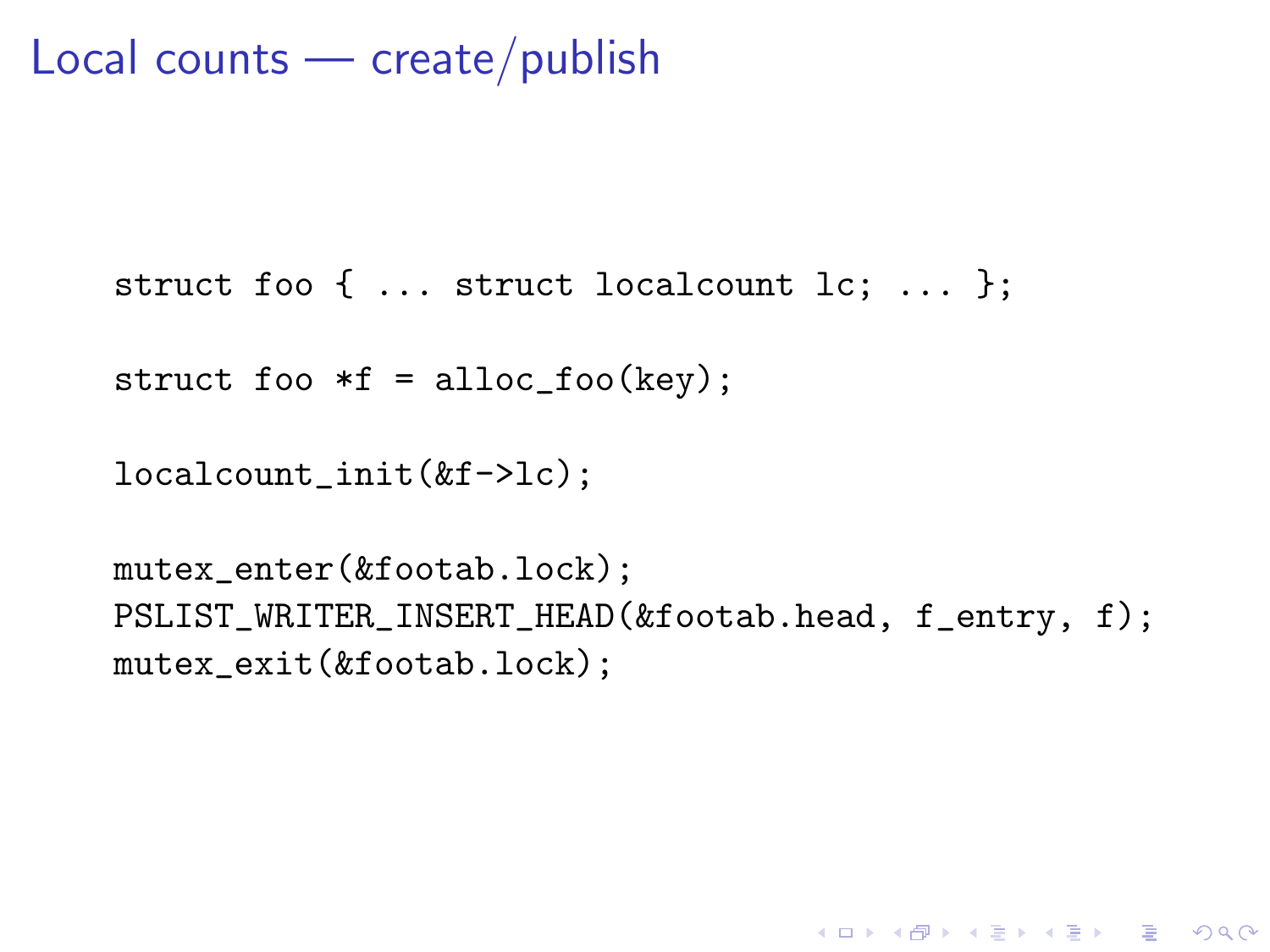# Local counts — lookup/acquire

localcount acquire increments a CPU-local counter—no atomics!

```
s = pserialize_read_enter();
PSLIST_READER_FOREACH(f, &footab.head, struct foo,
    f_entry) {
        if (f->key == key) {
                localcount_acquire(&f->lc);
                break;
        }
}
pserialize_read_exit(s);
```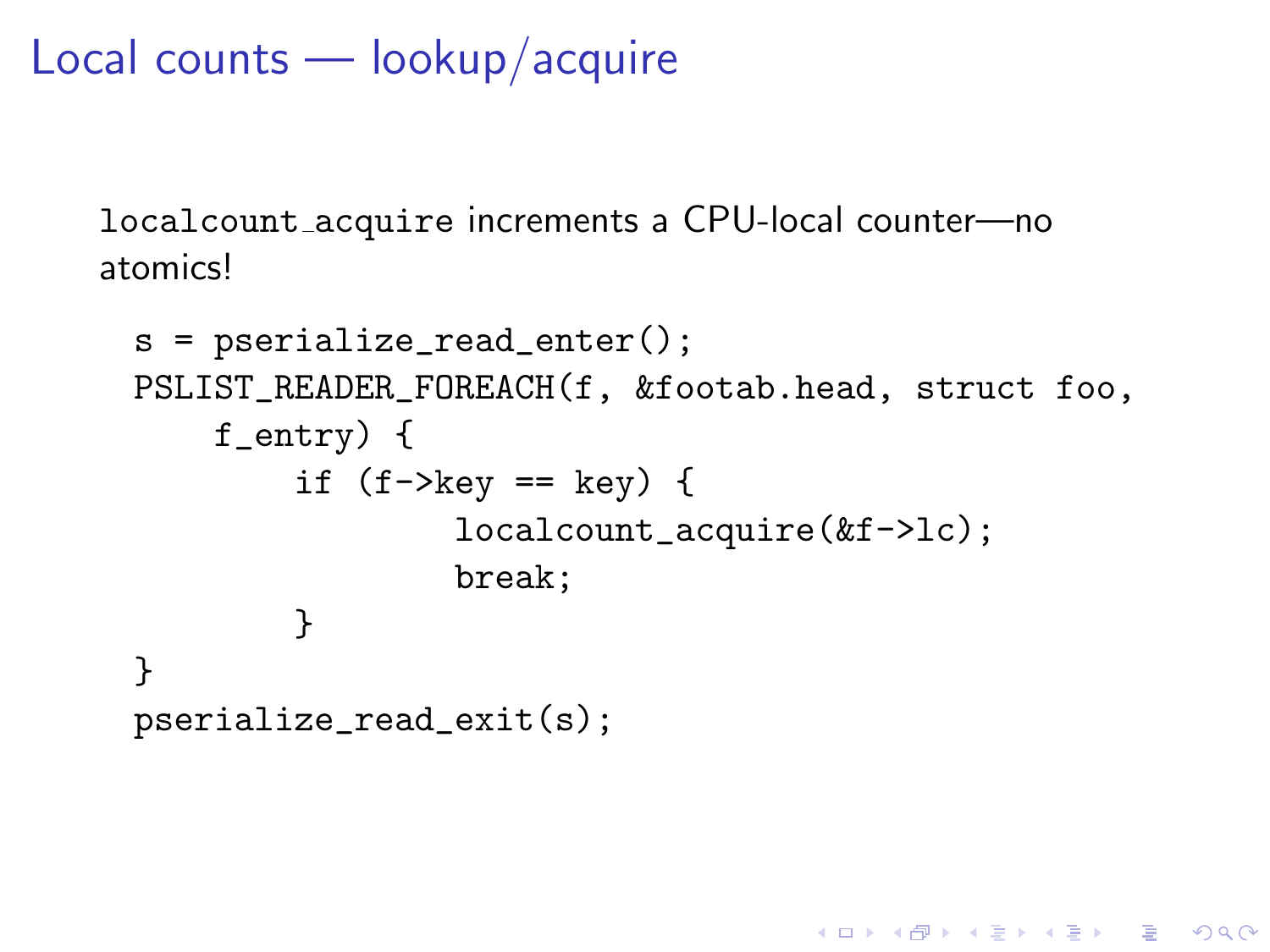- ▶ localcount release increments a CPU-local counter.
- If there is a destroyer, updates destroyer's global reference count.
- $\triangleright$  No atomics unless another thread is waiting to destroy the resource.

```
localcount_release(&f->lc);
```
**KORKA SERKER ORA**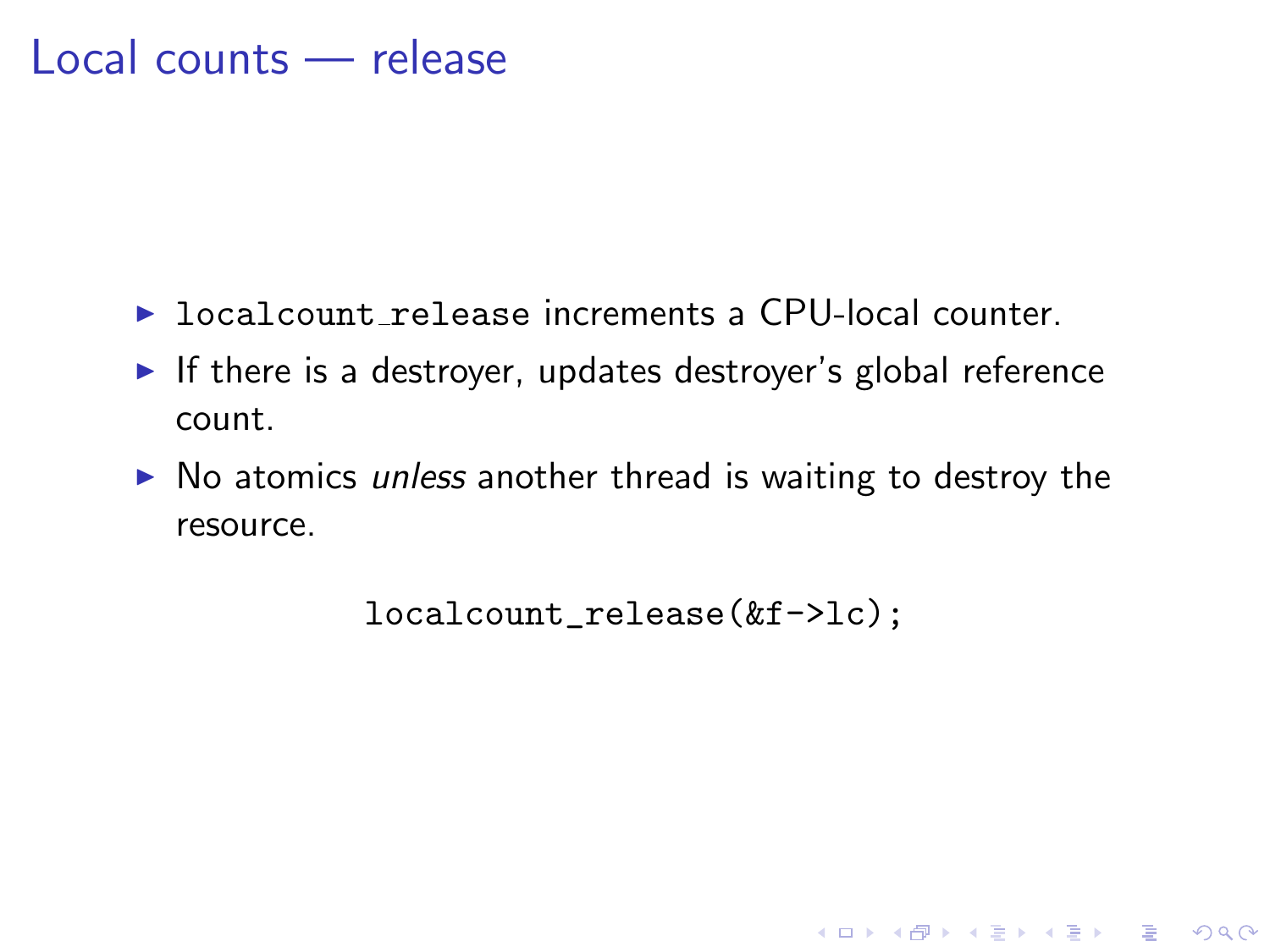#### Local counts — delete/destroy

- $\triangleright$  localcount destroy marks resource as being destroyed.
- $\triangleright$  Sends IPI to compute global reference count by adding up each CPU's local reference count.
- $\triangleright$  (Fun fact: local reference counts can be negative, if threads have migrated!)
- $\triangleright$  Waits for all IPIs to return and reference count to become zero.

**KORKA SERKER ORA**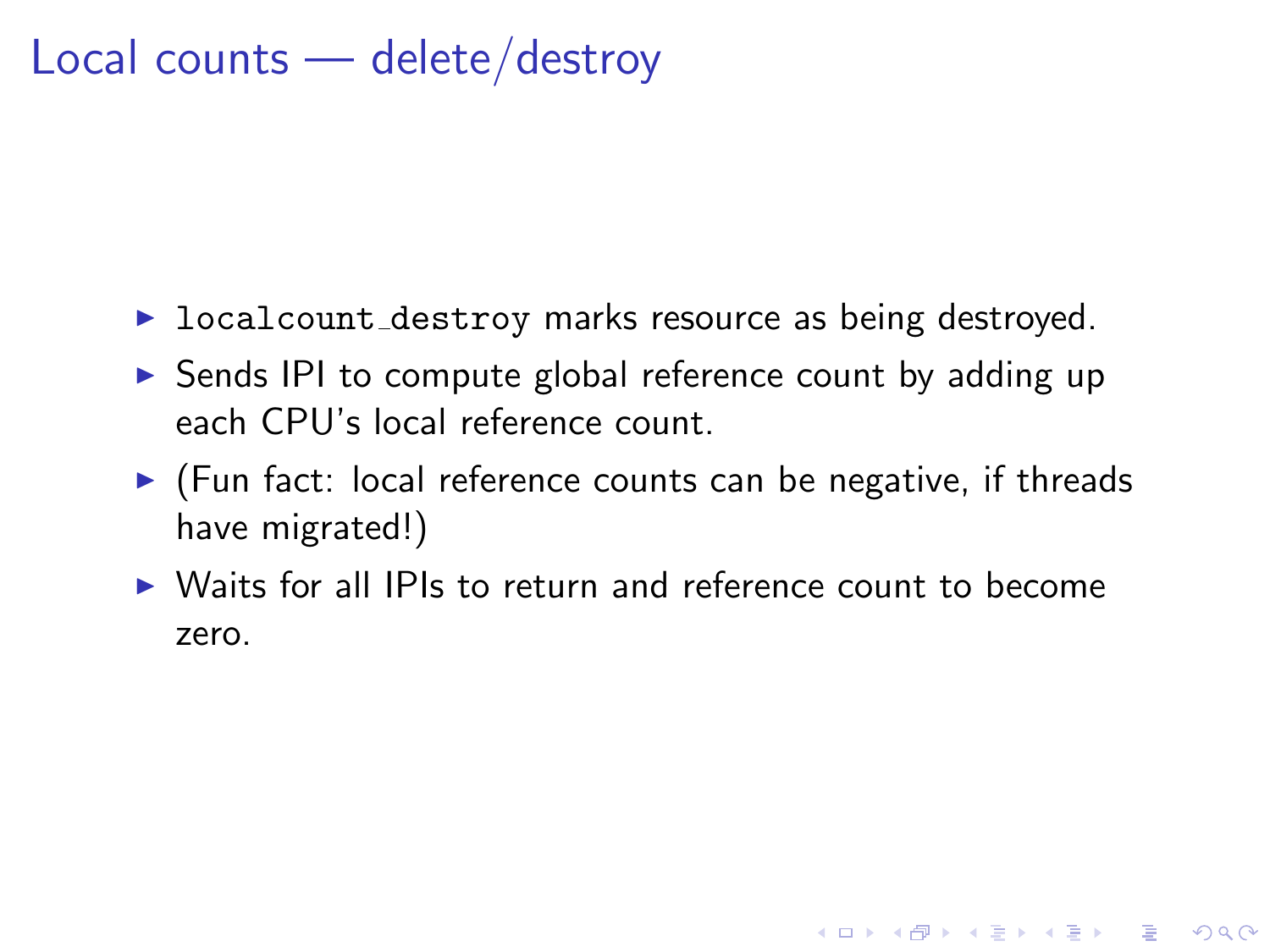## Local counts — delete/destroy

```
/* (a) Prevent new users. */
mutex_enter(&footab.lock);
PSLIST_WRITER_FOREACH(f, &footab.head, struct foo,
    f_entry) {
        if (f-\text{key} == \text{key}) {
                 PSLIST_WRITER_REMOVE(f, f_entry);
                 pserialize_perform(footab.psz);
                 break;
        }
}
mutex_exit(&footab.lock);
if (f \neq \text{NULL}) {
        /* (b) Wait for old users. */
        localcount_destroy(&f->lc);
        /* (c) Destroy. */
        free_foo(f);
}
```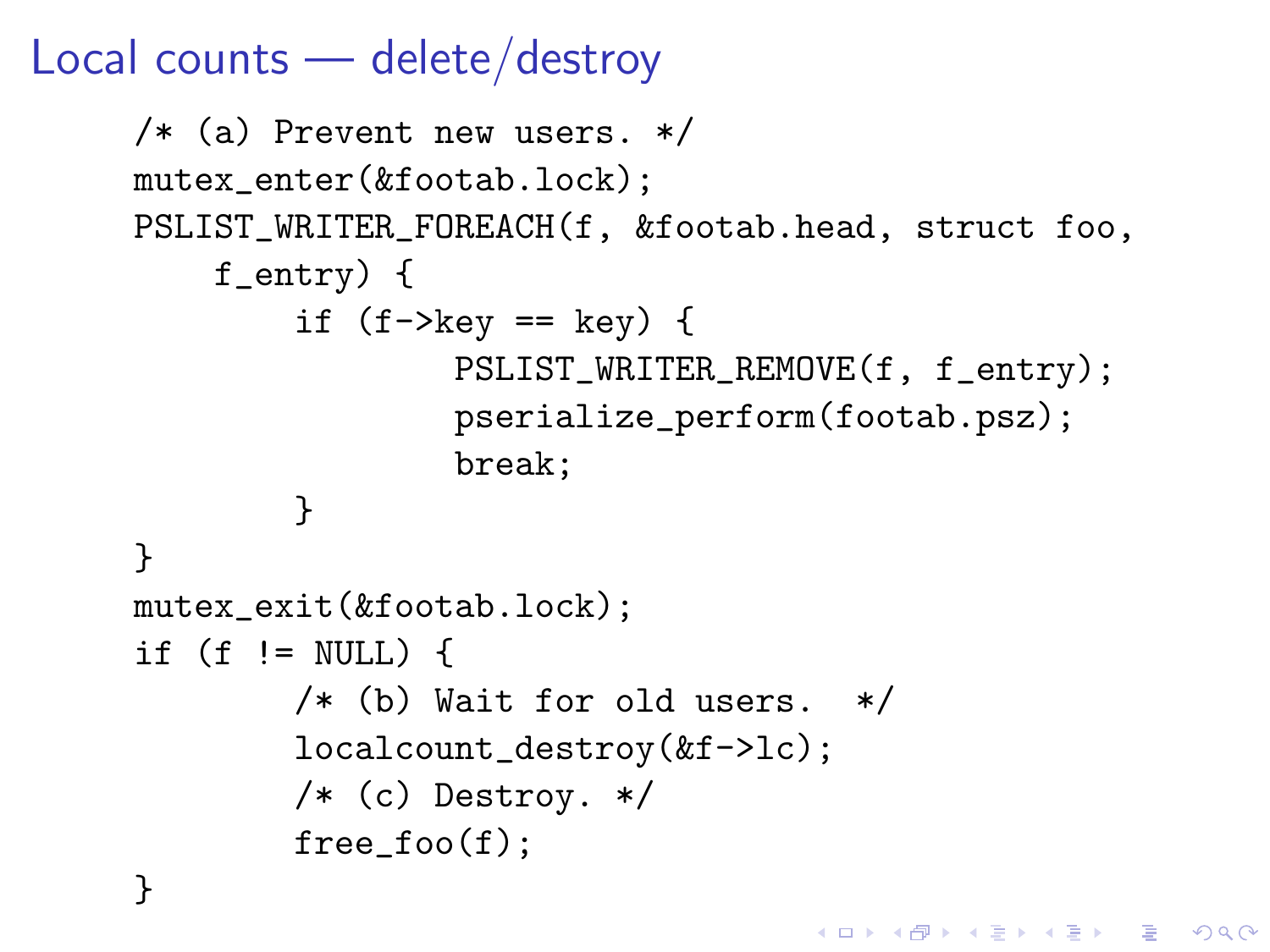#### Local counts — notes

- ▶ Not yet integrated in NetBSD—still on an experimental branch!
- $\triangleright$  To be used for MP-safely unloading device driver modules.

K ロ ▶ K @ ▶ K 할 > K 할 > 1 할 > 1 이익어

 $\triangleright$  Other applications? Probably yes!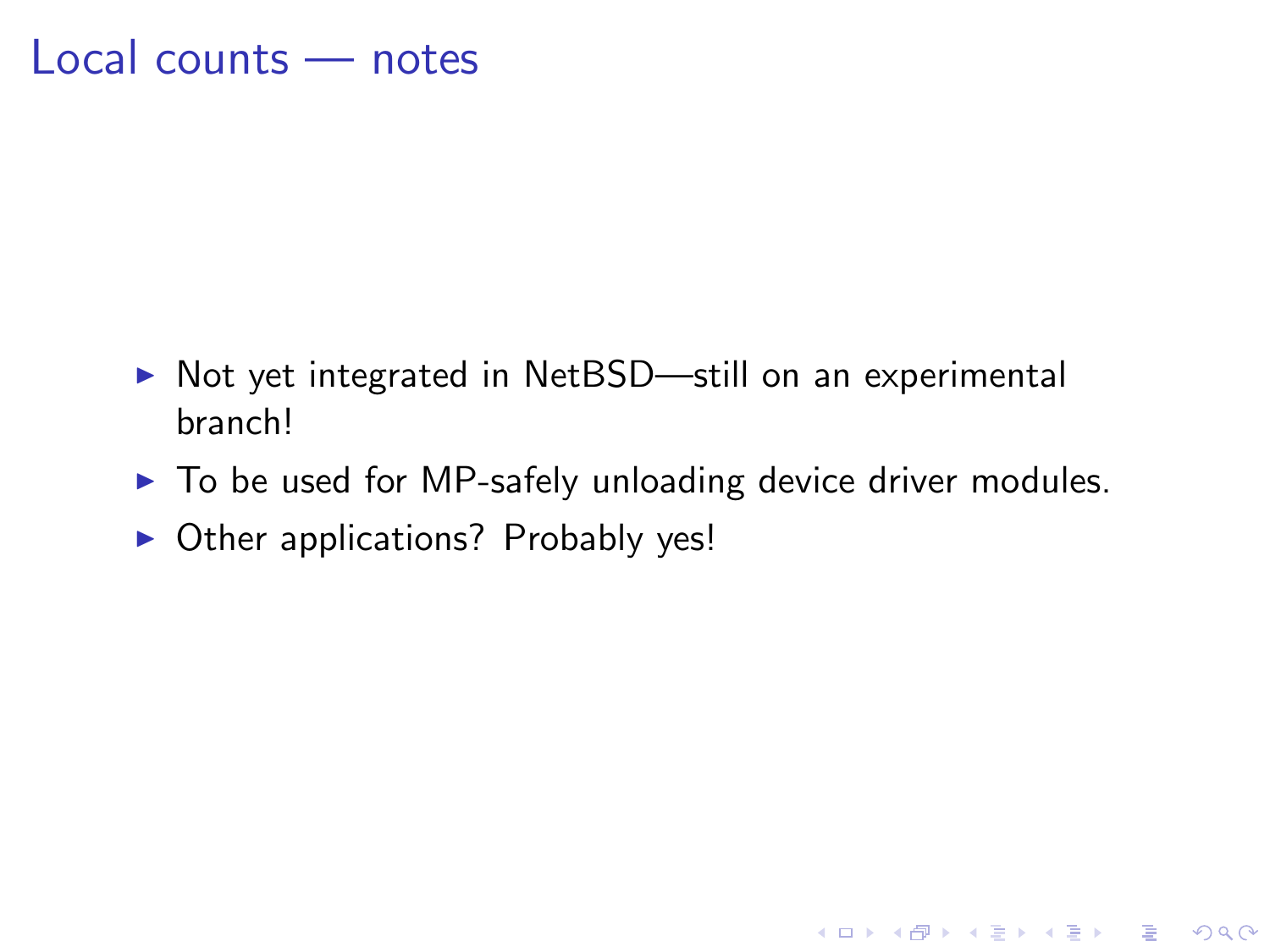# **Summary**

- $\triangleright$  Avoid locks! Locks don't scale.
- ▶ Avoid atomics! Atomics don't scale.
- $\triangleright$  pserialize: short uninterruptible reads, fast but limited.
- $\triangleright$  psref: sleepable readers, modest time/memory cost, flexible.

**KORKA SERKER ORA** 

 $\triangleright$  localcount: migratable readers, fast but memory-intensive.